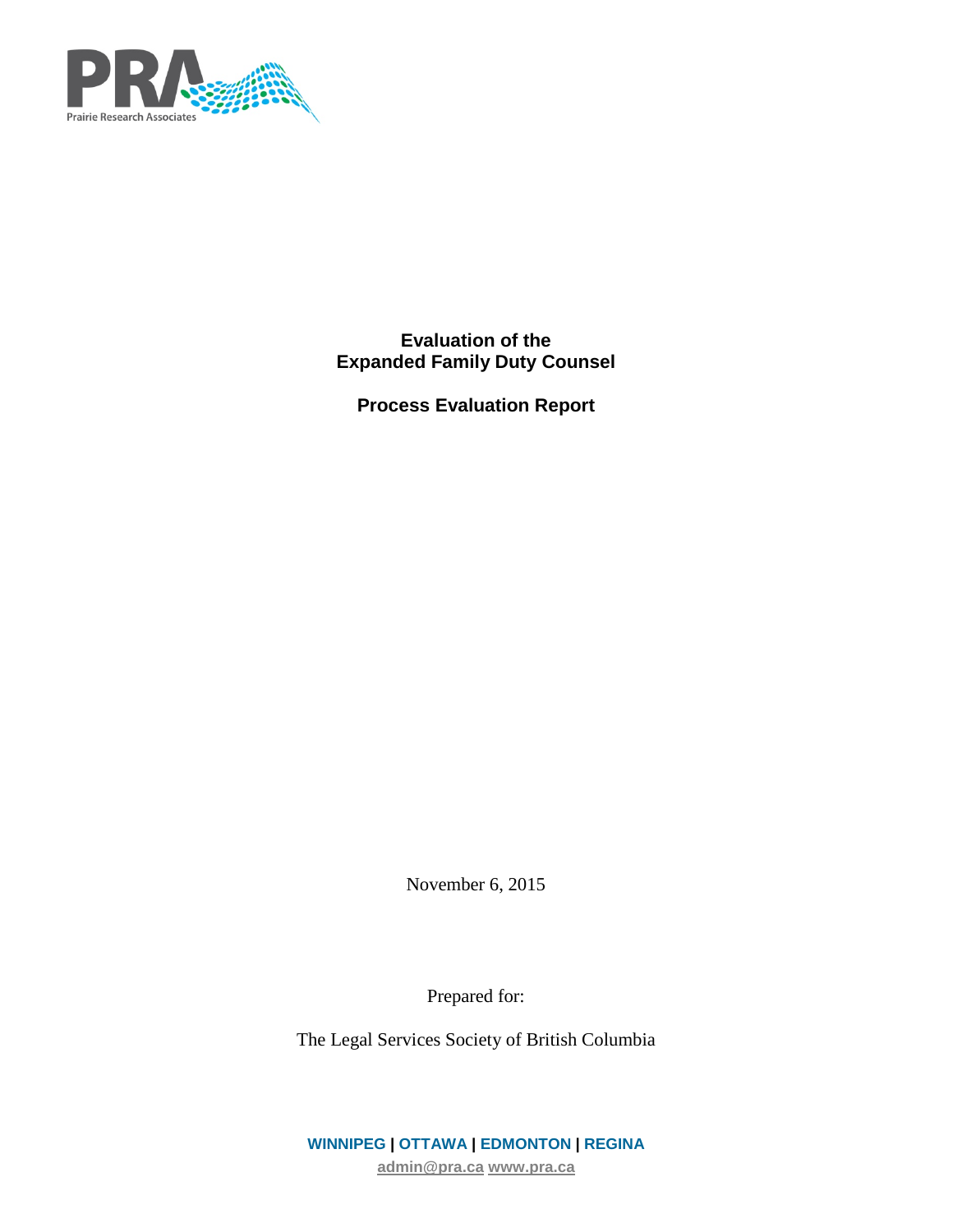# **Table of Contents**

| 1.0 |                   |  |
|-----|-------------------|--|
| 2.0 | 2.1               |  |
| 3.0 | 3.1<br>3.2<br>3.3 |  |
| 4.0 | 4.1<br>4.2        |  |
| 5.0 | 5.1<br>5.2        |  |
| 6.0 |                   |  |

- Appendix A EXP FDC Logic Model
- Appendix B EXP FDC Evaluation Matrix
- Appendix  $C$  Interview guides

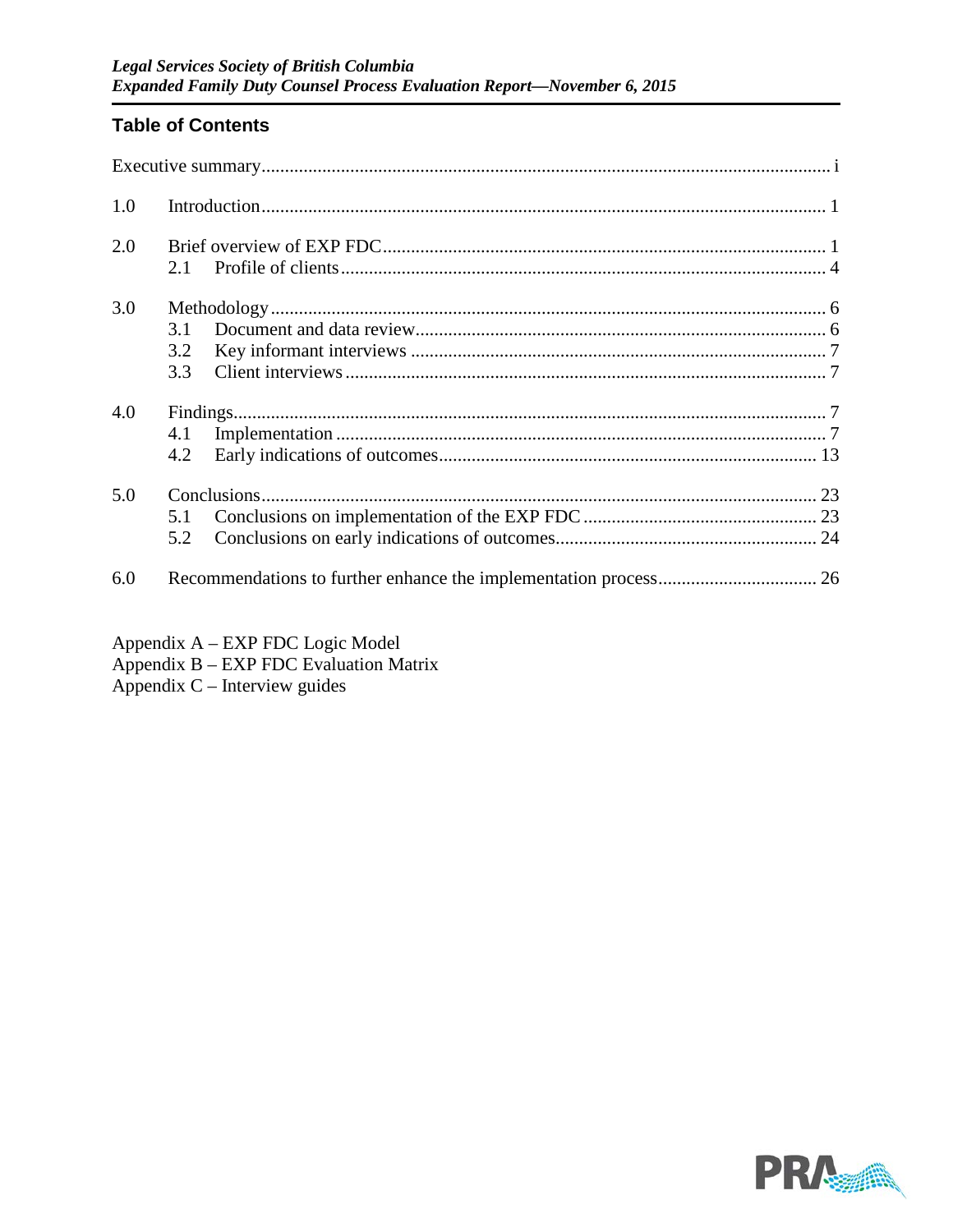### **Executive summary**

This report presents the process evaluation findings for the Legal Services Society (LSS) of British Columbia's Expanded Family Duty Counsel (EXP FDC) pilot project. The pilot expands the Family Duty Counsel services at the Victoria Justice Access Centre (JAC) through features such as setting appointments so that clients can work with the same lawyer throughout the service; increasing the number of available service hours per client; and providing more administrative support to Duty Counsel.

The evaluation looked at the implementation of the pilot, and it also provided an assessment of the effectiveness and efficiency of the pilot. This report covers the pilot project's activities from September 24, 2014 to June 5, 2015. The lines of evidence for the process evaluation included a review of key documents and the project database; interviews with key informants (LSS personnel and external stakeholders); and interviews with clients who had received services from the pilot. The conclusions and recommendations for the process evaluation are summarized below.

### **Conclusions on implementation of the EXP FDC**

**Stakeholders generally agree that the EXP FDC pilot project has been implemented as planned.** The main internal challenges identified in implementing the pilot included increased paperwork for Roster Duty Counsel, difficulties managing client expectations for drop-in services and in accommodating drop-in clients, and the time required to screen for lawyer conflicts.

**Some implementation challenges identified that affect EXP FDC clients** include long waiting times for appointments, some client disorganization (e.g., failure to attend appointments or prepare documents), a perceived lack of program support for people with mental health issues or without computer skills, and an uneven gender split among the Roster Duty Counsel affecting client ability to choose the gender of their representative.

**The JAC resource room has been a major benefit to the pilot** by assisting clients in preparing legal documentation. The availability of computers and printable forms was especially important for people with low incomes. The integration between EXP FDC services and the resource room was seen as a key success for the pilot project.

**The pilot has been aided by its close proximity to other services within the JAC, such as Mediate BC and FJCs.** Both internal and external stakeholders reported that the process of referring clients to other services has been made easier due to the physical co-location of the services.

**There were mixed views about the resources available for the EXP FDC.** Although the increase in service hours per client from three to six was seen as a benefit, there were concerns about the long wait times for appointments, which were reported as being anywhere from one to four weeks. Interviewees also expressed concerns about slow services on list days (Thursdays), due to a high volume of clients, with the courts sometimes standing down while waiting for clients to complete their interactions with EXP FDC.

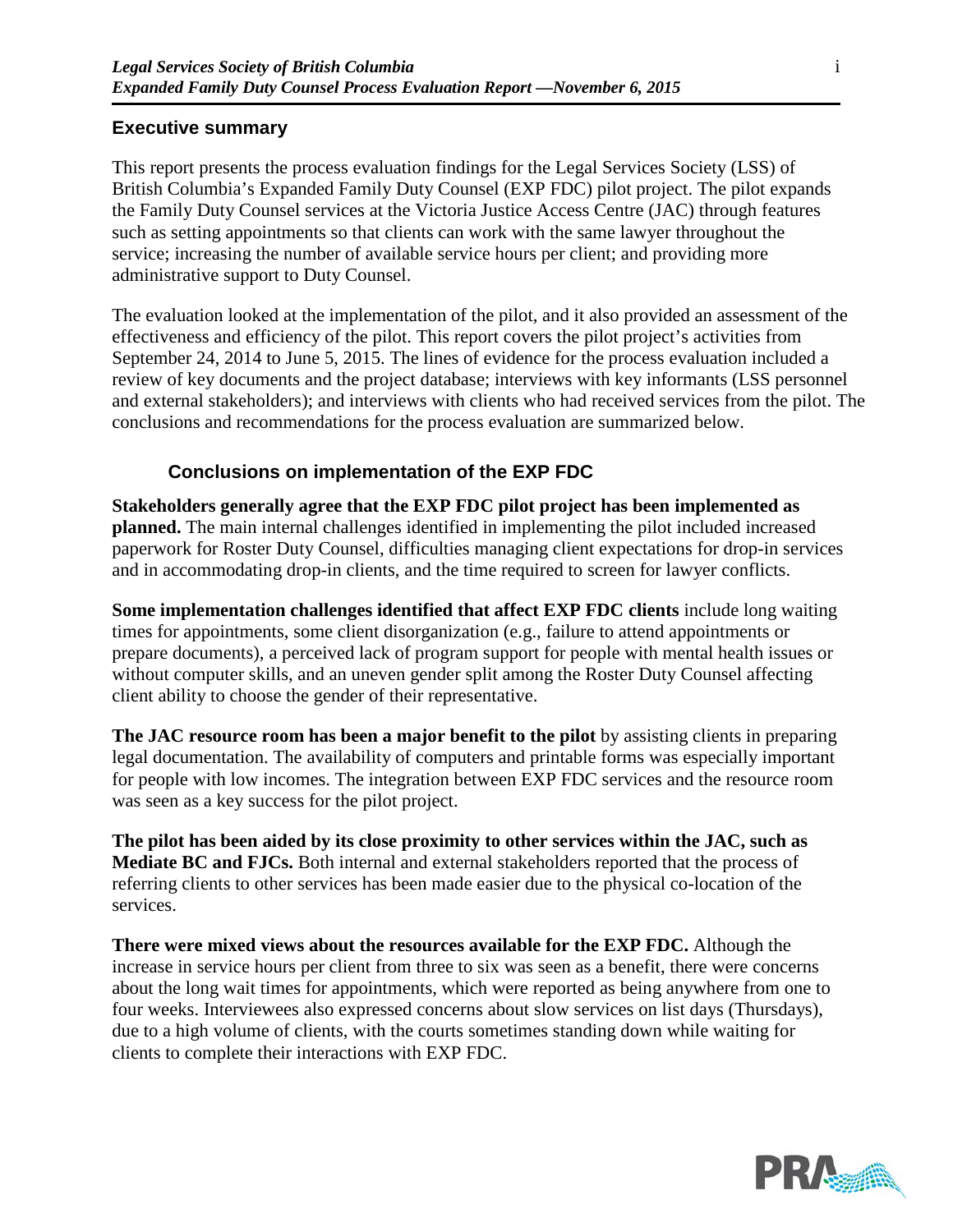**Despite the increase in service hours per client, only 41 clients (4% of the database) were found to have used more than three hours.** However, it is not expected that every client will use more than three hours; rather, the increase in available hours gives the EXP FDC more flexibility to provide services based on the needs of clients. In addition, with the Roster Duty Counsel attempting to help clients reach early resolutions in their legal matters, much of the advice would likely occur in a compact time period.

**Reaction to the EXP FDC model has been mostly positive**, and the majority of stakeholders believe that it is an overall improvement compared to the previous model. However, some respondents (especially external stakeholders) did not have detailed knowledge about the model.

**Some considerations for implementing the EXP FDC model at another site were identified,**  including the need for extensive training on new paperwork; clear communication of roles and responsibilities; balancing the roster to ensure continuity of service; and acquiring the necessary office space and resources.

## **Conclusions on early indications of outcomes**

The intent of the process evaluation in considering early progress toward the achievement of outcomes was primarily to assist in identifying any potential pilot improvements and ongoing quality assurance. As such, conclusions on early indications of outcomes are summarized briefly below in point form:

- ► Most stakeholders believe that the EXP FDC model has increased the accessibility of family law services for low-income individuals.
- ► Some client barriers were identified, such as appointment wait times, a lengthy intake process, and reduced availability for drop-in services.
- ► Most clients agree that the hours of operation for the EXP FDC are convenient.
- ► The EXP FDC is making strong efforts to maintain continuity of counsel, although it is not always practical to schedule clients' appointments with the same lawyers over time. Plus, most interviewed clients reported that they were not able to see the same lawyer over time.
- ► The majority of clients interviewed for the process evaluation appear satisfied with the services provided by the EXP FDC pilot project, and many believe that the pilot helped them understand and engage with the family justice system.
- ► The process evaluation could not assess the extent to which the EXP FDC helps clients reach early resolutions.
- ► Integration between the EXP FDC and other services is largely informal, but effective, and clients frequently receive referrals to other services.

### **Recommendations to further enhance the implementation process**

*Recommendation 1:* Consider converting paper forms to electronic forms to increase the efficiency of data entry.

*Recommendation 2:* Assess the situation on list days and determine if another Duty Counsel shift is required.

*Recommendation 3:* Provide refresher training for Roster Duty Counsel to ensure consistency.

*Recommendation 4:* Provide a list of external resources (legal and non-legal) for the Roster.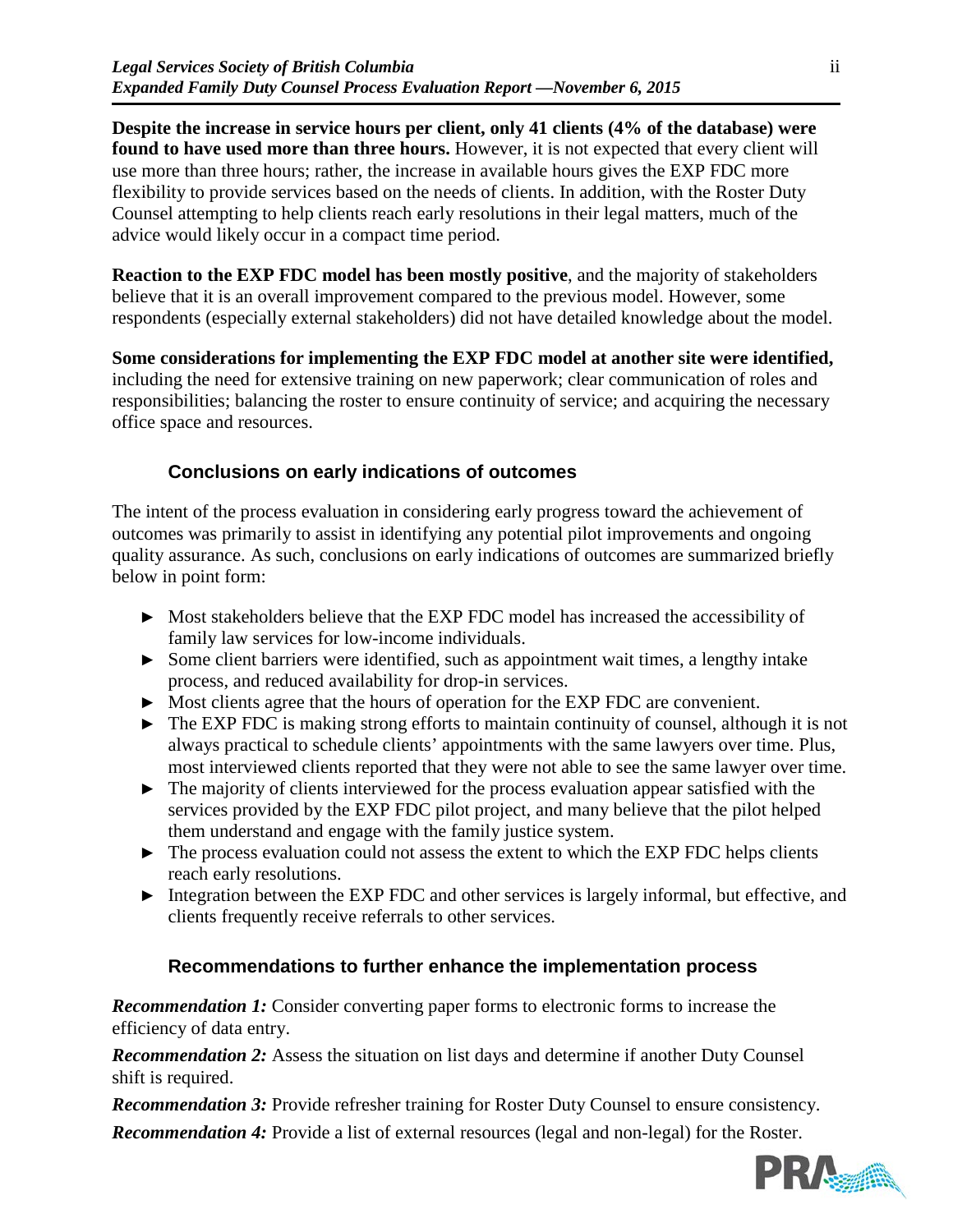# **1.0 Introduction**

This report presents the process evaluation findings for the Legal Services Society (LSS) of British Columbia's Expanded Family Duty Counsel (EXP FDC) pilot project. This evaluation is one of five evaluations being conducted of pilot projects implemented under the Justice Innovation and Transformation Initiatives (JITI).

The EXP FDC evaluation includes a process evaluation, with a focus on implementation and early progress toward achieving outcomes, and a summative evaluation, which will focus on outcomes achieved. This report presents the findings of the process evaluation and covers the pilot project's activities from September 24, 2014 to June 5, 2015.

# **2.0 Brief overview of EXP FDC**

Family Duty Counsel is a service that provides brief in-person legal advice to financially eligible clients with family law issues. Duty Counsel can provide advice about parenting issues, guardianship/custody, child support, tentative settlement agreements, court procedures, and property issues (to a limited extent). In addition to advising on these matters, Duty Counsel can speak on a client's behalf in court for simple matters. However, they can only provide services for a limited time, and they cannot represent clients at trial.

Duty Counsel are available by appointment on Monday, Tuesday, Wednesday, and Friday, from 9:00 am to 5:00 pm. On Thursdays (family list days), there are two Duty Counsel available in Provincial Court to assist clients who have court matters. The Court Registry maintains a list of clients who are attending court, and Duty Counsel provide these clients with legal advice and with information on how to address the court and present evidence. There are no office appointments booked on Thursdays, because both Duty Counsel are in court.

Through JITI funding, the program is being expanded through a pilot project to provide greater continuity of advice and new services. The pilot is located in the Victoria Justice Access Centre (JAC). The project implements a model of Family Duty Counsel which includes the following new or modified features:

- ► **An appointment-based approach:** The EXP FDC will make efforts to schedule appointments so that clients may work with the same lawyer throughout the service, ensuring greater continuity; in the old model, the service was only accessible by drop-in, and clients would usually speak with a different lawyer during each visit.
- ► **Up to six hours of service per client:** Under the old model, clients received a maximum of three hours of service.
- ► **Expanded hours:** The new model will provide 70 overall hours of Duty Counsel service per week, up from the previous amount of 43.
- ► **Administrative support:** A full-time Pilot Administrator will support the project in various ways, from answering phones to scheduling appointments and maintaining client files; this support was not available under the old model.
- ► **Coaching for clients to represent themselves in court:** Duty Counsel will be able to instruct clients on aspects of the court process, such as how the client should address the judge, and how the client should present their case. As of the process evaluation, the

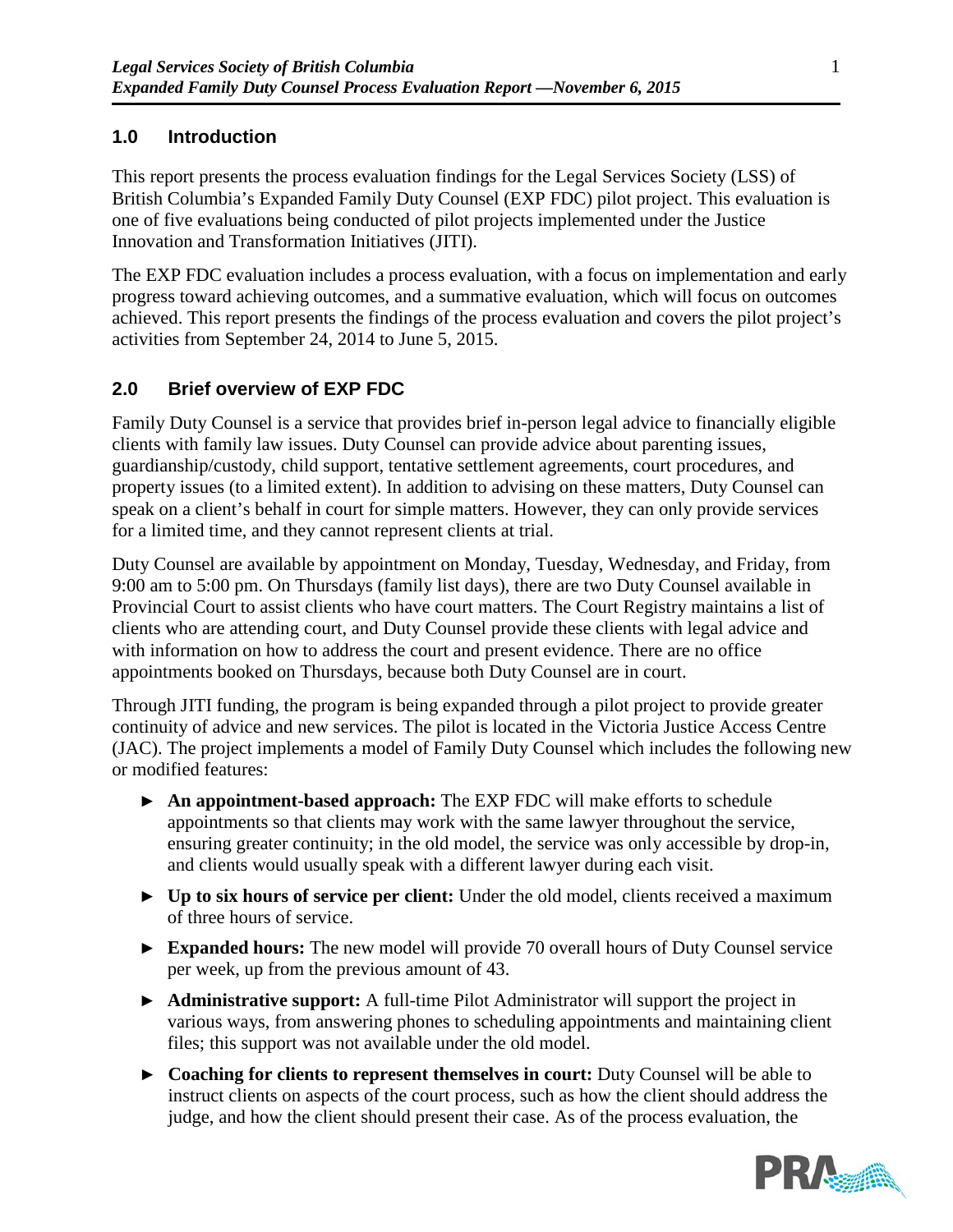formal coaching model is still being developed; coaching services were not available under the old model.

► **Articling student support:** Students will assist Duty Counsel by performing research on cases; attending list days to help clients; preparing court documents; and appearing in court (as provided by the Law Society). As of the process evaluation, the articling student model is still being developed; the old FDC model did not include an articling student.

As stated in its Project Charter, the objectives of the EXP FDC are the following:

- ► increase clients' understanding of their legal problems at the earliest opportunity
- ► increase clients' understanding of the family justice system
- ► increase clients' ability to resolve their family law problems
- ► improve clients' ability to use Public Legal Education and Information (PLEI) tools
- ► increase clients' ability to make meaningful and effective appearances in court
- ► increase the availability of Family Duty Counsel and advice service at the courthouse and the Victoria JAC
- $\triangleright$  increase continuity of service for clients
- $\triangleright$  increase the future capacity of family law practitioners and legal aid practitioners
- ► increase opportunities for professional training (articles) for students (desired objective)

The EXP FDC pilot project is directly served by 12 personnel:

- ► a Lead Family Duty Counsel (Lead Lawyer), who manages the EXP FDC site, supports the Roster Duty Counsel, supervises the Pilot Administrator, and provides EXP FDC services to clients
- ► a Pilot Administrator, who is responsible for answering phones, determining the urgency of client matters, determining the eligibility of clients for EXP FDC services, creating and maintaining client files, scheduling appointments for Roster Duty Counsel, and many other assorted duties
- ► 10 Roster Duty Counsel, who provide EXP FDC services to clients, and who work about one full day shift every two weeks

In the future, the EXP FDC will include an articling student, whose anticipated role is described above. The student role was formerly planned as a specific role for the EXP FDC pilot project, but in May 2015, a decision was made to adopt a centralized articling student model within the overall JITI initiative.<sup>[1](#page-5-0)</sup> This role is still in development, and will be examined in the summative evaluation.



<span id="page-5-0"></span>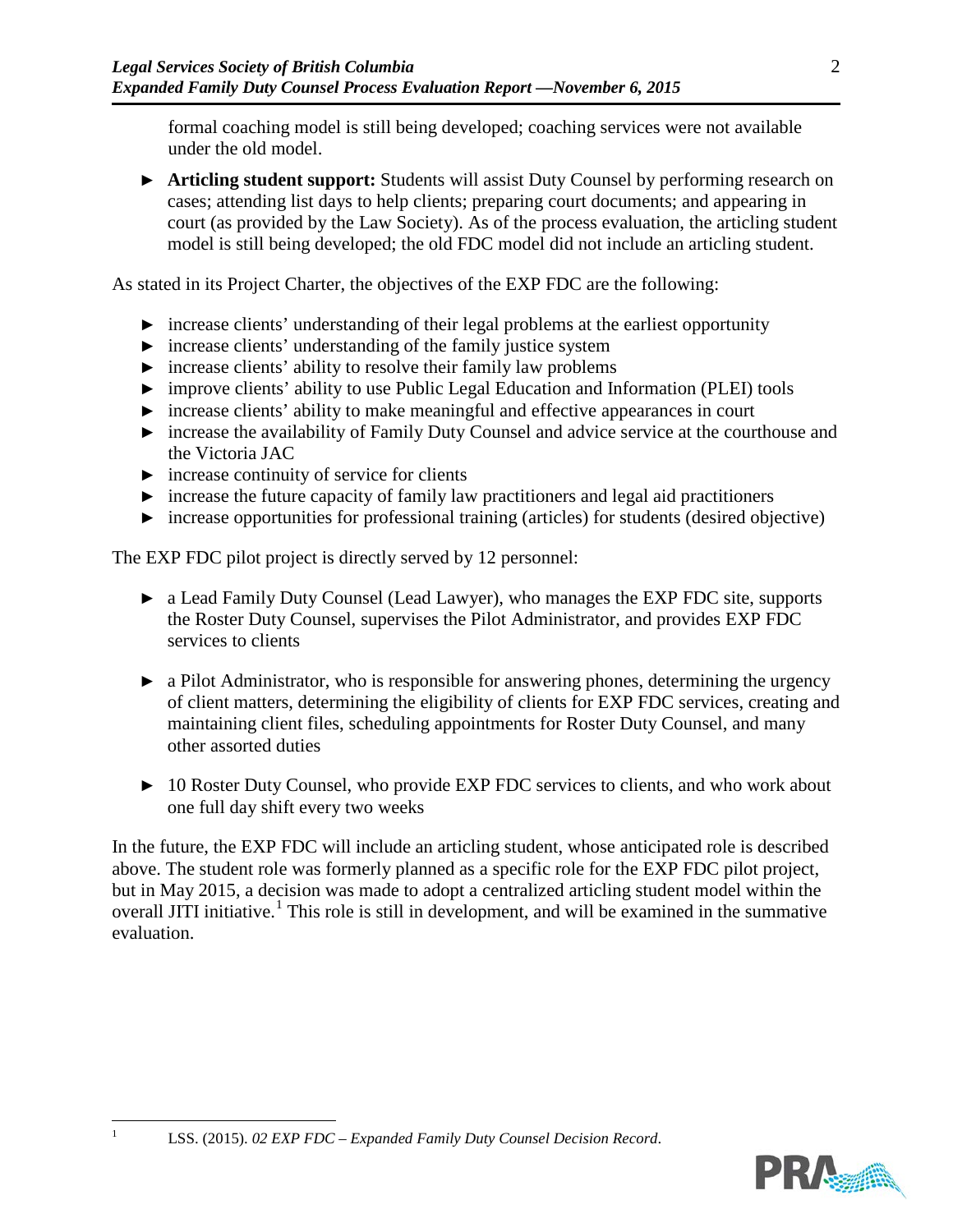Clients may contact or be referred to the EXP FDC in a number of ways. In most cases, regardless of how the client contacts or is referred to the program, the EXP FDC Pilot Administrator must complete a triage process with the client to collect information and determine if their case is appropriate for the pilot project. Clients may do the following:

- ► approach the EXP FDC directly in court, in which case the Lead or Roster Duty Counsel collects information on paper forms and provides the forms to the Pilot Administrator for processing; there is no triage of clients who have court that day
- $\triangleright$  contact the EXP FDC at the pilot project offices in the JAC, at which point the Pilot Administrator will conduct triage
- ► be referred to the EXP FDC through LSS Intake; intake staff assess clients to determine their appropriateness for various LSS services, including the EXP FDC, and if a client is referred through LSS Intake, they must still be triaged by the EXP FDC Pilot Administrator
- $\triangleright$  be referred to the EXP FDC through another LSS service; clients who are receiving other LSS services will sometimes be referred to the EXP FDC for legal advice, and the pilot or service is responsible for contacting the EXP FDC on behalf of the client, but again, the client must still be triaged by the EXP FDC Pilot Administrator before receiving its services
- ► be referred to the EXP FDC through Family Justice Counsellors (FJCs) or another agency; FJCs will often refer clients to LSS Services for legal advice or other legal services, in which case, the FJC or other agency contacts the EXP FDC, whose Pilot Administrator will triage the clients



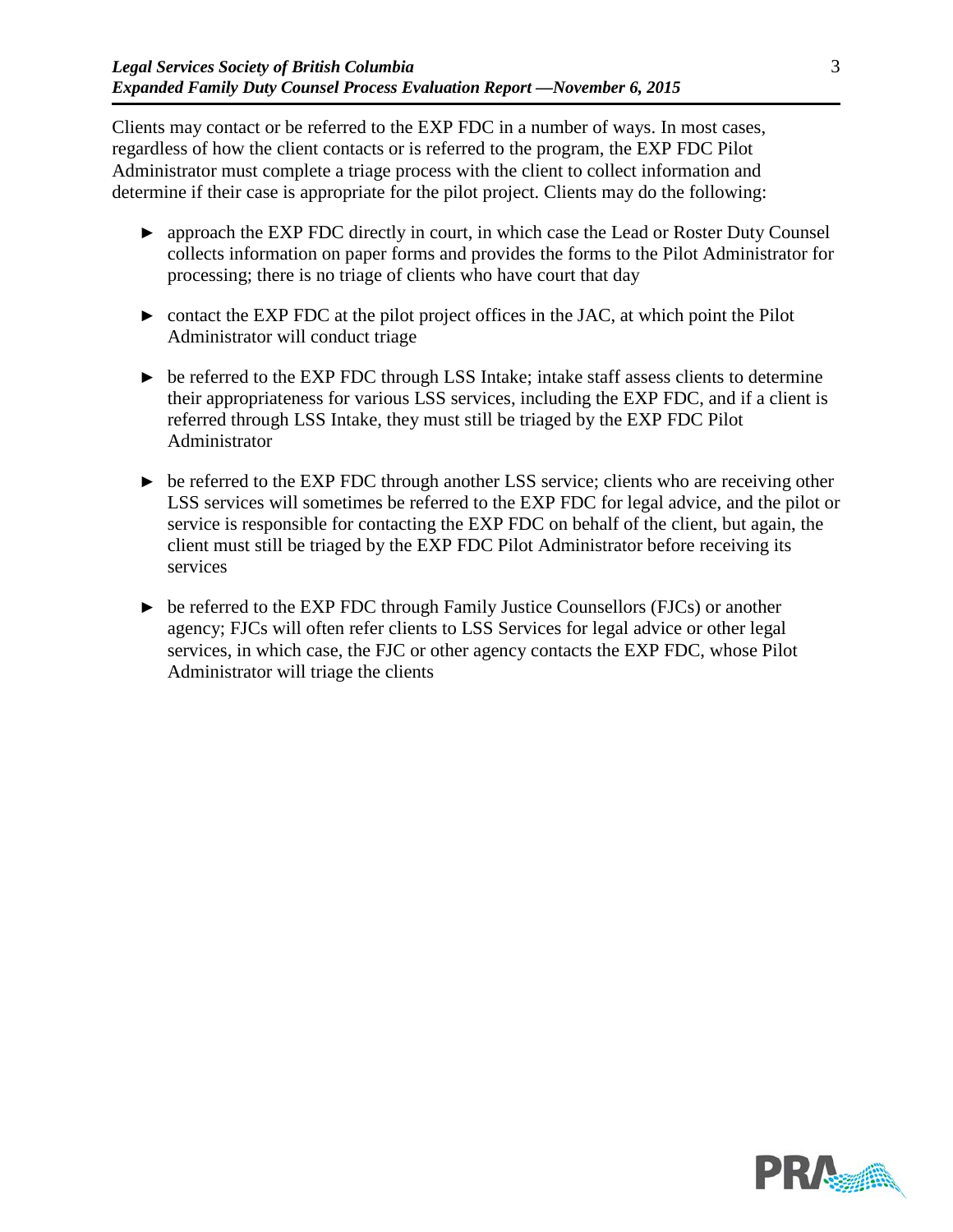### **2.1 Profile of clients**

[Table 1](#page-7-0) provides an overview of the clients accepted since the pilot's inception on September 24, 2014 to June 5, 2015. Of the 1,039 clients:

- ► 58% are female;
- ► 82% are over 30 years of age;
- ► 40% are separated while 29% are single; and
- ► 9% indicated they are of Aboriginal ancestry (about 24% declined to specify).

<span id="page-7-0"></span>

| Table 1: Client demographics (n=1,039)                 |     |     |  |  |  |
|--------------------------------------------------------|-----|-----|--|--|--|
|                                                        | #   | %   |  |  |  |
| Gender                                                 |     |     |  |  |  |
| Male                                                   | 418 | 40% |  |  |  |
| Female                                                 | 606 | 58% |  |  |  |
| Unknown                                                | 15  | 1%  |  |  |  |
| Age                                                    |     |     |  |  |  |
| 18 to 25                                               | 44  | 4%  |  |  |  |
| 26 to 30                                               | 130 | 13% |  |  |  |
| 31 to 40                                               | 336 | 32% |  |  |  |
| 41 to 50                                               | 301 | 29% |  |  |  |
| 51 and over                                            | 215 | 21% |  |  |  |
| Unknown                                                | 13  | 1%  |  |  |  |
| <b>Marital status</b>                                  |     |     |  |  |  |
| Common law                                             | 75  | 7%  |  |  |  |
| Divorced                                               | 125 | 12% |  |  |  |
| Married                                                | 120 | 12% |  |  |  |
| Separated                                              | 415 | 40% |  |  |  |
| Single                                                 | 301 | 29% |  |  |  |
| Widowed                                                | 3   | 1%  |  |  |  |
| <b>Aboriginal ancestry</b>                             |     |     |  |  |  |
| Yes                                                    | 95  | 9%  |  |  |  |
| No                                                     | 696 | 67% |  |  |  |
| No data                                                | 248 | 24% |  |  |  |
| Note: Percentages may not sum to 100% due to rounding. |     |     |  |  |  |

The most common opposing party types for EXP FDC clients include ex-spouse (45% of cases), other parent (27%), and spouse (16%). [Table 2](#page-7-1) contains a complete listing of the opposing party types in client cases.

<span id="page-7-1"></span>

| Table 2: Types of opposing parties (n=1,039)           |     |      |  |
|--------------------------------------------------------|-----|------|--|
| <b>Opposing party type</b>                             | #   | $\%$ |  |
| Ex-spouse                                              | 466 | 45%  |  |
| Other parent                                           | 279 | 27%  |  |
| Spouse                                                 | 163 | 16%  |  |
| Other                                                  | 77  | 7%   |  |
| Common law spouse                                      | 40  | 4%   |  |
| Grandparent                                            | 8   | 1%   |  |
| <b>Sister</b>                                          | 5   | 1%   |  |
| Cousin                                                 |     | 1%   |  |
| Note: Percentages may not sum to 100% due to rounding. |     |      |  |

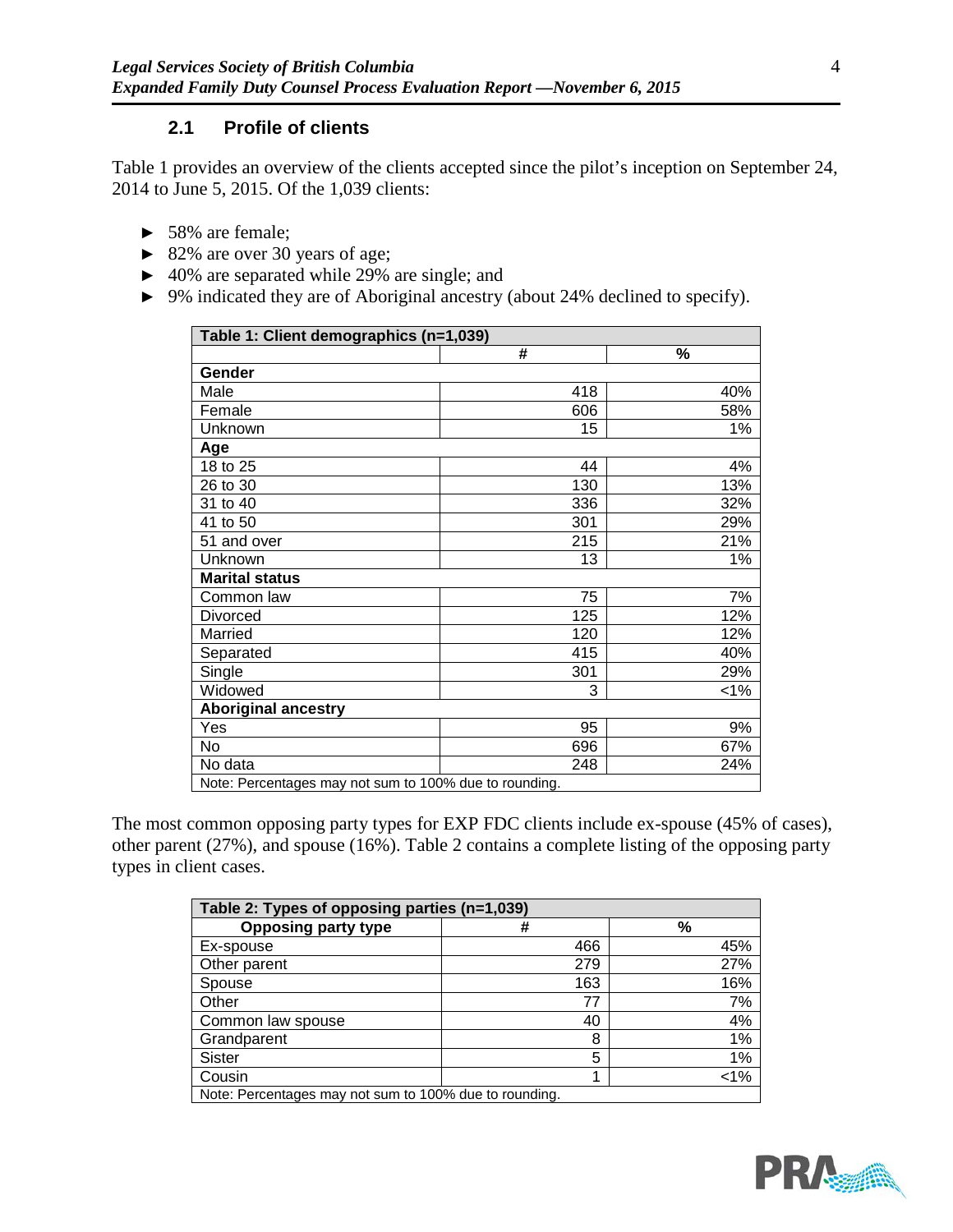From the available EXP FDC pilot project data, about 69% of client cases involved the BC Provincial Court, while 31% of cases involved the BC Supreme Court.

The most common types of legal issues identified for clients are the following:

- $\blacktriangleright$  child support (55% of cases)
- $\blacktriangleright$  parenting issues (55% of cases)
- $\blacktriangleright$  divorce (33% of cases)
- $\blacktriangleright$  spousal support (25% of cases)

See [Table 3](#page-8-0) for the complete listing of legal issues identified.

<span id="page-8-0"></span>

| Table 3: Legal issues identified for clients (n=1,039)                             |     |         |  |
|------------------------------------------------------------------------------------|-----|---------|--|
| <b>Legal issue identified</b>                                                      | #   | %       |  |
| Child support                                                                      | 426 | 55%     |  |
| Parenting issues                                                                   | 422 | 55%     |  |
| Divorce                                                                            | 254 | 33%     |  |
| Spousal support                                                                    | 193 | 25%     |  |
| Property division                                                                  | 169 | 22%     |  |
| Maintenance enforcement                                                            | 135 | 18%     |  |
| Family violence                                                                    | 53  | 7%      |  |
| Protection order (family member)                                                   | 50  | 7%      |  |
| Access                                                                             | 36  | 5%      |  |
| Denial of parenting time                                                           | 19  | 3%      |  |
| Relocation                                                                         | 15  | 2%      |  |
| Removal                                                                            | 12  | 2%      |  |
| Transfer a child to a non-parent                                                   | 10  | 1%      |  |
| Risk of removal                                                                    | 8   | 1%      |  |
| Cancellation of CCO                                                                | 4   | 1%      |  |
| Other                                                                              | 1   | $< 1\%$ |  |
| Note: Cases could include more than one legal issue; totals sum to more than 100%. |     |         |  |

Available data indicates that nearly two-thirds (65%) of cases consisted of only one client meeting, while about 19% of cases had two meetings, and 8% had three meetings. Only 3% of cases included six or more client meetings, with the largest being ten meetings. The mean number of meetings per case is about 1.7. It is important to note that since most cases in the database are still open, many of the cases could have more client meetings before they are closed (this would not be captured in the current database). [Table 4](#page-8-1) contains a complete listing of the number of client meetings per case.

<span id="page-8-1"></span>

| Table 4: Total number of client meetings per case (n=501*)                                                                                                                                        |     |     |  |  |  |  |
|---------------------------------------------------------------------------------------------------------------------------------------------------------------------------------------------------|-----|-----|--|--|--|--|
| <b>Number of meetings</b><br>%                                                                                                                                                                    |     |     |  |  |  |  |
|                                                                                                                                                                                                   | 323 | 65% |  |  |  |  |
|                                                                                                                                                                                                   | 97  | 19% |  |  |  |  |
|                                                                                                                                                                                                   | 40  | 8%  |  |  |  |  |
|                                                                                                                                                                                                   | 16  | 3%  |  |  |  |  |
|                                                                                                                                                                                                   | 10  | 2%  |  |  |  |  |
| 6 or more                                                                                                                                                                                         | 15  | 3%  |  |  |  |  |
| Note: Totals may not sum to 100% due to rounding.<br>*Although there were 1,039 cases in the EXP FDC project database, data regarding the<br>number of meetings was only available for 501 cases. |     |     |  |  |  |  |

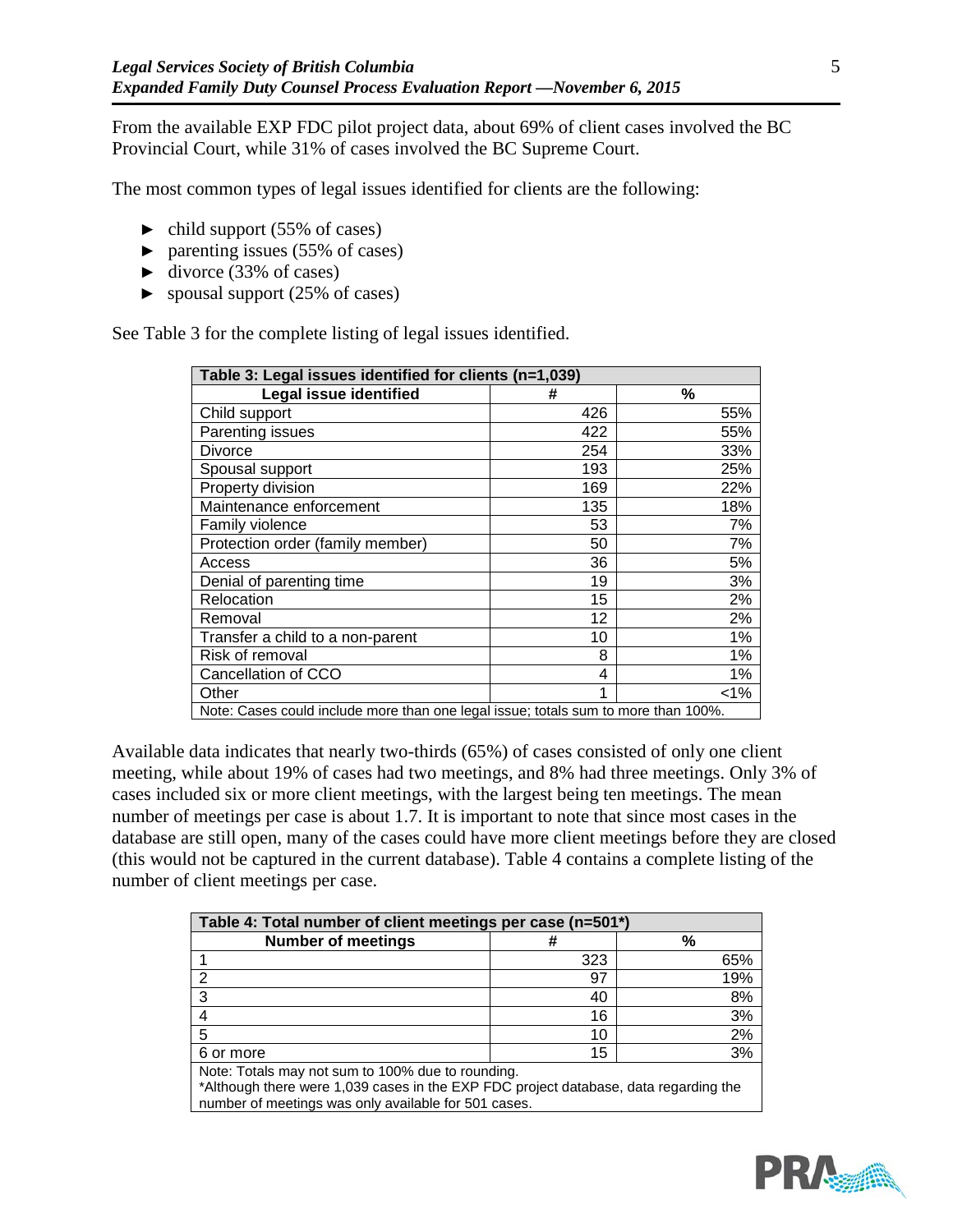## **3.0 Methodology**

The process evaluation consists of three lines of evidence: a document and data review, interviews with key informants (LSS personnel and external stakeholders), and interviews with clients. An EXP FDC Project Working Group (WG), comprised of representatives from the LSS and the British Columbia Ministry of Justice (MOJ), is guiding the evaluation process. PRA held consultations with the WG to refine the key evaluation documents to guide the evaluation: the logic model and evaluation matrix, which are in Appendices A and B, respectively. The WG also reviewed and approved the data collection instruments used for the process evaluation. The data collection instruments are included in Appendix C.

### **3.1 Document and data review**

PRA reviewed relevant documents produced by the pilot project, including the project manual and charter, descriptions and diagrams of the EXP FDC model, and forms used by the pilot to collect information on its clients and the types of assistance provided. The data review for the process evaluation relies on available data in the pilot project database, since the focus of the process evaluation is on the implementation of the pilot project. The review does not make comparisons to data from before the implementation of the pilot, as no comparable data were collected before this time. The summative evaluation will also include data from the LSS Client Information System (CIS) database, as well as data from the MOJ (e.g., Court Services Branch).

It is important to note that the quantitative data presented in the tables throughout this report reflects only the EXP FDC services provided to clients during office appointments, and not the EXP FDC services provided on list days (Thursdays). However, both stakeholder and client interviewees offered qualitative (anecdotal) observations about the EXP FDC service as a whole, including the services provided on Thursdays.

The data review faced a limitation in that the project database does not have fields to distinguish missing data from unavailable data (e.g., where an activity has not yet occurred). Where possible, other variables were used to assist with analysis and determine whether data were simply not yet available rather than missing. However, in many cases, it is not possible to make this distinction. In the summative evaluation, as more cases are closed in the project database, it may become easier to make the distinction.

Another limitation of the data review occurred because the vast majority of cases (about 97%) are still marked as "open" in the database. Since these cases are still open, it is possible that these clients may still receive more hours of service, have more meetings, and/or receive different kinds of legal advice. Even though the database is up to date as of June 5, 2015, the data in the open cases will not be finalized until the cases are closed; therefore, the data analysis is likely to underestimate the final values of most variables. Some variables that are not affected by this limitation include the demographic information presented above; the stages of the cases when they were opened; and the referrals to the EXP FDC received from other services.

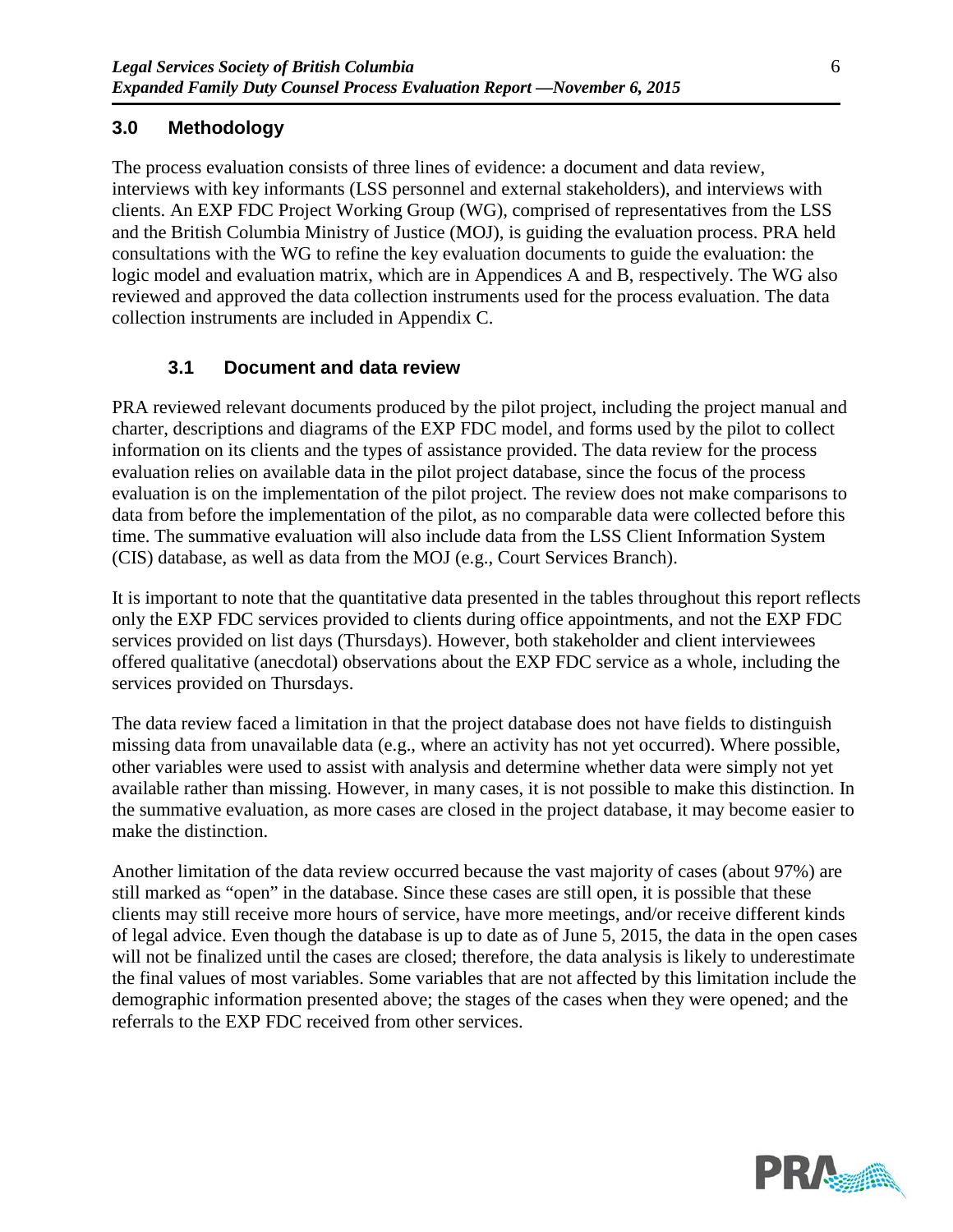# **3.2 Key informant interviews**

The process evaluation includes interviews with key informants to obtain their perspectives on pilot project implementation and early evidence of outcomes. Interviews were conducted by telephone with 11 internal stakeholders (the EXP FDC Project Lead, the Pilot Lead Duty Counsel, the Pilot Administrator, and eight Roster Duty Counsel) and ten external stakeholders (two judges, three Victoria JAC staff, two representatives of the Court Registry, two Director's Counsel from the Family Maintenance Enforcement Program, and a representative of the University of Victoria Law Centre). When possible, interviews were conducted in groups.

# **3.3 Client interviews**

To obtain feedback from EXP FDC clients, PRA conducted 20 individual client telephone interviews of about 20 minutes each. Using the pilot project database as a guide, PRA attempted to contact clients who had a high number of service hours provided to them, to increase the likelihood that the clients could comment on multiple aspects of the EXP FDC. Interviews focussed on the clients' experience and satisfaction with the EXP FDC services, and how the services might be improved. To help improve the response rate, the clients were provided with a flyer explaining the research and notifying them that they might be contacted for an interview.

# **4.0 Findings**

The process evaluation findings are presented based on the evaluation questions, which focus on the implementation of the pilot project and its early progress toward achieving its intended outcomes.

# <span id="page-10-0"></span>**4.1 Implementation**

#### **1. Has the EXP FDC been implemented as intended in Year 1? What challenges were met in implementation? How were challenges addressed and improvements made to the model?**

Most interviewees believe that the EXP FDC pilot project has been implemented as planned. Some commented that the transition from the old model to the new model was smooth. A few of them mentioned that there may have been a few minor delays, such as the time it took to find and contract the Roster Duty Counsel, but the delays were not long enough to impact the pilot. A few internal stakeholders said that they did not know enough about the implementation plan to be able to assess whether the pilot was implemented according to plan.

Respondents identified several challenges regarding the implementation of the EXP FDC, although only some could provide examples of how the challenges were being addressed.

**Increased paperwork.** The most common challenge mentioned by internal stakeholders was the increase in paperwork as a result of the pilot project. Several respondents mentioned that, while they are used to filling out forms about the client and the client's case, the forms are now longer, and there are more of them to complete. The case summary form was mentioned as a difficult form to complete. A few others indicated that they must repeatedly enter in the same information

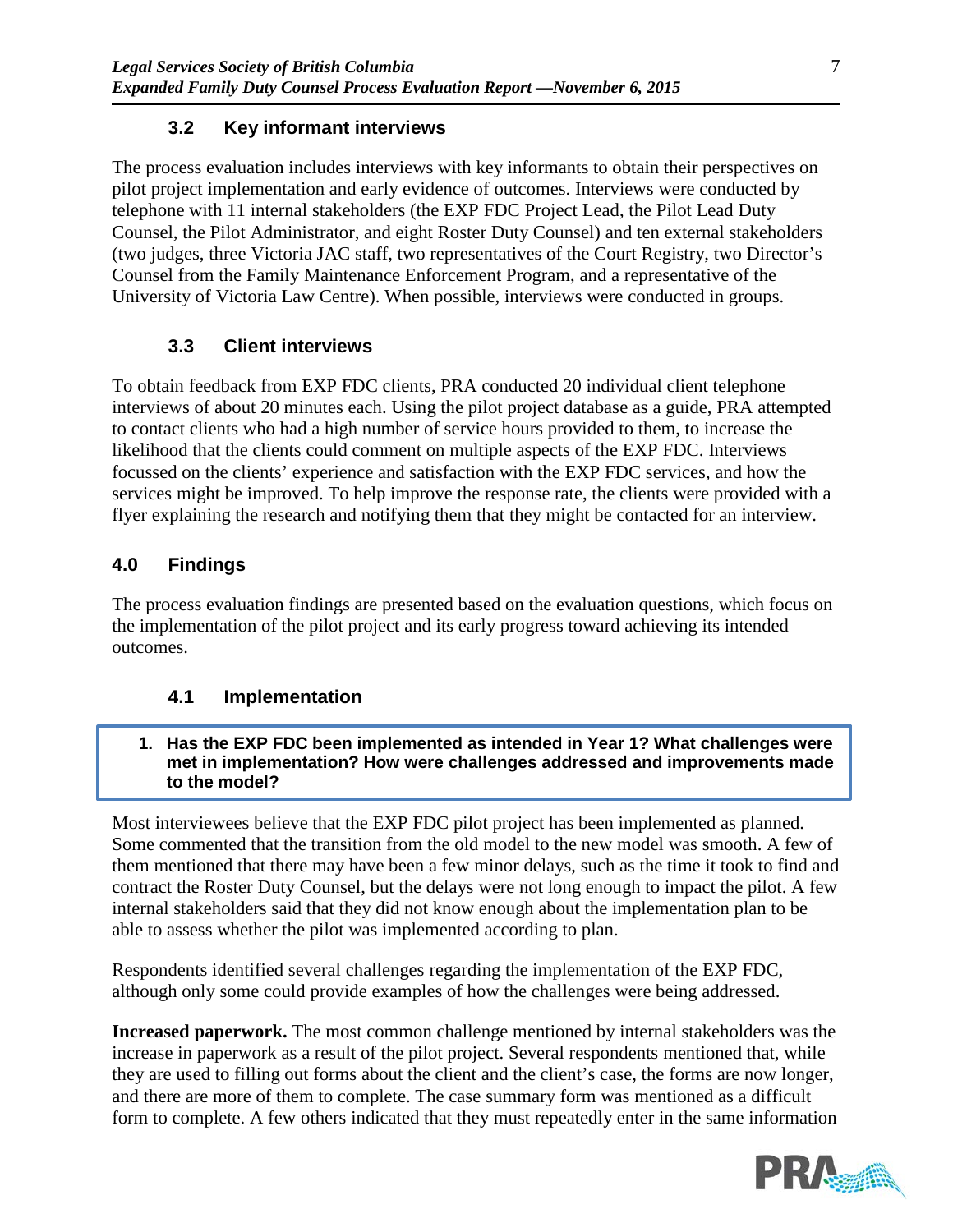for each case, since the common fields across all forms are not automatically copied over (most forms are filled out on paper). For example, a client's name would have to be entered several times across different forms.

Also, some stakeholders noted that the forms have changed throughout the duration of the pilot project, which has meant that they have had to spend more time learning to complete the revised forms. In addition, they had to go back into old forms and retroactively enter in new information, which took them a substantial amount of time. A few interviewees said they were uncomfortable making retroactive changes to forms, because it is difficult to remember the specifics of the case and the client after several months. Also, when the lawyers were asked to close certain case files, some of them found it challenging, because they would have no information on the outcome of the case (i.e., the stage of the case file when closed). Despite these challenges, a few respondents said that the increase in paperwork was understandable, and that it was "just part of the job."

**Managing client expectations.** Another challenge involves clients' reactions to the Family Duty Counsel model changing from a drop-in service to an appointment-based service. Interviewees explained that many clients who used the service in the past were unaware of the changes to the model, until they tried to use the service again. Some clients appeared to prefer the old model, as it was difficult for them to keep appointments with the new model. Respondents believe that clients were feeling frustrated with having to wait for appointments, even though they would get more time with Duty Counsel to talk in-depth about their case (six hours as opposed to three hours). To address this challenge, EXP FDC personnel are conducting more outreach activities. Specifically, since clients are referred to the pilot through various other programs, the project personnel are trying to keep track of the programs with high referrals to the EXP FDC, and plan to follow-up with those programs to ensure that they are aware of the changes in the Family Duty Counsel services.

**Lawyer conflicts.** Some interviewees mentioned that, compared to the old model of Duty Counsel, they are spending more time checking for conflicts of interest. A few others mentioned that they did not know the process for checking for conflicts, and believe that the pilot project had not established a formal process for doing this. Typically, the Pilot Administrator performs a conflict check using the pilot project database, and then provides client names to Duty Counsel a few days before their appointment so that the lawyers can conduct internal conflict checks; however, a few interviewees said they were unaware of this. Several respondents also indicated that more conflicts are arising on family list days (Thursdays), since one of the two Duty Counsel who attend is always the same person. As a result of their presence every Thursday, this Duty Counsel sees a high volume of clients, and some interviewees believe that this creates more conflicts of interest, which prevent this Duty Counsel from assisting other people who come in. A few interviewees said this might be a problem for clients, since one party would be guaranteed to have the same Duty Counsel, while the other party would possibly be assisted by a different lawyer each time (since it is not always possible for the court date to be scheduled at a time when the same Duty Counsel is available). This would mean that one party would not experience the same level of continuity as the other party.

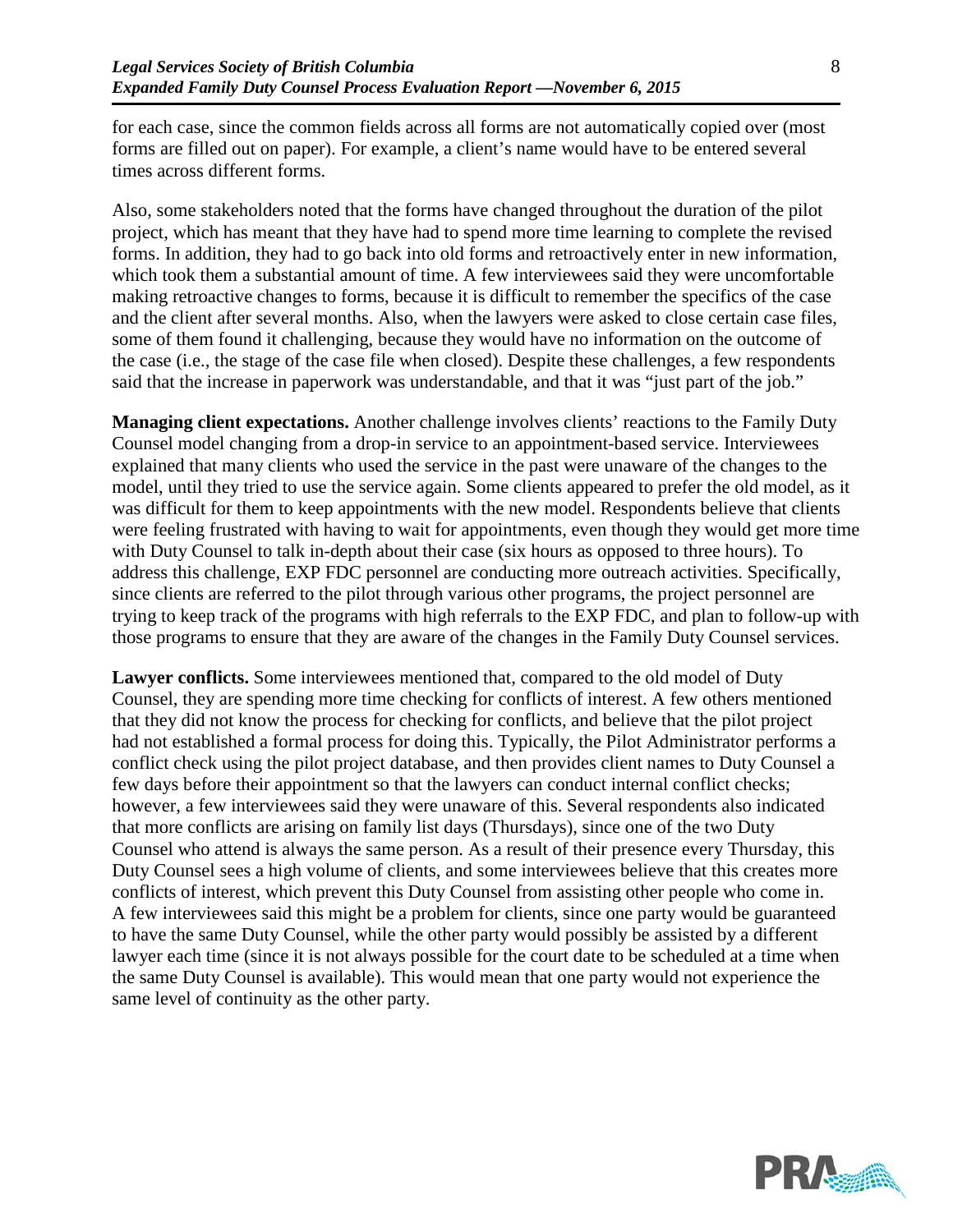Other implementation challenges mentioned by interviewees included the following:

- ► long waiting times for appointments, since most Duty Counsel work one shift every two weeks, and some clients require earlier appointments
- ► some client disorganization, including clients who miss appointments; as a result, Duty Counsel spend time waiting for clients who do not show up, instead of helping drop-in clients
- ► a perceived lack of program support for people with mental health issues or people without any computer skills; since many clients needed to complete electronic legal forms or visit legal websites, a lack of computer skills was seen as a possible impediment
- ► an uneven gender split among the Roster Duty Counsel; since eight of the ten Duty Counsel are female, clients have a reduced ability to choose the gender of their representative

#### **2. What external factors have influenced the implementation and success of the EXP FDC?**

The main external factors that interviewees identified as influencing the implementation of the EXP FDC were related to the fact that the pilot is located in the Victoria JAC. In particular, almost every internal stakeholder mentioned that the JAC's resource room has been an enormous benefit to the project. The resource room is a space where clients can access computers and complete their required legal forms. There is also a JAC employee who works in the resource room and assists clients in completing the forms that their lawyers have identified for them. Interviewees noted that the availability of computers was especially important for people with low incomes, who may otherwise not have reliable access to computers or the internet. Also, the staff member working in the resource room was universally praised for having an in-depth knowledge of all the legal forms clients could fill out, and a great willingness to help clients throughout the process. The integration between EXP FDC services and the resource room was seen as a key success for the pilot project.

Respondents also mentioned that the pilot project was aided by its close proximity to other services within the JAC, such as Mediate BC and FJCs. Duty Counsel found it easy to refer clients to these other services, since the client would only have to walk a short distance to the JAC front desk in order to make an appointment with a different service. External stakeholders also mentioned that it was easy to refer clients to the EXP FDC because it was located in the same complex. Both internal and external stakeholders appreciated that they could ensure their clients made the necessary appointments before leaving the building.

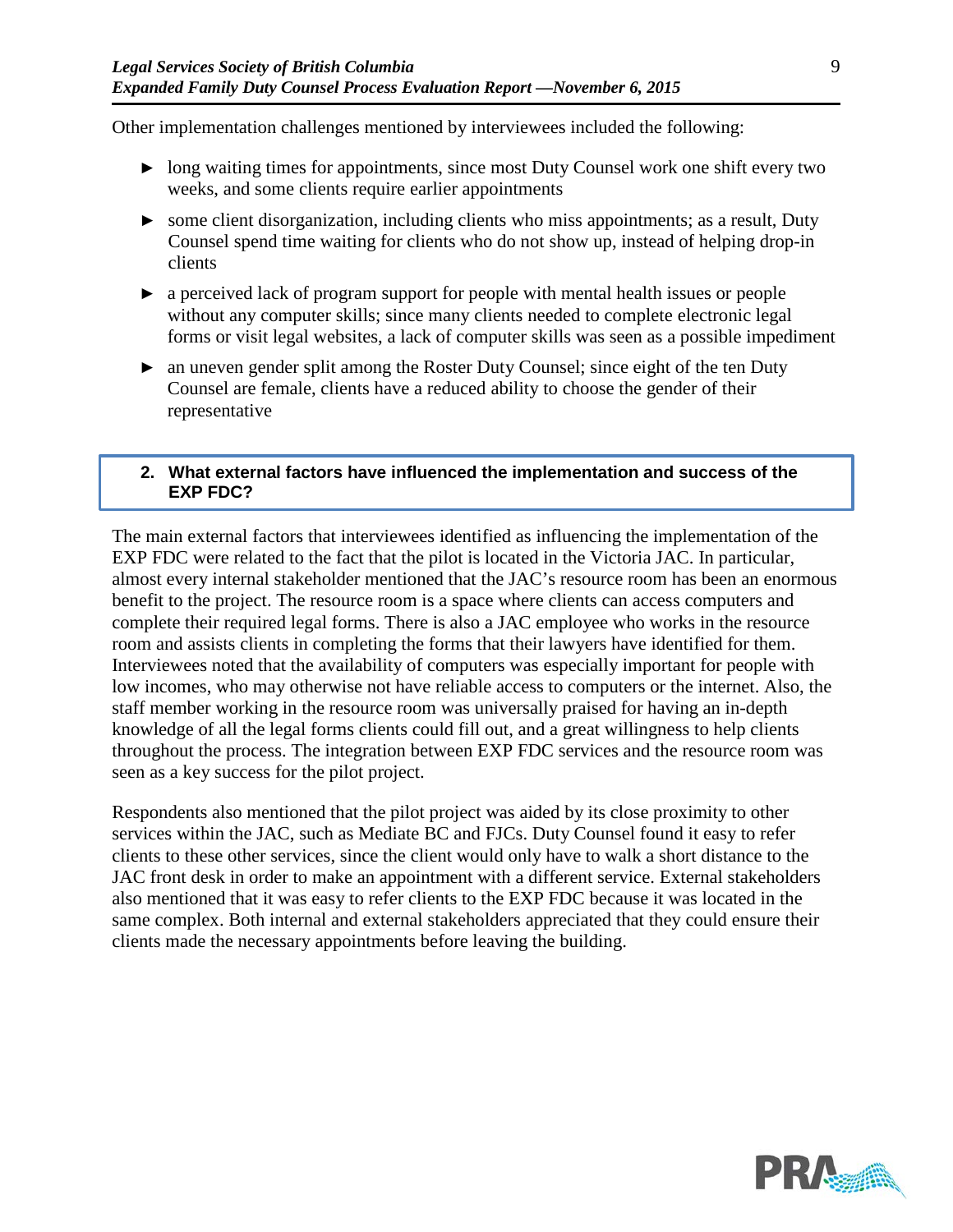#### **3. Did the EXP FDC have sufficient tools, resources, and capacity to meet demand and any intended targets?**

Under the EXP FDC pilot project, clients are allotted up to six hours of Duty Counsel service, compared to the maximum of three hours they could receive under the old model. In rare cases, clients may be approved to exceed the maximum number of hours. However, the pilot project database contains only four examples (out of 774) of a client exceeding the six-hour limit. In fact, about 70% of clients received one hour of service or less. Another 18% received 1.1 to 2 hours of service, while 6% received 2.1 to 3 hours. These findings correspond to the observations of internal stakeholders, who said they rarely (if ever) heard of any client exceeding their maximum number of hours, or of clients being "cut off" from services. The available data suggests that the current sixhour maximum is more than sufficient for the majority of eligible clients. [Table 5](#page-13-0) presents a complete breakdown of the number of service hours per client (data are missing for 265 clients, or about 26% of the total sample).

<span id="page-13-0"></span>

| Table 5: Service hours per client (n=774)         |                |         |  |  |
|---------------------------------------------------|----------------|---------|--|--|
| Number of hours per client                        | #              | %       |  |  |
| 0.1 to 0.5 hours                                  | 204            | 26%     |  |  |
| 0.6 to 1 hours                                    | 340            | 44%     |  |  |
| 1.1 to 1.5 hours                                  | 77             | 10%     |  |  |
| 1.6 to 2 hours                                    | 65             | 8%      |  |  |
| 2.1 to 2.5 hours                                  | 29             | 4%      |  |  |
| 2.6 to 3 hours                                    | 18             | 2%      |  |  |
| 3.1 to 3.5 hours                                  |                | 1%      |  |  |
| 3.6 to 4 hours                                    | 13             | 2%      |  |  |
| 4.1 to 4.5 hours                                  | 5              | 1%      |  |  |
| 4.6 to 5 hours                                    | 6              | 1%      |  |  |
| 5.1 to 5.5 hours                                  | 5              | $1\%$   |  |  |
| 5.6 to 6 hours                                    | 1              | $1\%$   |  |  |
| 6.1 to 6.5 hours                                  | $\overline{2}$ | $1\%$   |  |  |
| 6.5 to 7.0 hours                                  |                |         |  |  |
| 7.1 to 7.5 hours                                  | 2              | $< 1\%$ |  |  |
| Note: Totals may not sum to 100% due to rounding. |                |         |  |  |

Overall, stakeholder opinions regarding the resources of the project were mixed. Interviewees did mention that the pilot project has benefited from the increased hours of service per client, and they generally believe that the quality of service had improved because clients had more time to discuss their case with a lawyer. A few other lawyers observed that they always felt they had enough time with their clients. Others said that the two-week wait for appointments seemed reasonable, although some said that clients need faster appointments.

On the other hand, some stakeholders believe that the popularity of the EXP FDC is growing, and they expressed some concerns about increasing workloads. A few suggested that a second Pilot Administrator may need to be hired in the future to make the workload manageable. A few respondents also indicated that on days when the Pilot Administrator is sick, the lawyers have a difficult time managing client files and setting appointments, which can be frustrating for both lawyers and clients.

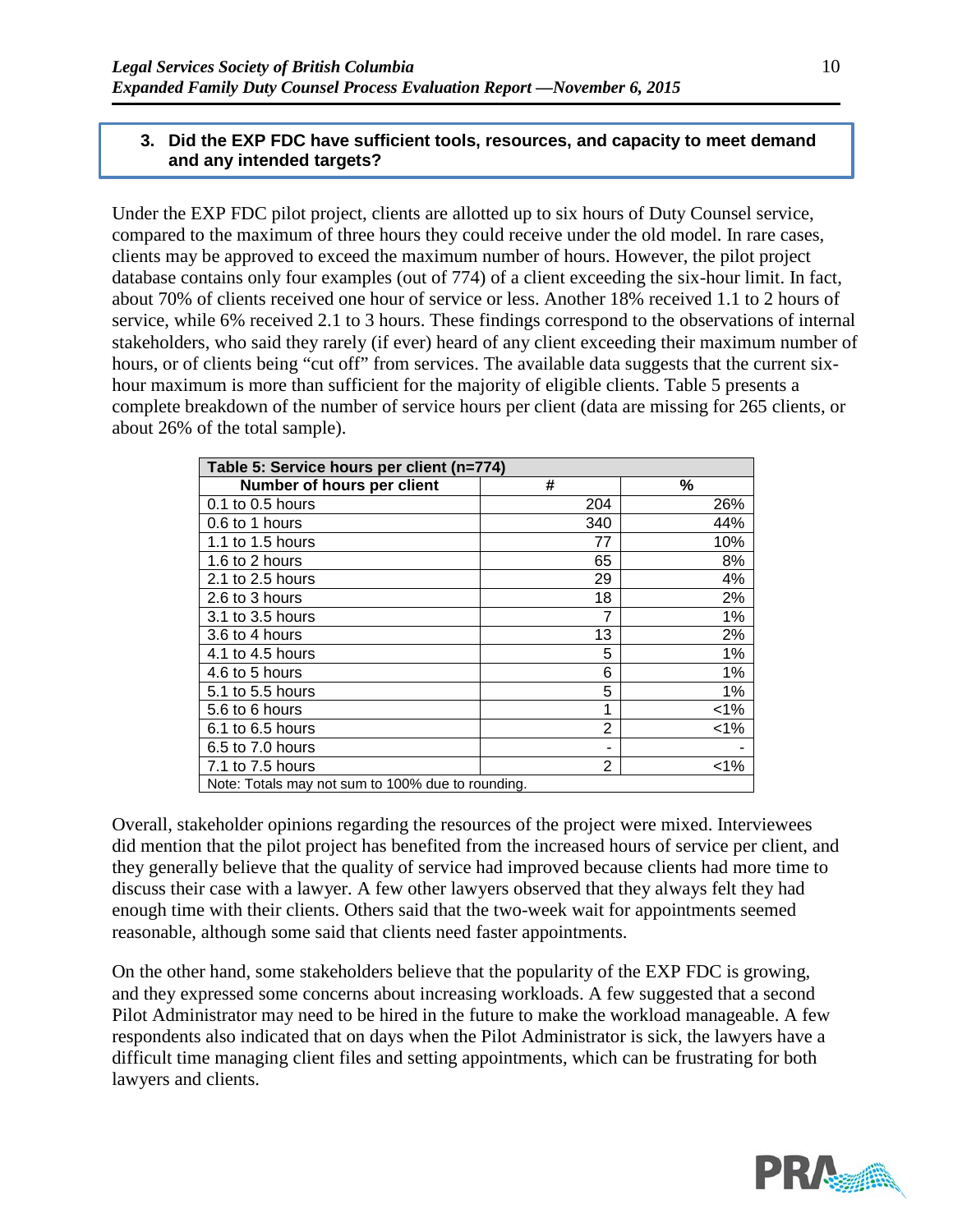Stakeholders also explained that it is difficult to anticipate the volume of clients who will show up each day (on most days, the pilot project designates one hour in the afternoon for drop-in appointments). On some days, the lawyers are able to see all the drop-in clients, while this is not the case on other days. Several interviewees mentioned that Thursdays (family list days) were very busy, and that client demand could not always be met on those days.

#### **4. To what extent do the current processes and structure of the EXP FDC support its efficient and effective delivery?**

As noted earlier in this report, interviewees described a number of challenges in the implementation of the EXP FDC pilot project (see Evaluation Question 1 above). However, the overall reaction to the new model was positive. Many interviewees believe the new model is an overall improvement over the old one, and several had no further suggestions for improving the model. A few of them said they did not have enough information about the model to assess whether it needed any improvements. Others said that the success of the model depends upon a number of external factors, such as the availability of the resource room and the willingness and ability of clients to keep appointments and prepare the necessary documentation.

Other observations regarding the EXP FDC model included the following:

- ► **Instances where clients are waiting longer for appointments compared to the old model:** A few interviewees believe that some clients were intentionally coming to the JAC during the EXP FDC drop-in hours because they did not want to wait for the time it would take to make a formal appointment.
- ► **Some clients not having enough time to prepare for court on family list days:** One or two respondents mentioned that the first clients to be seen by the EXP FDC on list days often only have 10 to 15 minutes before their court appearance, which may not be enough time for the Duty Counsel to fully assist them. They suggested that Duty Counsel should start seeing clients slightly earlier in the day to account for this.
- ► **Assisting clients on family list days takes up more time:** Respondents mentioned the perception that, with the exception of the first couple of clients on list days, it is taking longer to interview clients who have court matters, which can hold up the court and cause other delays.

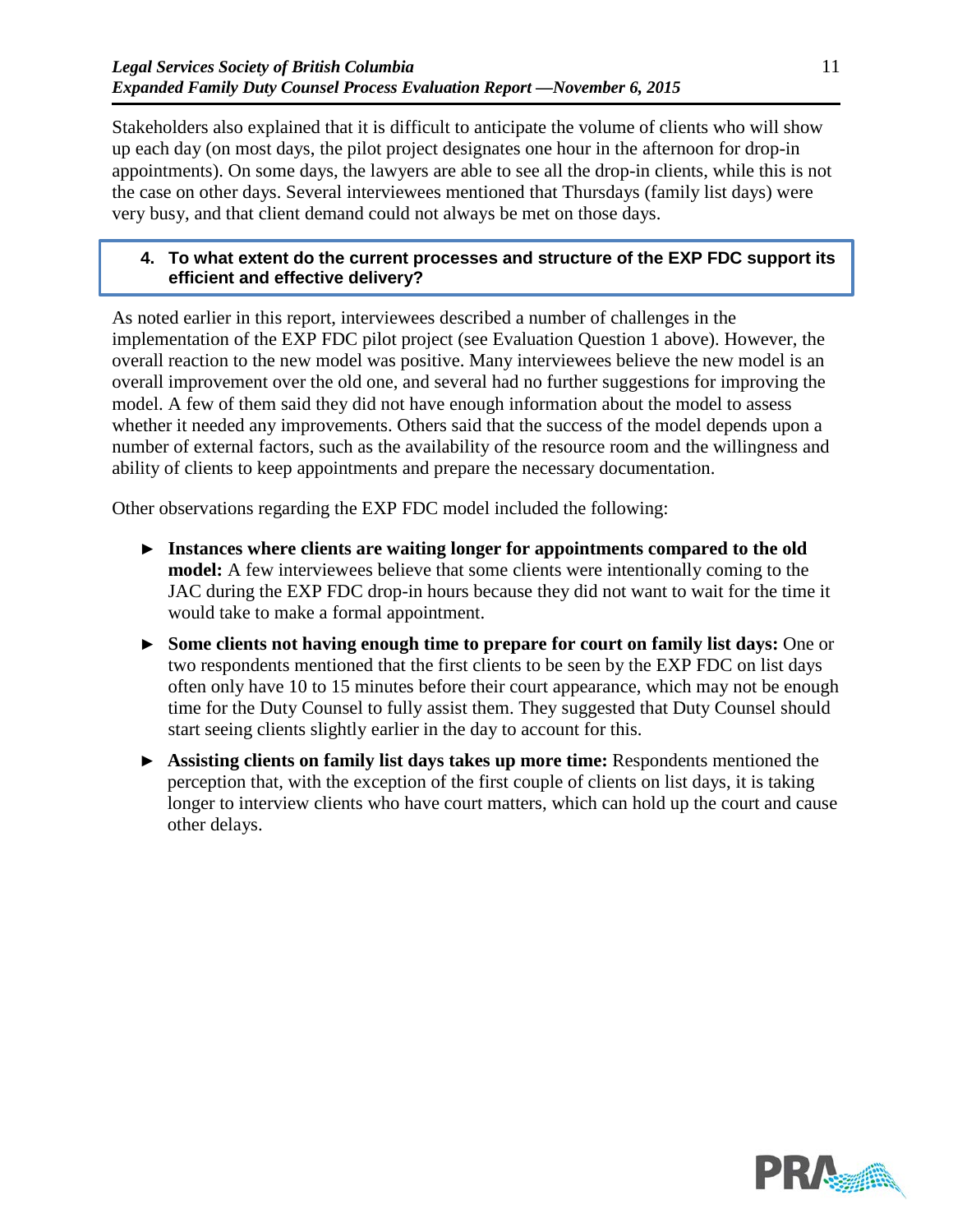#### **5. What considerations related to the EXP FDC model are necessary to successfully implement the model in a different site? How have the lessons learned from similar family duty counsel services at the Vancouver JAC helped develop the EXP FDC services in Victoria?**

For the most part, interviewees could not extensively comment on the lessons learned from the Vancouver JAC, since most of them did not have detailed knowledge about the Vancouver model. However, respondents mentioned that the EXP FDC pilot project in Victoria benefited from having a project lead with extensive experience with the Vancouver model. It was also noted that the Vancouver Family Duty Counsel generally do not book appointments more than two to three weeks in advance, since clients often do not show up for appointments if they are booked further in advance. This information was helpful in guiding the approach to booking appointments at the Victoria JAC.

Interviewees mentioned a number of factors which would be important to consider when expanding the model to another site.

- ► **Training on new paperwork:** Stakeholders noted that the Roster Duty Counsel may have difficulty adapting to the new forms, especially the case summary form and the advice given form. They explained that the lawyers may not have recorded information in these formats before.
- ► **Communicating roles and responsibilities:** Some interviewees, particularly external stakeholders, said that they did not fully understand the roles and responsibilities of some key positions in the EXP FDC pilot project. They indicated that they were not given a complete explanation of these roles, and that they did not always know how they could find this information. As another example, one interviewee suggested that a job advertisement for a key role in the project may have received no applicants because the role was not communicated clearly.
- ► **Balancing the roster:** A few interviewees said it was important to build a roster of lawyers that was large enough to be able to provide services during the required office hours, but was not so large that it could reduce continuity of service (i.e., by making it difficult for a client to see the same lawyer for more than one appointment).
- ► **Office resources:** Many respondents noted the importance of the JAC's resource room in the success of the EXP FDC pilot project. The availability of computers and a staff member to assist clients in completing forms were seen as crucial supports of the project. A few other stakeholders mentioned that other office equipment, such as photocopiers, would benefit any Duty Counsel site.

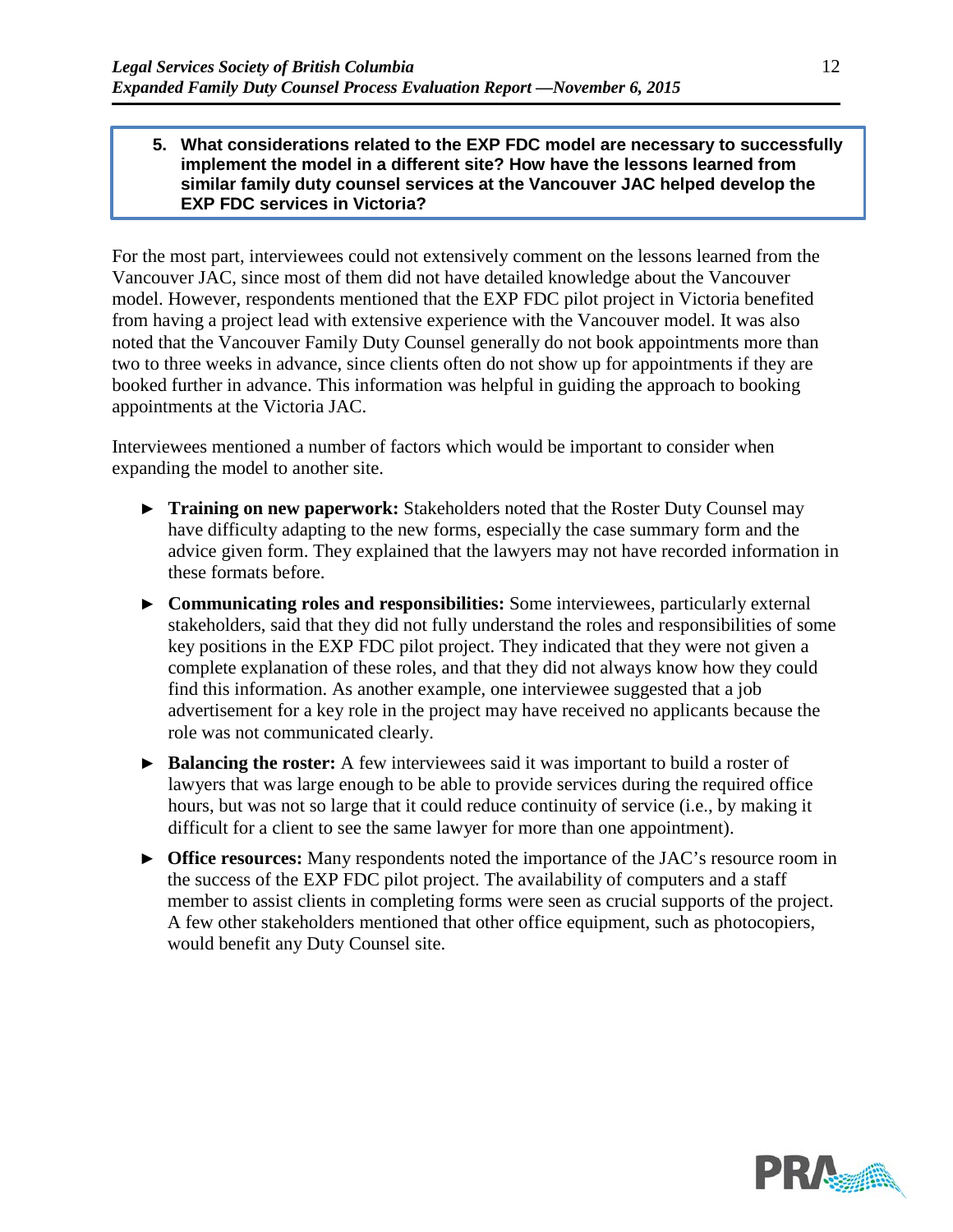# **4.2 Early indications of outcomes**

<span id="page-16-1"></span>The process evaluation took place within the first six months of the EXP FDC pilot project. At this time, the evaluation can support an early discussion of outcomes. The summative evaluation will provide a more extensive discussion of the outcomes of the project.

#### **6. Were there any gaps in the types of clients served by EXP FDC, especially those with low SES/education, mental health concerns, or facing cultural/language barriers?**

In general, stakeholder interviewees suggested that the EXP FDC has increased access to family law services for those who qualify for free legal advice. Almost all respondents mentioned that the increased hours of service per client (from three to six hours) benefited the pilot project by increasing its capacity to provide high quality and consistent services.<sup>[2](#page-16-0)</sup> Also, a few stakeholders argued that the intake and screening process for the EXP FDC would ensure that the program serves only financially eligible clients. Other accessibility improvements mentioned by the respondents included the resource room, the engagement of community translation services for non-English speaking clients, improved physical accessibility (moving from a basement to above-ground offices), and the availability of the LawLINE for individuals who do not live near the Victoria JAC.

On the other hand, respondents observed some barriers to service for clients of the EXP FDC:

- ► **Long wait times for appointments:** Several interviewees mentioned that clients often find it difficult to wait two to three weeks for an appointment with the same lawyer. This was especially true for clients who had court dates in the near future, and who may have needed more time for legal advice.
- ► **Client fatigue due to intake:** Some respondents mentioned that their clients were frustrated by having to go through more than one intake process. This process can occur when a client goes through LSS intake before being directed to the EXP FDC, or when clients are referred to the EXP FDC from another program (LSS or non-LSS) with its own intake procedure.
- ► **Clients who are ill-suited for appointments:** Even though stakeholders tended to prefer the appointment-based approach used by the EXP FDC, some noted that the model is less ideal for clients who prefer drop-in services. For example, some clients may have trouble keeping appointments due to their child care responsibilities, while others who live out of town may only be able to make occasional visits to the Victoria JAC.
- ► **Income threshold for services:** Stakeholders described several situations where clients were slightly above the income threshold for the EXP FDC, and therefore did not qualify for services. However, the clients still could not afford a private lawyer. This was seen as a "grey area" where clients would have extreme difficulty finding public legal aid or affordable legal services.

<sup>&</sup>lt;sup>2</sup> As previously depicted in [Table 5,](#page-13-0) the EXP FDC database indicates that only 41 clients have used more than three hours of service. However, interviewees believe that the increased *availability* of the services was still a benefit, even if many clients aren't using the full six hours.



<span id="page-16-0"></span>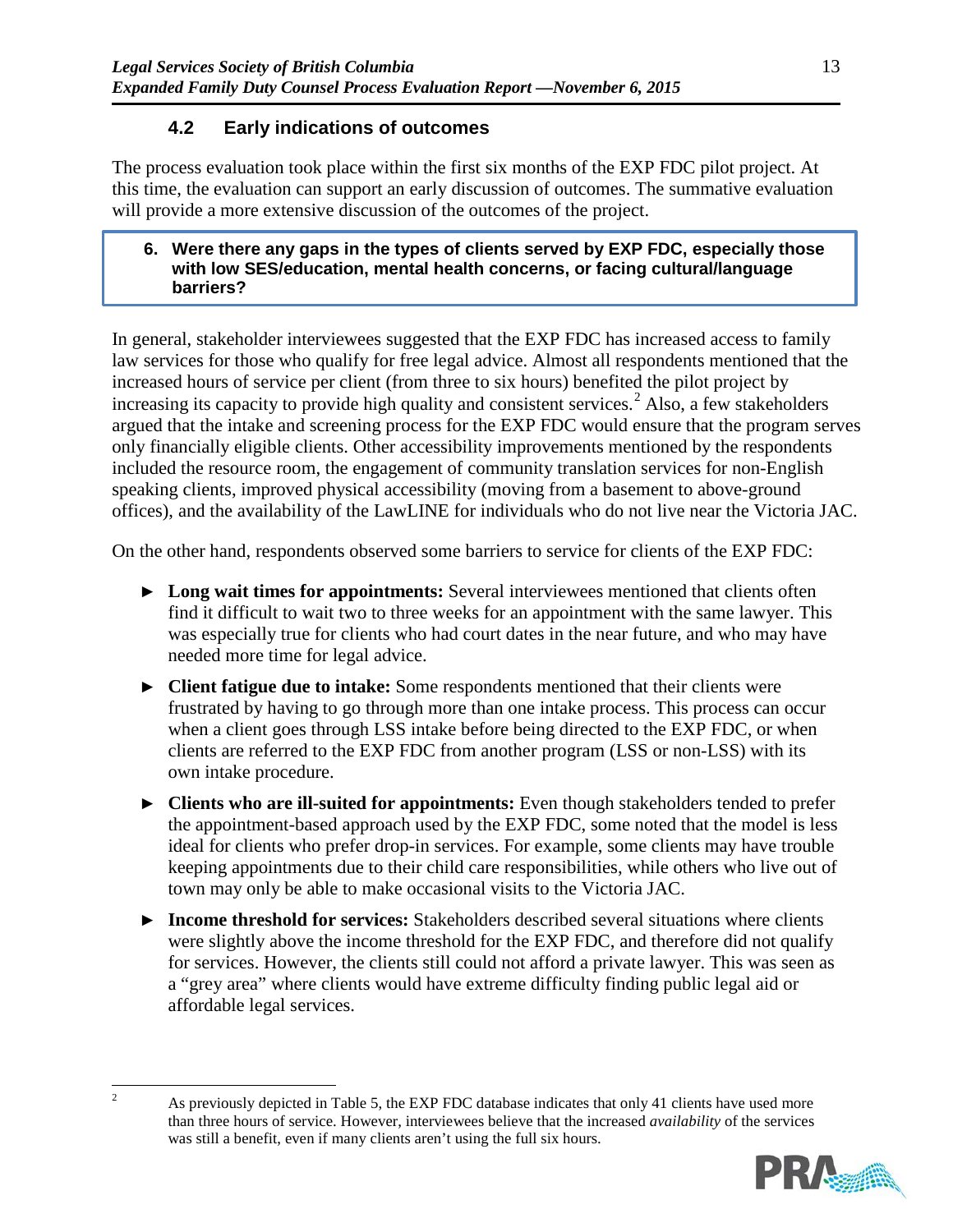Through interviews, EXP FDC clients provided mixed views on the convenience and accessibility of the Victoria JAC. Clients who reported living close to downtown or in a "central area" said the location was convenient, while others living across town or in outlying areas said it was very difficult or inconvenient to reach the centre. Among those who said it was inconvenient, many pointed out the long drive to reach the JAC, while some mentioned that parking downtown was expensive, which was problematic for people with low incomes. A few clients also said that the building was difficult to access due to a physical disability, and they cited stairs as the main challenge. That said, almost all of the interviewed clients said that the hours of operation for the EXP FDC were convenient and allowed for some flexibility (although some mentioned they had to take time off work to attend appointments).

#### **7. Did the enhancements present in the EXP FDC improve the continuity and consistency of the EXP FDC service?**

One of the goals of the EXP FDC pilot project is to ensure continuity of counsel for clients. This goal is supported by the appointment-based approach of the project, in which clients may be better able to schedule subsequent appointments with the same lawyer. By matching clients and lawyers, both parties may form a rapport, and may have more efficient interactions, since the lawyer will not have to gather basic information on the client's case at every appointment. Therefore, when setting appointments, the Pilot Administrator attempts to maintain this continuity whenever possible. However, depending on the availability of the client and the lawyer, the client's court date, lawyer sick days, and other possible factors, it may not always be practical to schedule the client and lawyer together.

As seen in [Table 6,](#page-17-0) the majority of cases (74%) had only one lawyer associated with the file, while 17% of cases involved two lawyers. Only 9% of cases involved three or more lawyers, with the highest involving five lawyers.

<span id="page-17-0"></span>

| Table 6: Number of lawyers involved in each case (n=1,038) |     |     |  |  |
|------------------------------------------------------------|-----|-----|--|--|
| Number of lawyers per case<br>%                            |     |     |  |  |
|                                                            | 770 | 74% |  |  |
|                                                            | 177 | 17% |  |  |
|                                                            | 58  | 6%  |  |  |
|                                                            | 24  | 2%  |  |  |
|                                                            |     | 1%  |  |  |
| Note: Totals may not sum to 100% due to rounding.          |     |     |  |  |

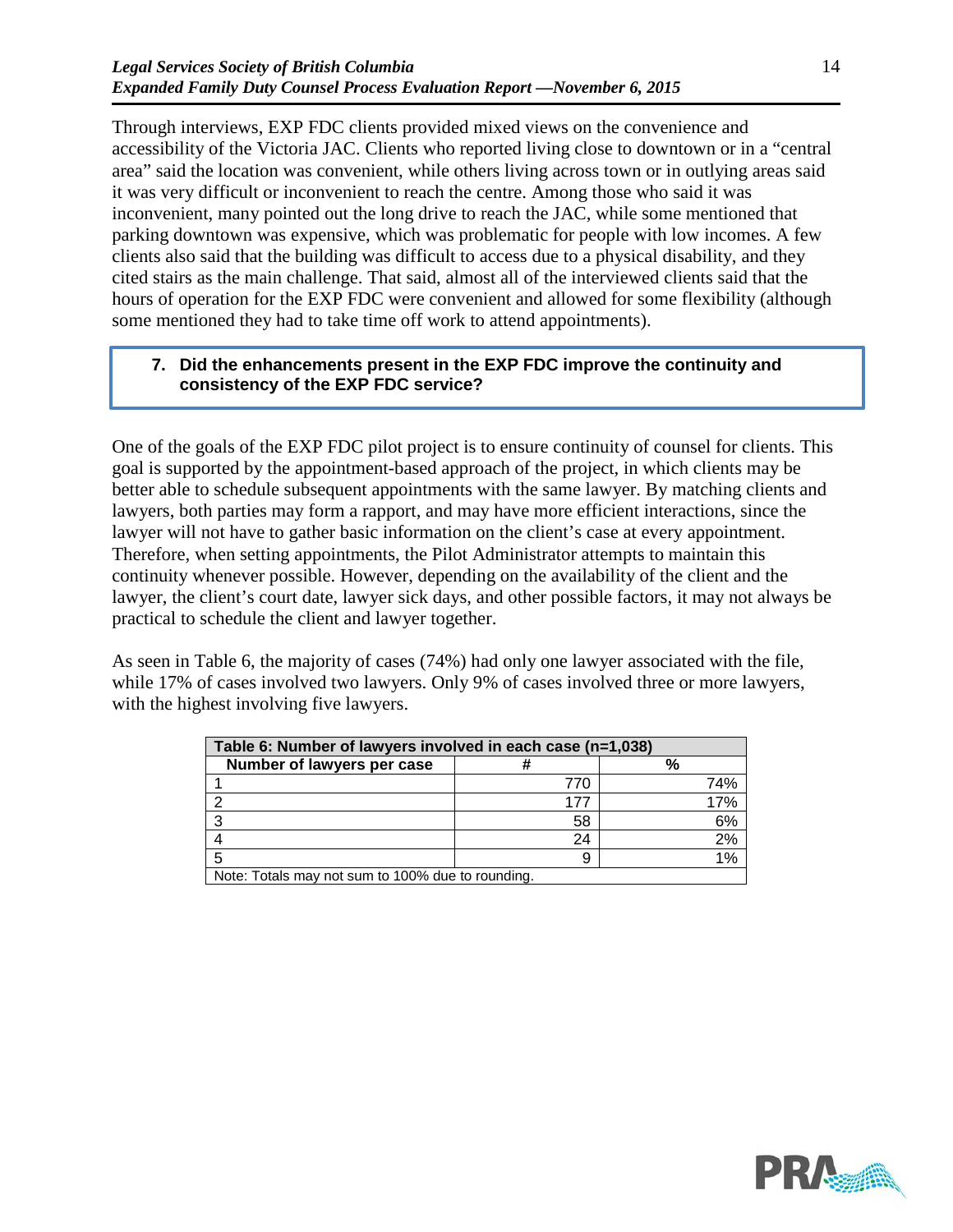[Table 7](#page-18-0) presents an analysis of a sample of 460 cases from the EXP FDC pilot project database. The sample contains all cases that have between one and three client meetings, and between one and five lawyers (all of them Duty Counsel) involved. The goal of the analysis is to provide a measure of continuity of counsel by showing how the number of lawyers involved changes with the number of meetings.

- ► Among 323 cases containing only one client meeting, 285 (88%) had one lawyer involved with the file, while 38 (12%) had two or more lawyers.
- ► Among 97 cases containing two client meetings, 30 (31%) involved one lawyer, while 67 (69%) involved two or more lawyers. This may indicate that continuity of counsel was only present within the former 31% of these cases, since the client met with the same lawyer for both appointments.
- ► Among 40 cases containing three client meetings, only 13 (33%) involved one lawyer, while 27 (68%) involved two or more lawyers. This may indicate that continuity of counsel was only present within the former 33% of these cases, since the client met with the same lawyer for all three appointments.

It should be noted that several factors may necessitate the involvement of more than one lawyer in a case. For example, the client may see a Duty Counsel when first attending court, but when scheduling the client meeting must — either because of the client's or lawyer's availability meet with a different lawyer. Or vice versa, the client may be assisted by one lawyer at a scheduled meeting, but must attend court on a day when that Duty Counsel is not available and is then assisted by a different Duty Counsel. As well, the client may require a scheduled meeting when the Duty Counsel that has already been assisting them is not available. Other factors beyond the control of the pilot are lawyer sick days, client emergencies, and a client's frequent use of drop-in services (which means they would see whichever lawyer was working that day). Furthermore, because the majority of cases are still open, it is possible that all data on numbers of client meetings have not yet been entered into the database.

<span id="page-18-0"></span>

| Table 7: Case comparisons: number of client meetings vs. number of lawyers (n=460)                              |                                        |    |    |  |  |       |  |
|-----------------------------------------------------------------------------------------------------------------|----------------------------------------|----|----|--|--|-------|--|
|                                                                                                                 | Number of lawyers involved in the case |    |    |  |  |       |  |
| <b>Number of client meetings</b>                                                                                |                                        |    |    |  |  | Total |  |
| 4 *                                                                                                             | 285                                    | 28 |    |  |  | 323   |  |
|                                                                                                                 | 30                                     | 53 | 10 |  |  | 97    |  |
|                                                                                                                 | 13                                     | 10 | 13 |  |  | -40   |  |
| Total                                                                                                           | 328                                    | 91 | 32 |  |  | 460   |  |
| *A client with only one client meeting may have more than one lawyer involved if they had a client meeting with |                                        |    |    |  |  |       |  |

\*A client with only one client meeting may have more than one lawyer involved if they had a client meeting with one Duty Counsel but were assisted in court by another Duty Counsel.

Therefore, based on this preliminary analysis for the process evaluation, and as outlined in [Table 6](#page-17-0) and [Table 7,](#page-18-0) while the majority of files overall (74%) have only one lawyer involved, it appears that cases with more than one scheduled client meeting tend to have less continuity of counsel.

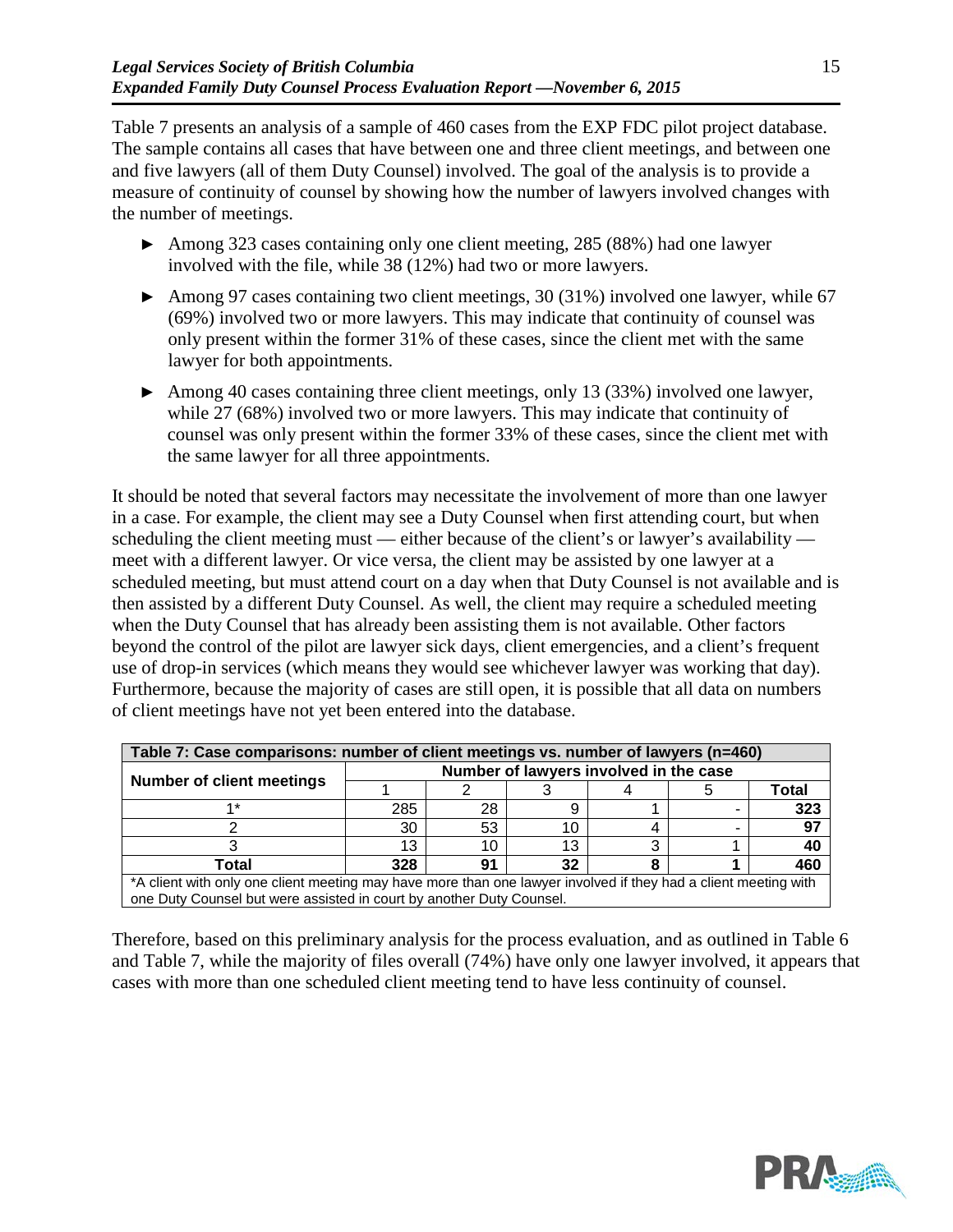Even in cases where continuity of counsel is not possible, the EXP FDC pilot can still maintain continuity of service through the use of the client's files. At each appointment, lawyers record information about the case, which will reside in a client file that is created and maintained by the Pilot Administrator. In the event that a client sees a different lawyer for a subsequent appointment, the new lawyer will have quick access to the client's file, and may review it before the appointment in order to learn about the case. If this process is followed, the lawyer will be better prepared to provide advice to the client, and continuity of service will be maintained.

There was consensus among interviewees that efforts are being made to ensure continuity of counsel by matching clients with lawyers they have seen before. However, stakeholders were mixed in their opinions regarding the extent to which continuity of counsel is actually occurring in the EXP FDC pilot. Several respondents pointed out that continuity of counsel is dependent upon some of the factors mentioned above, such as the availability of both the lawyer and the client, and any deadlines within each case. Stakeholders cited several examples to illustrate that the usefulness of continuity may be specific to each client. For example, some clients said they were confused when receiving advice from two or three different lawyers over time, while other clients placed more emphasis on seeing a lawyer at a time of their convenience, regardless of whether it was the same lawyer. Many respondents pointed out that clients usually do receive continuity with the project's lead lawyer, who works more consistent hours compared to the Roster Duty Counsel.

On the issue of file continuity, most interviewees said that they have benefited from reading the case summaries and advice given of previous lawyers, and often saved time by doing so. Some mentioned minor challenges with this approach, such as unclear handwriting and substantial time spent reviewing files before short meetings (for example, spending 15 minutes reviewing files, only to spend five minutes with the client). Overall, stakeholders believe that client files are consistently maintained by the Pilot Administrator, and that lawyers are using the files when taking over cases from other lawyers.

On the other hand, the substantial majority of clients interviewed in the evaluation reported that they were not able to see the same lawyer over subsequent appointments. Many of these clients believe that their new Duty Counsel had little or no prior knowledge of their case, and they were forced to re-explain most details, much to the clients' frustration. Fewer clients reported that the transition between lawyers was a smooth one. Also, while a few said they at least appreciated the different points of view provided by different lawyers, more reported that they were confused by the different advice they received.

Among clients who were able to see the same lawyer throughout their case, the only concern they reported was that they sometimes had to wait a long time for an appointment (up to a month). However, clients also explained that they were made more comfortable by seeing the same lawyer, and that they appreciated the lawyer could follow their case without the client needing to re-explain various details. One client also mentioned that their lawyer was continuously helpful in completing legal forms, since English was not the client's first language.

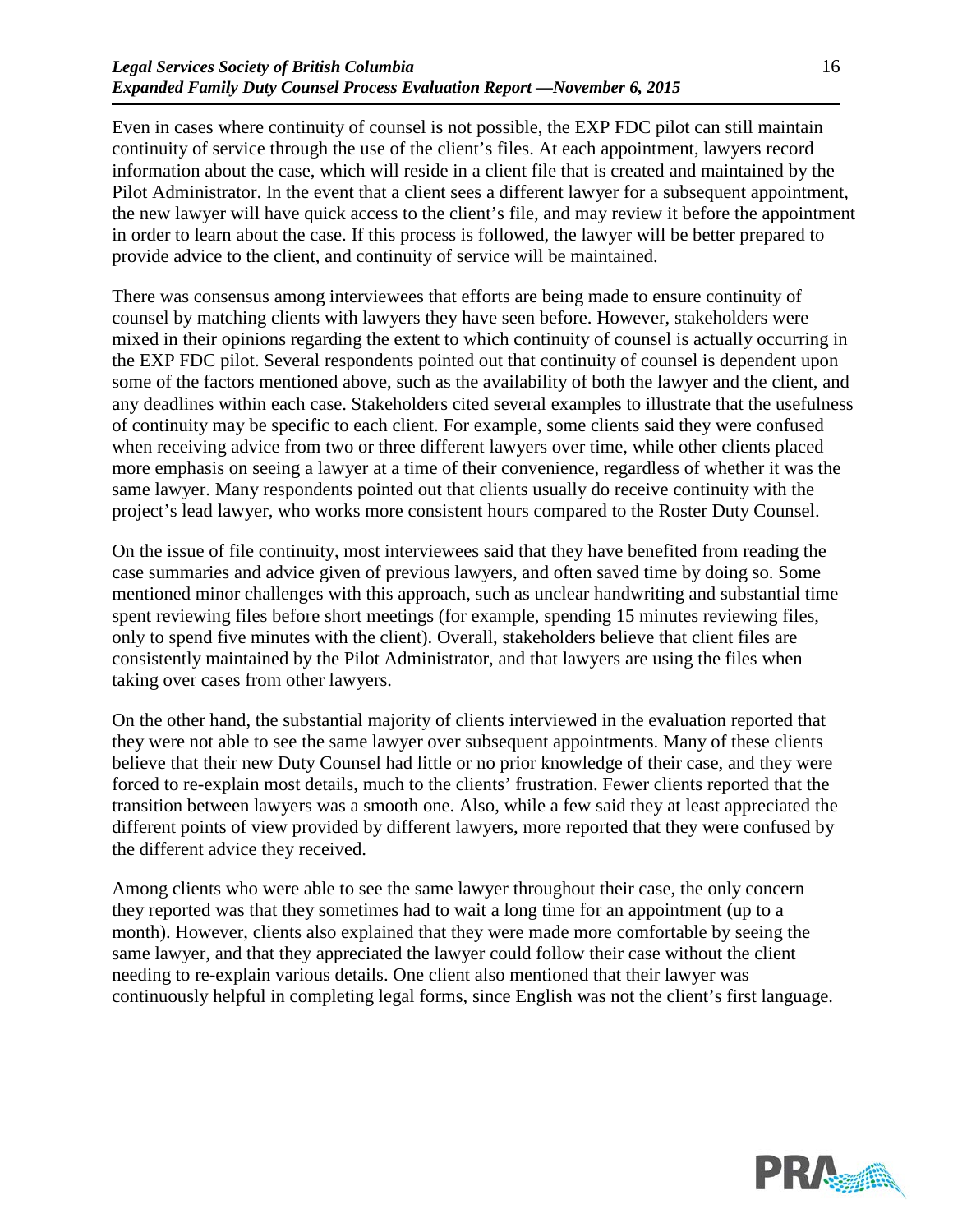#### **8. Are clients satisfied with their experience using the EXP FDC services? What, if anything, can be done to improve clients' experience?**

Among the clients who participated in an interview, roughly half indicated they were very satisfied with EXP FDC, while about a quarter said they were somewhat satisfied, and another quarter said they were not satisfied.

For the clients who were very satisfied with the pilot, the most common positive comments were that the EXP FDC has great lawyers who are helpful, answer all questions, and provide clear plans and instructions for dealing with a client's family law matter. Some clients also said that they knew very little about the legal process before interacting with EXP FDC, and that the service provided them with a more realistic view and strategy. A few others mentioned they liked the service because it was free. Some other positive comments regarding the helpfulness of the pilot included the following:

- ► very empathetic and understanding Duty Counsel
- ► provided a great deal of information (resources, websites, and phone numbers)
- $\blacktriangleright$  fast drop-in services
- ► Duty Counsel spoke to the opposing lawyer on the client's behalf
- ► helped resolve the matter at hand

Other clients suggested that they were satisfied, but that the service had some downsides. Some challenges these clients had with the service included an insufficient number of hours per client, $3$  not enough help with document preparation, confusing information about the legal process, and difficulty making appointments. Among the few clients who said they were not satisfied with the pilot, one believe that their Duty Counsel was not personable or accommodating, while another believe they were given wrong information about their case. A few clients also mentioned that the hours of service were inconvenient, forcing them to take time off work to attend appointments.

Clients offered a variety of ideas for improving the EXP FDC services. The most common suggestion was to ensure that any client is assisted by the same lawyer throughout their case (unless there is a conflict of interest). On a related note, some clients wanted their lawyer to be available more frequently, or they wanted the wait times for appointments to be reduced. Some other suggestions for improvement included the following:

- $\triangleright$  more outreach to inform the public that the service exists
- $\triangleright$  increased physical accessibility to the building for people with disabilities
- $\triangleright$  more help with property issues
- ► greater appointment lengths (beyond one hour)
- ► having more Duty Counsel available for drop-ins

Stakeholders offered some anecdotal observations regarding the level of client satisfaction with EXP FDC, citing some examples where clients thanked them for their services, and even a few instances of clients sending thank-you letters after using the service. Among those who heard

<span id="page-20-0"></span><sup>&</sup>lt;sup>3</sup> Since we interviewed clients who had higher EXP FDC service hours, we were more likely to speak to clients who had complex cases, and who may have wished for more service hours. In reality, the majority of clients used only one hour of EXP FDC time (or less).

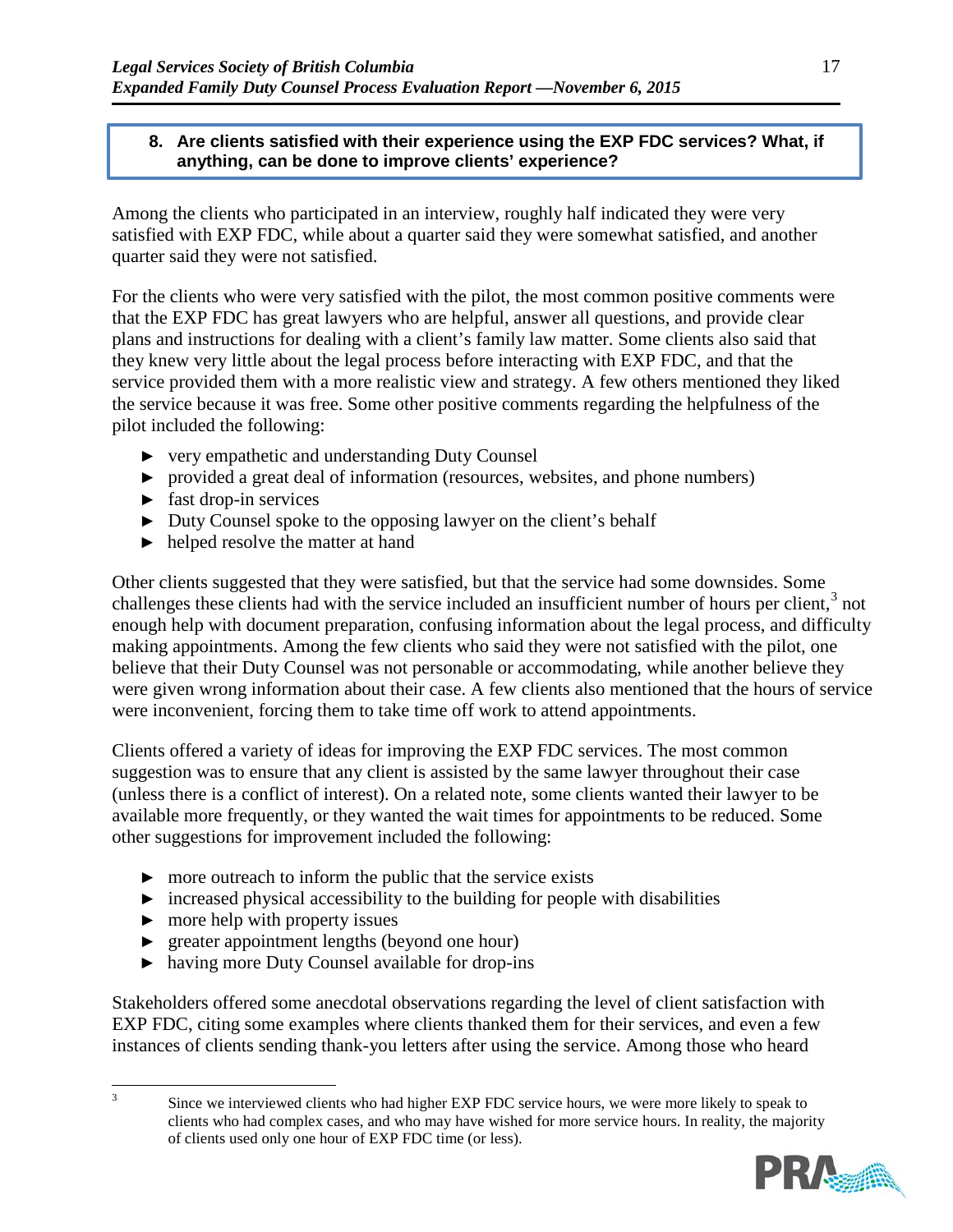from clients about their satisfaction with the pilot, the comments were mostly positive. That said, a few respondents noted that clients were often frustrated on list days because they did not believe they had enough time with Duty Counsel in order to prepare for a court appearance. However, stakeholders have no formal way of tracking client satisfaction, and they very rarely hear from clients after they stop using the service.

### **9. Did the EXP FDC program help clients to better understand and engage with the family justice system?**

For project stakeholders, the extent to which clients were better able to understand and engage with the family justice system was unclear, since they rarely have contact with clients after they use the service. Some stakeholders believe clients improved their capacities by working in the resource room and learning to fill out legal forms. Others said clients benefited from learning about courtroom protocol, such as the proper way to address a judge. Several internal stakeholders reported that they informally coached their clients on how to behave and make statements in court, and what to expect the judge to say. Also, many stakeholders indicated that they go over court forms with clients, and then direct clients to the resource room to complete the forms (with assistance from the resource room staff member, if needed). That said, the EXP FDC project database includes 144 counts of lawyers reporting that they actually helped draft documents, which represents 14% of all cases. The database also includes 247 counts of lawyers providing advice regarding document preparation (encompassing 24% of total cases).

On the other hand, some respondents were doubtful that clients could truly improve their understanding of the family justice system. Interviewees cautioned that, even after giving clients a substantial amount of information, clients tend to be overwhelmed by what they hear, especially due to the emotional stress of their legal issue. In addition, some stakeholders said that a client's ability to better engage with the justice system depends largely upon their education level and ability to understand legal concepts.

Through interviews, clients of EXP FDC described the extent to which the pilot helped them better engage with the family justice system through various different services:

- ► **Preparation of court documents:** About half of the clients mentioned that their Duty Counsel helped them prepare court documents in some way. Most of these clients reported that they received direction on which forms were important and how to fill them out, and in one or two cases, the lawyer actually helped them to complete the form. Only one client said they were still frustrated with the forms, even with the lawyer helping them. Also, for the clients who said their Duty Counsel did not help them with forms, many of them said the lawyer still told them which forms were important, and A few clients were referred to the resource room or to a website to retrieve the forms.
- ► **Explaining legal issues and the family law process:** The vast majority of clients said that their Duty Counsel explained something about the legal process which helped them in their case. Many of them said that they knew almost nothing about the legal process before interacting with the pilot, but that the information they received was clear, comforting, or explained all the steps they needed to follow. Some clients mentioned that their Duty Counsel helped them form strong legal arguments, or that they helped revise their arguments so that they could not be used against the client. However, a few clients

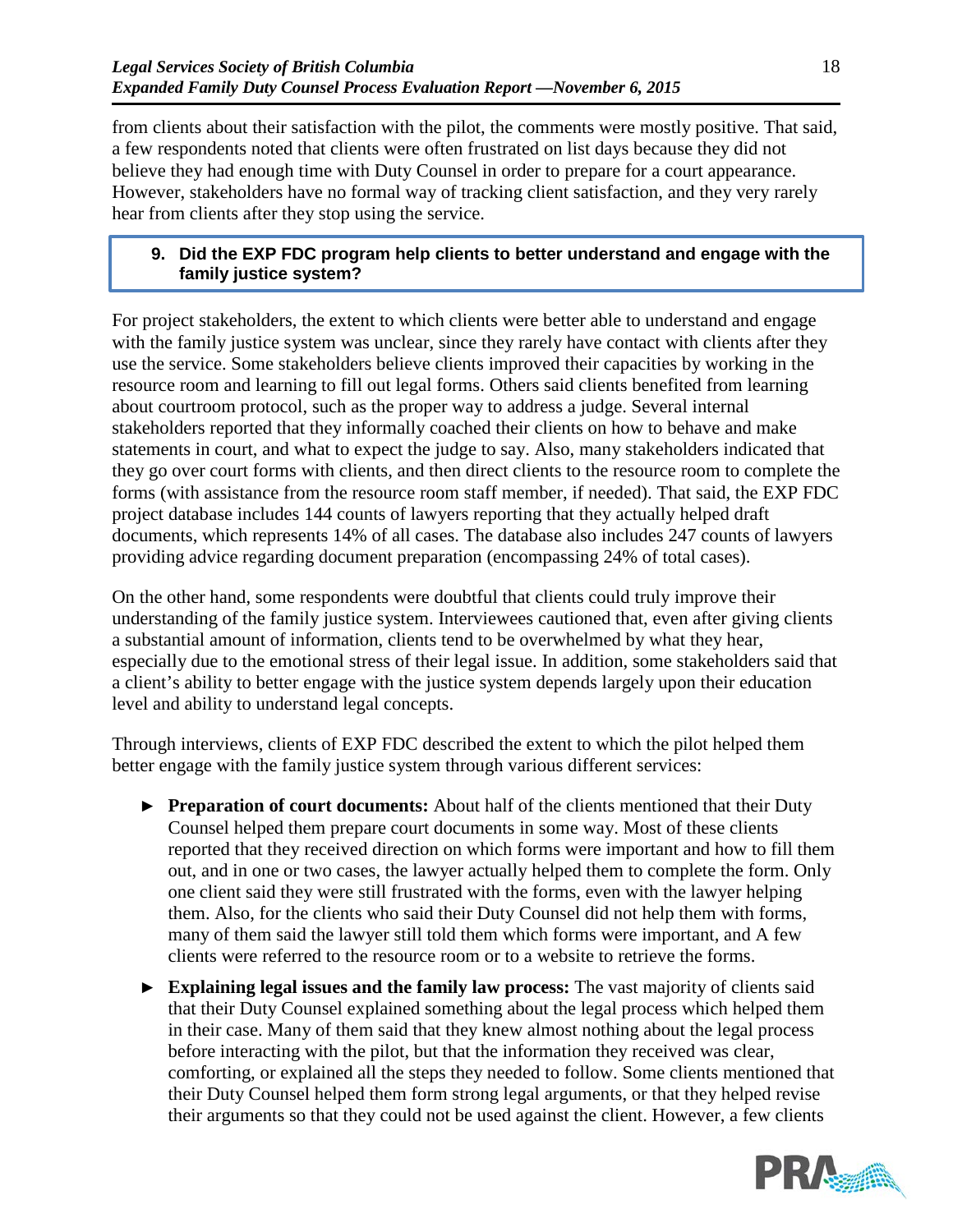did say that despite the information they received, it was still a major challenge to go through the legal process.

► **Advice on making a court appearance:** About half the clients mentioned that their Duty Counsel advised them on making a court appearance, or multiple appearances. Most of the guidance they received involved court procedures, how to address the judge, and how to present arguments and materials in a brief and efficient manner. Among those who did not receive advice regarding court appearances, many said that it was not applicable to their case, or that they were not far enough along in their case to have attended court.

Finally, no clients mentioned having their Duty Counsel accompany them to a Family Case Conference (FCC) or a Judicial Case Conference (JCC). A few clients said that their Duty Counsel stated it was against the rules for them to accompany the client to a case conference.

#### **10. Were EXP FDC clients better able to obtain early resolutions to their family law issues?**

While some stakeholders were optimistic that the EXP FDC services were helping clients achieve early resolutions to their family law issues, there was no formal way for them to track a client's progress after the client's time with the project concluded.

Although the project database does not contain the number of early resolutions (or any resolutions), the process evaluation can provide a partial assessment of the extent to which clients are accessing EXP FDC early in their legal matters, which may lead to earlier resolutions. According to project data, client cases were at various stages when the clients first interacted with EXP FDC. For example, about 29% of clients came to EXP FDC before they had any court proceedings or written agreements. About 16% of cases were related to changing a final order or agreement, while 15% had commenced court action, but had not yet had a case conference. There were 119 cases (12%) where clients interacted with the service after they had a final order or agreement. [Table 8](#page-22-0) provides a breakdown of the different stages of client cases when the files were opened.

<span id="page-22-0"></span>

| Table 8: Stage of client case when file opened (n=1,039) |     |       |  |  |
|----------------------------------------------------------|-----|-------|--|--|
| Stage of case                                            | #   | %     |  |  |
| Before court proceedings or written agreement            | 299 | 29%   |  |  |
| Change final order or agreement                          | 165 | 16%   |  |  |
| Court action commenced - before case conference          | 156 | 15%   |  |  |
| After final order or agreement                           | 119 | 12%   |  |  |
| Unknown                                                  | 110 | 11%   |  |  |
| Before final order                                       | 105 | 10%   |  |  |
| After case conference – before interim orders            | 19  | 2%    |  |  |
| Family                                                   | 16  | 2%    |  |  |
| <b>Protection stage</b>                                  | 13  | $1\%$ |  |  |
| Presentation stage                                       | 12  | $1\%$ |  |  |
| Application to change a final order or written agreement | 9   | $1\%$ |  |  |
| Other                                                    | 16  | 2%    |  |  |
| Note: Totals may not sum to 100% due to rounding.        |     |       |  |  |

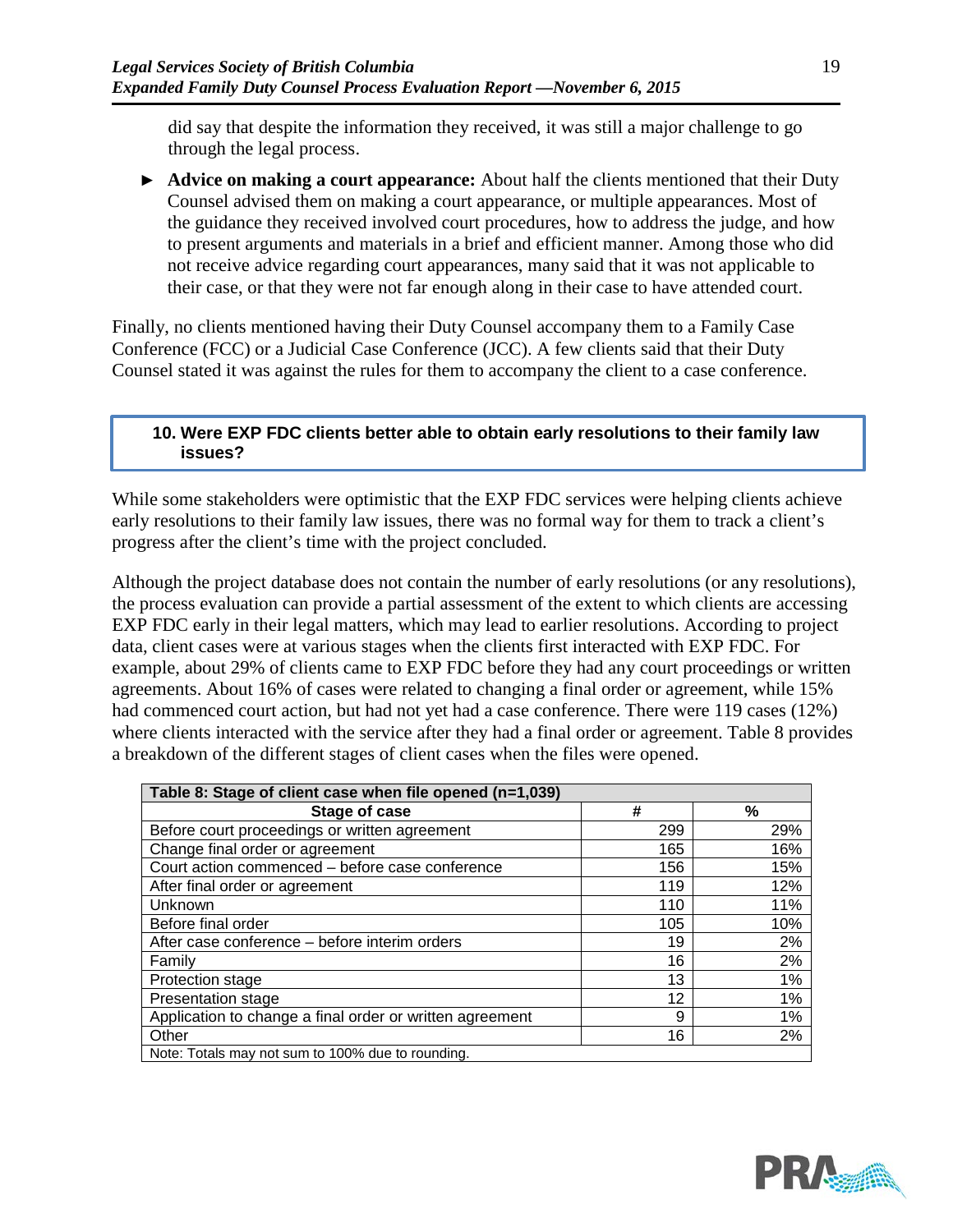The EXP FDC database does track service outcomes<sup>[4](#page-23-1)</sup> from the perspective of the pilot project. The data review found 780 reported service outcomes across the client cases, where some cases included more than one outcome. By far, the most common service outcome was "Advice Only," which was recorded in 77% of the cases that included outcome data. Other common service outcomes included "Appearance – Adjournment" (22%) and "Interim Orders" (12%). The "Other" outcomes included in [Table 9](#page-23-0) refer mostly to child placement (e.g., child transferred to non-parent, child with client under supervision) and unresolved cases (where the files were closed or referred back to LSS intake).

<span id="page-23-0"></span>

| Table 9: Service outcomes of EXP FDC cases (n=780)                                          |     |     |  |
|---------------------------------------------------------------------------------------------|-----|-----|--|
| Service outcome                                                                             | #   | %   |  |
| <b>Advice Only</b>                                                                          | 602 | 77% |  |
| Appearance - Adjournment                                                                    | 168 | 22% |  |
| Order - Interim                                                                             | 92  | 12% |  |
| Appearance - Interim Order                                                                  | 34  | 4%  |  |
| Order - Final                                                                               | 30  | 4%  |  |
| Unknown                                                                                     | 12  | 2%  |  |
| Child in care                                                                               | 8   | 1%  |  |
| Other                                                                                       | 17  | 2%  |  |
| Note: Cases could involve more than one service outcome; totals will sum to more than 100%. |     |     |  |

Of the 20 clients interviewed for the process evaluation, about a quarter said their legal matter was resolved, and two of the resolutions were external to the services provided by EXP FDC (one of the cases was dropped). For those who resolved their matter with the help of the pilot project, all of the clients were pleased with the outcome, and happy with the assistance they received from their Duty Counsel. No client mentioned resolving their case out-of-court. Among the clients whose matters were not yet resolved, one indicated that they had to hire a private lawyer because the EXP FDC could not provide enough assistance in completing and filing legal documentation.

### **11. Did the EXP FDC improve the level of integration across available legal supports and services at the Victoria site?**

Two of the most important aspects of the level of integration between EXP FDC and other services at the JAC are the resource room and the physical co-location of these services in the same building. The level of integration and benefits related to these factors were discussed under Question 2 in Section [4.1](#page-10-0) of this report.

Aside from these points, interviewees frequently mentioned their interactions with other services at the JAC, including with FJCs, mediators from Mediate BC, staff from Access Pro Bono, and students from the University of Victoria Law Centre. In particular, stakeholders reported frequent client referrals between EXP FDC, FJCs, and mediators; this speaks to the level of integration between these services (the referral data from the project database are reported in [Table 10](#page-25-0) below). Although these referrals were often seen as helpful, the most noted interactions were informal, such as staff members from different services having hallway discussions or lunch meetings. Stakeholders described building a rapport with other staff in the JAC through

<span id="page-23-1"></span><sup>&</sup>lt;sup>4</sup> In the project database, these service outcomes are referred to as "legal outcomes." However, this report uses the term "service outcome" to emphasize that the outcomes are the direct result of the services provided, and not the overall outcomes (or resolutions) of clients' legal matters.

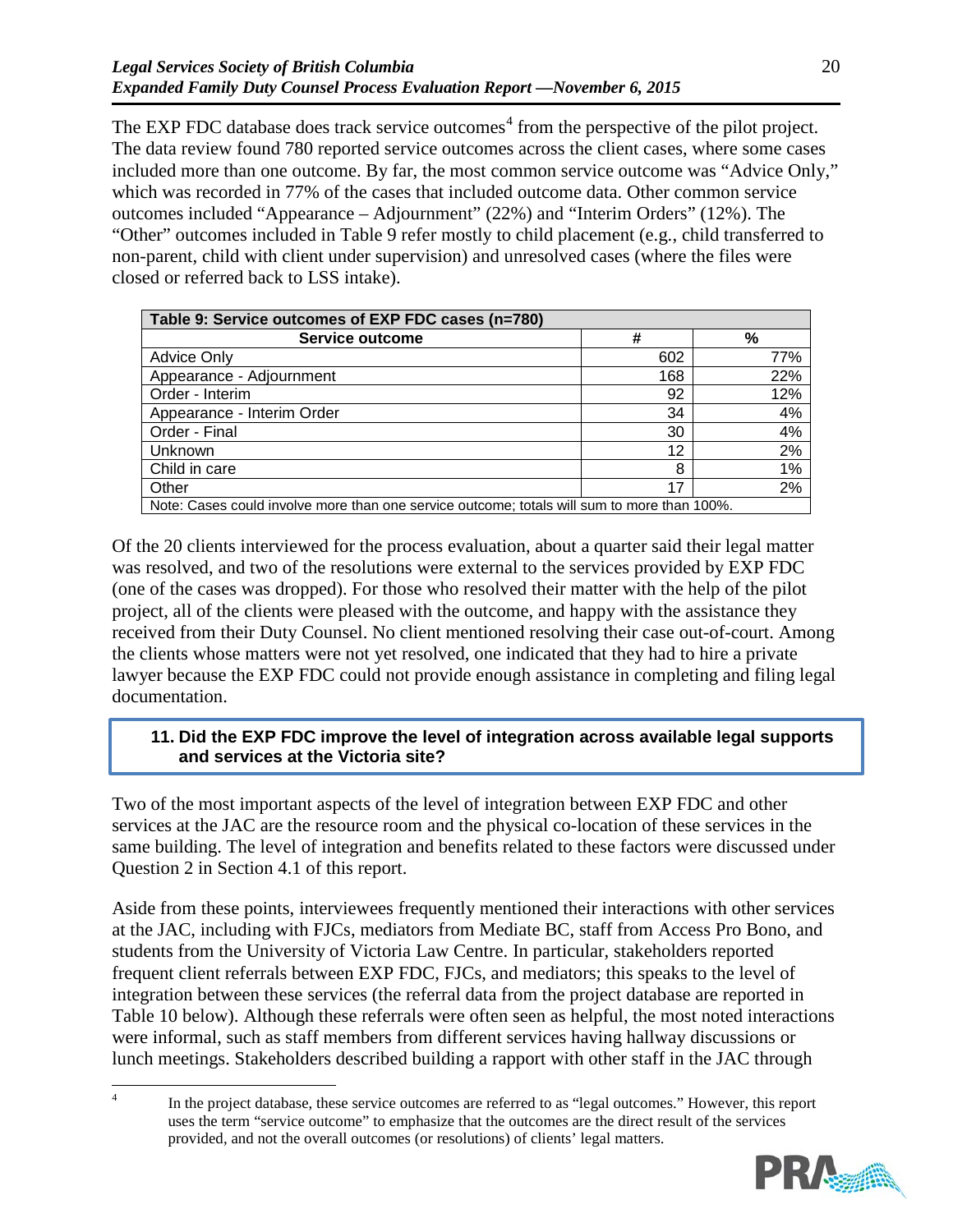these informal meetings, while also using the time to discuss different approaches to legal issues. For example, staff from different programs would approach each other and compare notes on how to deal with certain legal questions.

While stakeholders valued the informal integration taking place between the programs at the JAC, some respondents wanted more formal integration. Some mentioned that there were no formal introductions between the staff of different programs, and they raised the idea of having occasional staff meetings between the different projects, in order to compare approaches and discuss opportunities for further integration. However, they also acknowledged that such a meeting would be difficult to set up due to the demanding schedules of the program staff. Finally, some external stakeholders mentioned that they didn't know the specifics about EXP FDC, even though they worked in the same building as the pilot. These respondents said it would be helpful for them to have a brochure containing the available hours and key features of EXP FDC.

Less than half of the clients interviewed as part of the evaluation said that their Duty Counsel referred them to another service within the JAC. A few reported that they were sent to the resource room to complete documents, and they indicated the staff member working there was very helpful. Others said they were sent to mediation services, but they could not comment on the usefulness of the service, since their case was ongoing. A few clients used the student law centre at the JAC, but they did not find the student lawyer very helpful. A few clients were also referred to legal representation services, to determine if they would qualify for these services.

### **12. Are the EXP FDC referrals to other resources helpful to clients in resolving their family law issues?**

Since the stakeholders of EXP FDC have no formal way of tracking the resolutions of client cases, they could not comment on the extent to which EXP FDC referrals to other resources helped clients resolve their family law issues. That said, they described many different services to which they frequently refer clients, such as Greater Victoria Family Services (formerly BC Families in Transition), the Together Against Poverty Society (TAPS), housing services, medical services, and income assistance programs. Some stakeholders said they drew on their own knowledge of programs in order to decide where to refer clients, and a few wished that they had a list of resources to reference. Others reported that they found resources through lists from their private practice, JAC documentation, and online searches.

Information on organizations or individuals who referred clients to EXP FDC was available for 41% of cases in the project database. Of all cases with a reported referral, the most common organizations or individuals referring clients to EXP FDC include FJCs (37% of referrals to EXP FDC), LSS/Legal Aid (16%), court staff or judiciary (7%), and the Family Maintenance Enforcement Program (FMEP, 6%). About 20% of the referrals (marked "Other" in [Table 10\)](#page-25-0) were spread across many different organizations and individuals, with examples including Access Pro Bono, the Family LawLINE, private lawyers, police/victim services, Aboriginal community agencies, immigrant settlement or multicultural organizations, and BC Families in Transition. It is important to note that missing referral data (in 59% of cases) does not necessarily imply that the client had no referral; it only means that a referral was not recorded. Also, it is possible that clients could be referred by more than one organization over a period of time, but only one referral would

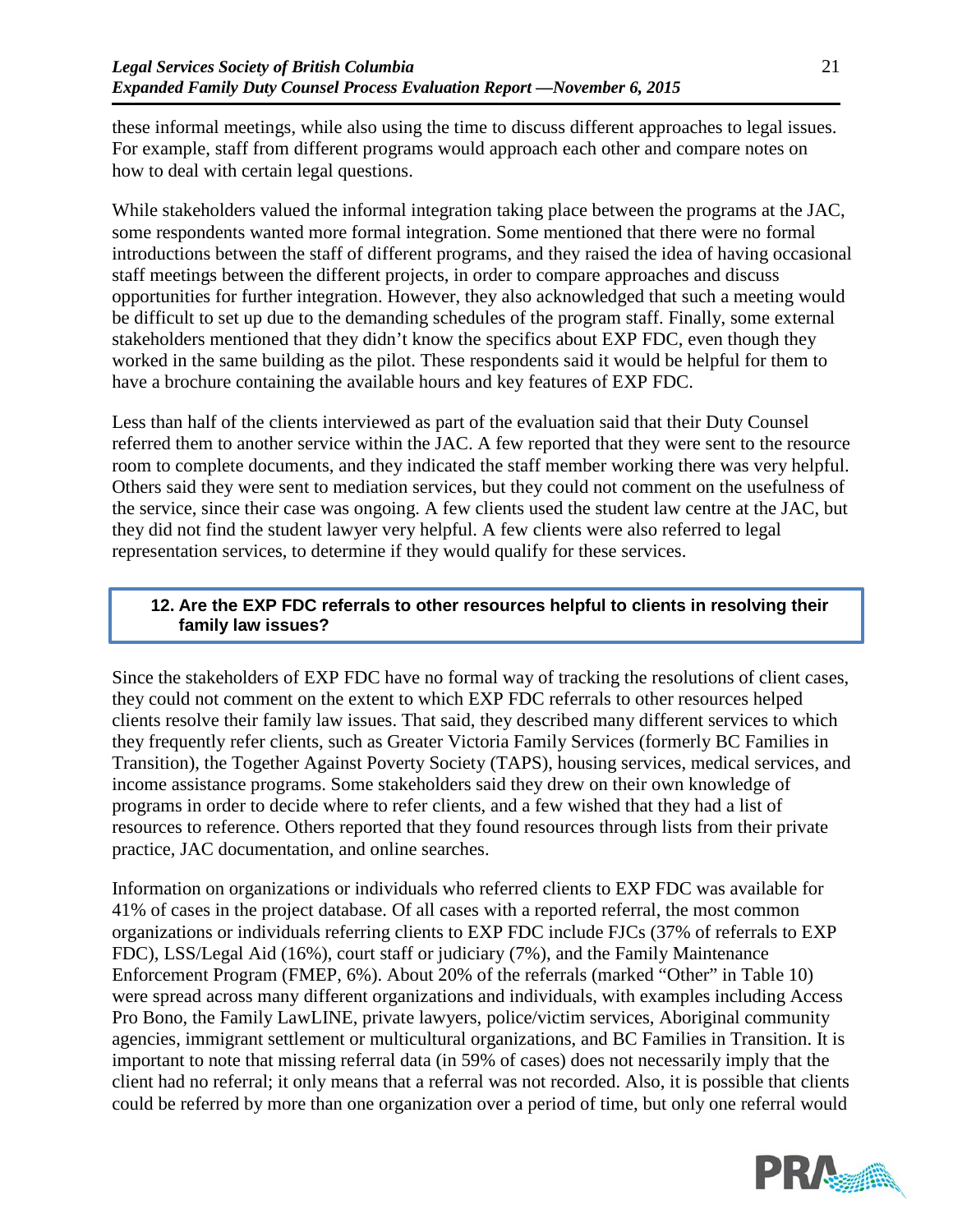be recorded. Even so, the available data indicates that EXP FDC is receiving a substantial number of client referrals, and especially from organizations within the JAC.

<span id="page-25-0"></span>

| Table 10: Organizations or individuals referring clients to EXP FDC |     |                                 |                                 |  |  |
|---------------------------------------------------------------------|-----|---------------------------------|---------------------------------|--|--|
| Referring organization or individual                                | #   | % of total cases<br>$(n=1,039)$ | % of total<br>referrals (n=428) |  |  |
| Data not available                                                  | 611 | 59%                             | n/a                             |  |  |
| <b>Family Justice Counsellor</b>                                    | 157 | 15%                             | 37%                             |  |  |
| Legal Services/Legal Aid                                            | 69  | 7%                              | 16%                             |  |  |
| Court staff or judiciary                                            | 28  | 3%                              | 7%                              |  |  |
| <b>FMEP</b>                                                         | 27  | 3%                              | 6%                              |  |  |
| Advocate or community agency                                        | 18  | 2%                              | 4%                              |  |  |
| <b>Justice Access Centre</b>                                        | 16  | 2%                              | 4%                              |  |  |
| Resource Room or Self-Help                                          | 16  | 2%                              | 4%                              |  |  |
| Other government agency                                             | 13  | 1%                              | 3%                              |  |  |
| Other                                                               | 84  | 8%                              | 20%                             |  |  |
| Note: Totals may not sum to 100% due to rounding.                   |     |                                 |                                 |  |  |

The data review found 437 instances (comprising 42% of cases in the database) of referrals from EXP FDC to other organizations or individuals. The most common referrals included LSS/Legal Aid (24% of referrals); JAC services, including the resource room (22%); FJCs (17%); and court staff or judiciary (15%). LSS/Legal Aid, FJCs, and court staff/judiciary were also responsible for the most frequent referrals to EXP FDC, indicating a relatively high flow of clients between these service providers. In [Table 11,](#page-25-1) the "Other" referrals from EXP FDC to organizations or individuals included referrals to social workers, police/victim services, advocates or community agencies, income assistance, immigrant settlement or multicultural organizations, health professionals, and crown counsel/prosecutors.

<span id="page-25-1"></span>

| Table 11: Referrals from EXP FDC to other organizations or individuals (n=437)       |     |     |  |
|--------------------------------------------------------------------------------------|-----|-----|--|
| <b>Organization or individual</b>                                                    | #   | %   |  |
| Legal Services/Legal Aid                                                             | 106 | 24% |  |
| JAC - Resource Room or Self-Help                                                     | 97  | 22% |  |
| <b>Family Justice Counsellor</b>                                                     | 72  | 17% |  |
| Court staff or judiciary                                                             | 67  | 15% |  |
| Private lawyer                                                                       | 49  | 11% |  |
| <b>Justice Access Centre</b>                                                         | 47  | 11% |  |
| <b>LSS Family Law Website</b>                                                        | 41  | 9%  |  |
| Other government                                                                     | 41  | 9%  |  |
| Courthouse library                                                                   | 34  | 8%  |  |
| <b>FMEP</b>                                                                          | 32  | 7%  |  |
| Private mediator                                                                     | 17  | 4%  |  |
| <b>LSS Family LawLINE</b>                                                            | 16  | 4%  |  |
| Law Students' clinic or program                                                      | 11  | 3%  |  |
| Access Pro Bono                                                                      | 10  | 2%  |  |
| Other                                                                                | 35  | 8%  |  |
| Note: Cases could involve more than one referral; totals will sum to more than 100%. |     |     |  |

Among the clients interviewed for the process evaluation, only a few reported that EXP FDC referred them to additional resources beyond the JAC, and some could not remember the services they used. A few said they were helped by BC Families in Transition, while others mentioned they were referred to other legal aid or legal advice services.



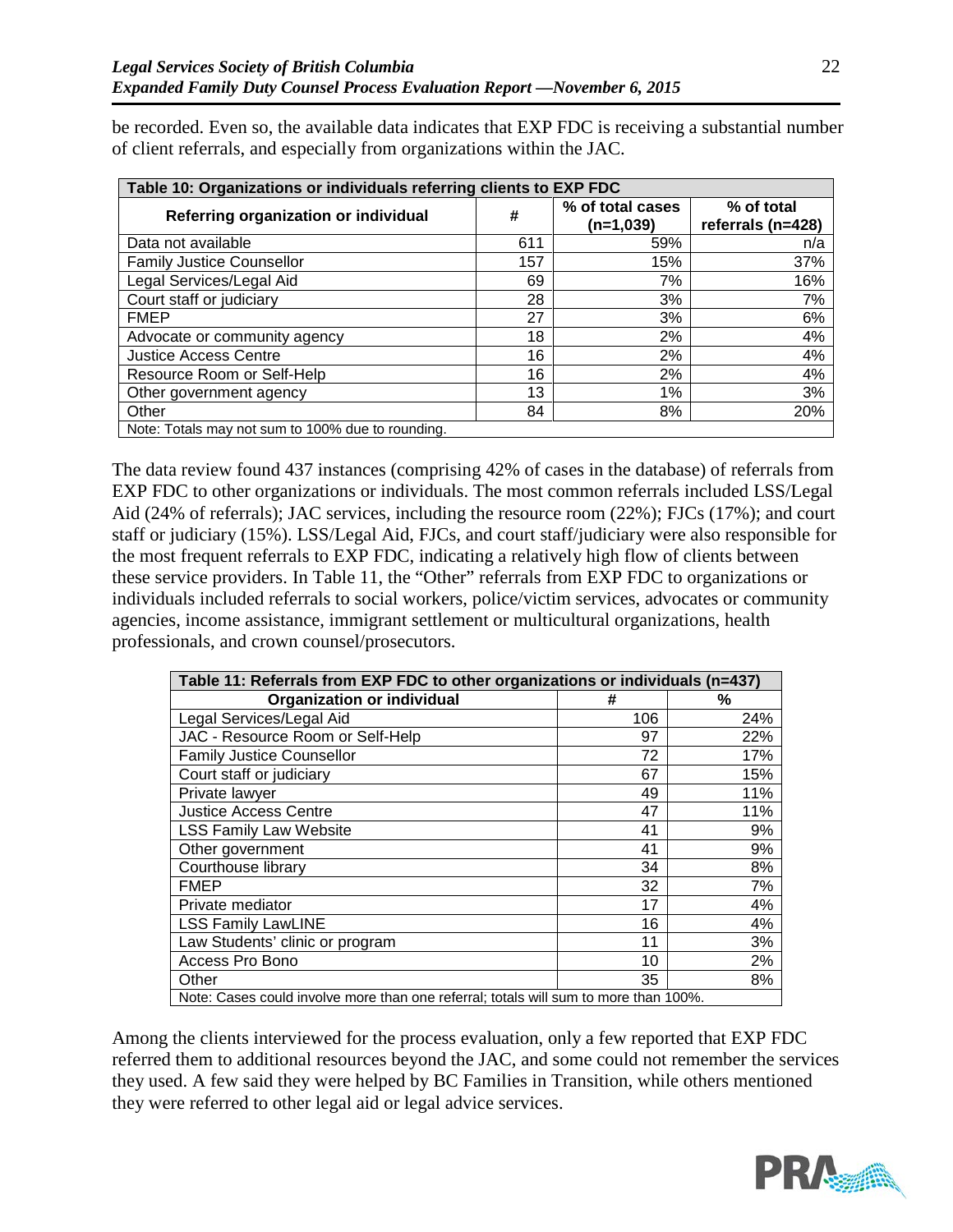#### **13. Were there any unintended consequences or outcomes of the EXP FDC project identified in Year 1?**

Respondents could not comment extensively on unintended consequences, as many of them believe that all of the consequences were intended, while a few others did not have enough detailed knowledge about the goals of the EXP FDC model. However, some interviewees identified the increased trust and better relationships between legal professionals (lawyers, mediators, and FJCs) as positive unintended consequences. On the other hand, stakeholders mentioned that having only two male lawyers was a negative consequence. In addition, they pointed out some unexpected client perceptions about the project: specifically, some clients perceived their Duty Counsel to be their "own" lawyer, rather than a resource for brief legal advice, which was frustrating for some clients. Finally, some stakeholders argued that the clients who prefer drop-in legal advice are experiencing difficulties with the appointment-based approach of EXP FDC (see Question 6 in Section [4.2](#page-16-1) of this report).

## **5.0 Conclusions**

This section presents some brief conclusions of the process evaluation, based on the data collection and analysis performed to date.

## **5.1 Conclusions on implementation of the EXP FDC**

**Stakeholders generally agree that the EXP FDC pilot project has been implemented as planned.** The main challenges identified throughout the implementation of the pilot included an increased paperwork burden for Roster Duty Counsel, difficulties managing client expectations and accommodating drop-in clients, and the length of time required to screen for lawyer conflicts.

**Some implementation challenges were identified,** including long waiting times for appointments, some client disorganization (e.g., failure to attend appointments or prepare documents), a perceived lack of program support for people with mental health issues or without computer skills, and an uneven gender split among the Roster Duty Counsel.

**The JAC resource room has been a major benefit to the pilot** by assisting clients in preparing legal documentation. The availability of computers and printable forms was especially important for people with low incomes. The integration between EXP FDC services and the resource room was seen as a key success for the pilot project.

**The pilot has been aided by its close proximity to other services within the JAC, such as Mediate BC and FJCs.** Both internal and external stakeholders reported that the process of referring clients to other services has been made easier due to the physical co-location of the services.

**There were mixed views about the resources available for EXP FDC.** Although the increase in service hours per client from three to six was seen as a benefit, there were concerns about the long wait times for appointments, which were reported as being anywhere from one to four weeks. Interviewees also expressed concerns about slow services on list days (Thursdays), due to a high volume of clients, with the courts sometimes standing down while waiting for clients to complete their interactions with EXP FDC.

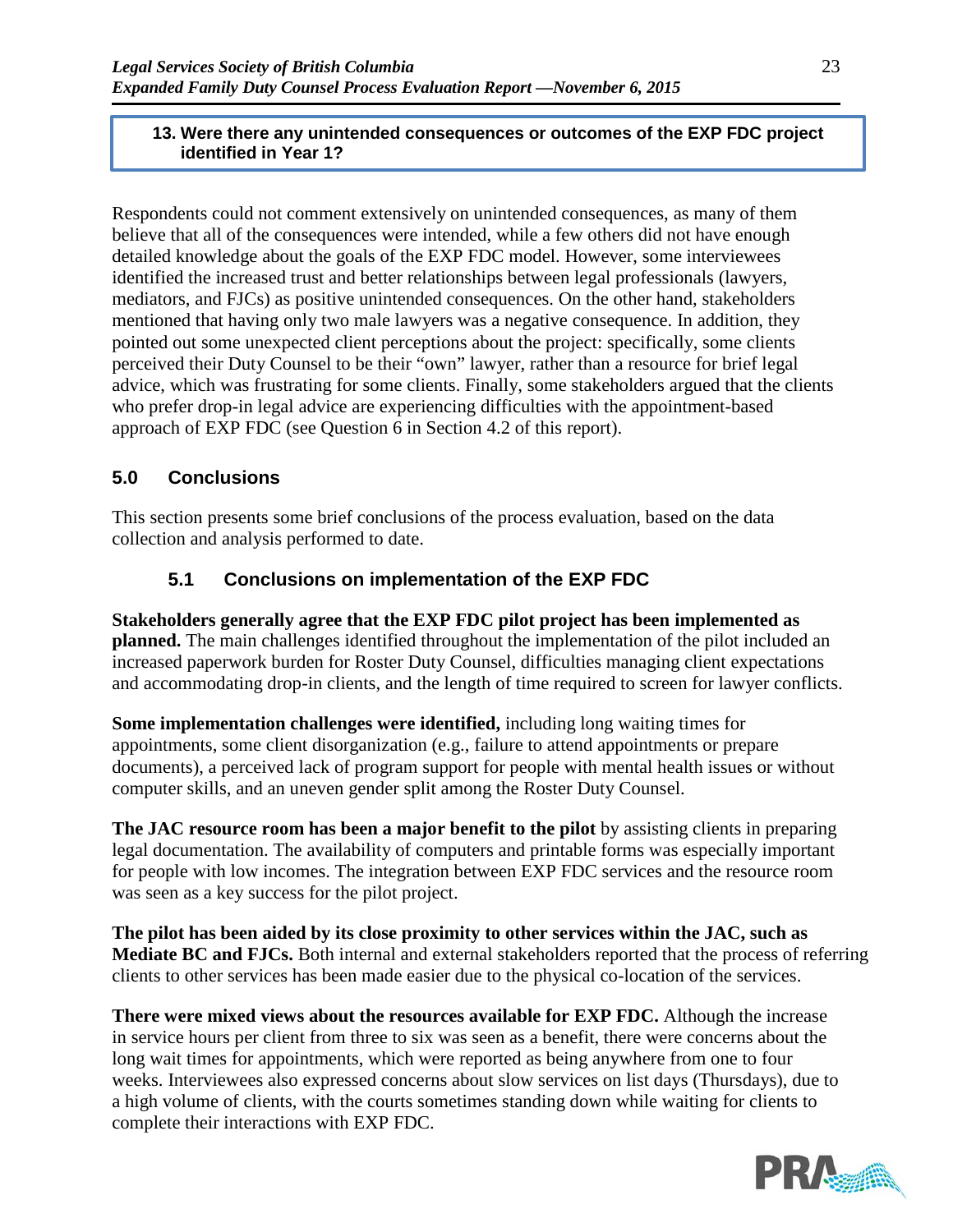**Despite the increase in service hours per client, only 41 clients (4% of the database) were found to have used more than three hours.** However, it is not expected that every client will use more than three hours; rather, the increase in available hours gives EXP FDC more flexibility to provide services based on the needs of clients. In addition, with the Roster Duty Counsel attempting to help clients reach early resolutions in their legal matters, much of the advice would likely occur in a compact time period.

**The stakeholder reaction to the EXP FDC model has been mostly positive**, and the majority of stakeholders believe that it is an overall improvement compared to the previous model. However, some respondents (especially external stakeholders) did not have detailed knowledge about the model.

**Some considerations for implementing the EXP FDC model at another site were identified,**  including the need for extensive training on new paperwork; clear communication of roles and responsibilities; balancing the roster to ensure continuity of service; and acquiring the necessary office space and resources.

# **5.2 Conclusions on early indications of outcomes**

**Most stakeholders believe that the EXP FDC model has increased the accessibility of family law services for low-income individuals,** citing improvements such as the increased number of service hours, the new client screening process, and increased accessibility of the building.

**Some client barriers were identified,** including long wait times for appointments, client fatigue due to intake processes, and reduced availability for drop-in clients. Some clients appeared to have an income level that was just above the threshold needed to qualify for EXP FDC, but was also not sufficient to hire a private lawyer.

**Most clients said that the hours of operation for EXP FDC are convenient.** However, their perceived convenience of the JAC's location depended largely on the distance they had to travel to get there. Some clients also cited downtown driving and high parking fees as challenges.

**The EXP FDC is making strong efforts to maintain continuity of counsel,** but it is not always practical to schedule clients' appointments with the same lawyers over time. The main challenges to continuity of counsel involve the availability of clients and lawyers, and clients not wanting to wait two or more weeks for appointments. Also, clients who use the drop-in services are assigned to whichever Duty Counsel is working that day, so continuity cannot be guaranteed.

**Most interviewed clients were not able to see the same lawyer over time**, and had mixed views on the extent to which the project maintained file continuity. However, most stakeholders of the pilot believe that the client files were helpful for new lawyers who are taking over existing cases.

**Many clients believe that the pilot helped them understand and engage with the family justice system.** Several reported that they had little or no knowledge about the system until the Duty Counsel assisted them. Most clients described how they were helped by the pilot through the preparation of court documents, explanations of legal issues and options, and advice on making court appearances. Some project stakeholders expressed concerns that the volume of

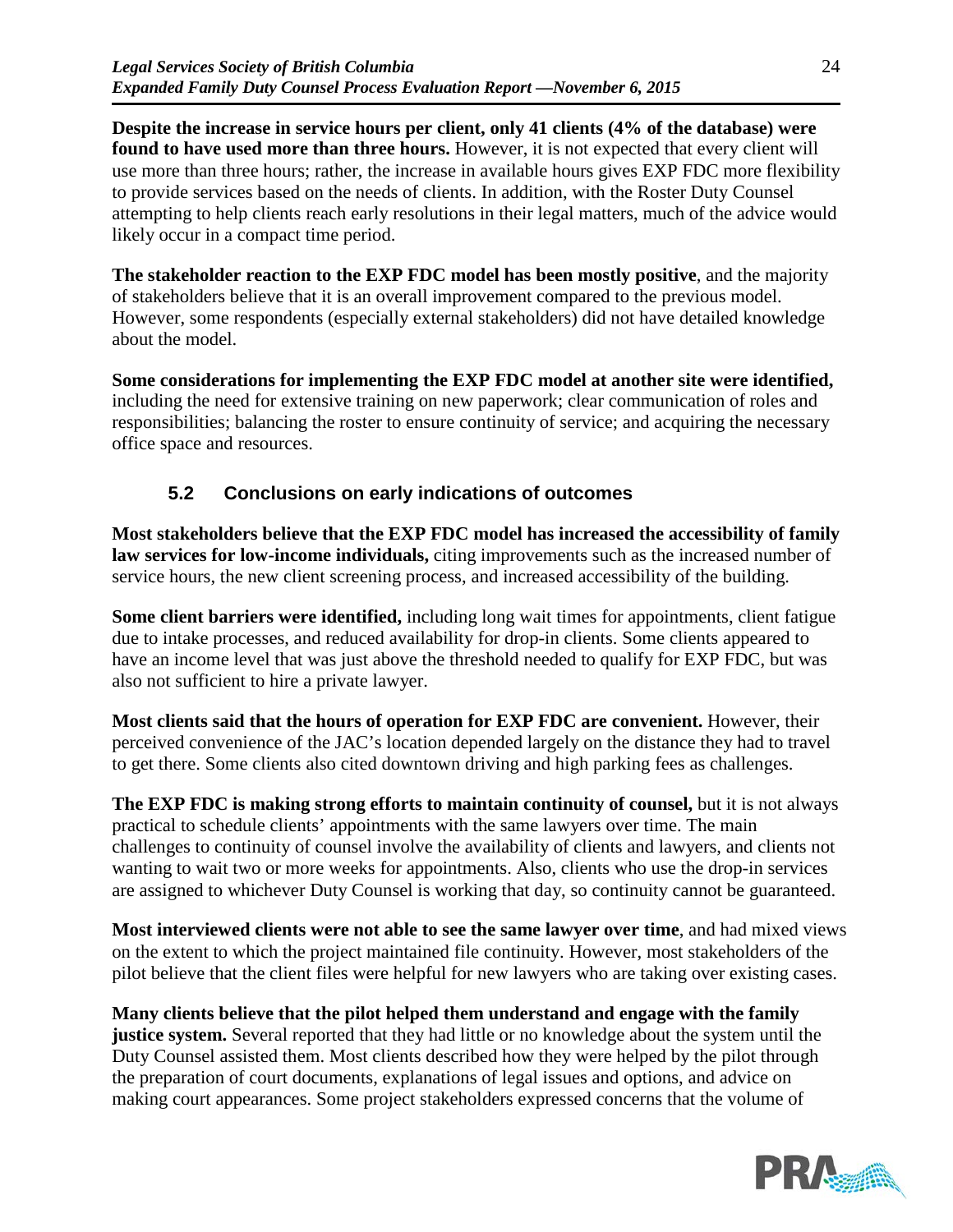information Duty Counsel provides would overwhelm clients, but only a few clients reported feeling overwhelmed.

**The extent to which EXP FDC helps clients reach early resolutions is unknown.** The process evaluation could not assess the extent to which clients were better able to obtain early resolutions to their family law issues, because there is no formal way to track resolutions. Also, the majority of interviewed clients had not yet resolved their legal issues. The summative evaluation may be able to provide more insight on this issue through a larger survey of clients.

#### **Integration between EXP FDC and other services is largely informal, but effective.**

Stakeholders described building a rapport with other staff in the JAC through informal meetings, while also using the time to discuss different approaches to legal issues. Some stakeholders wished for more formal integration, and the opportunity to have formal meetings with other service delivery professionals at the JAC.

### **There are frequent client referrals being made between EXP FDC and other services.**

Within the JAC, most referrals were to or from FJCs, Legal Services/Legal Aid, and the court staff or judiciary. That said, most clients could not comment on the extent to which these referrals helped them. Also, stakeholders of EXP FDC describe many external services (outside the JAC) to which they frequently refer clients, such as Greater Victoria Family Services, TAPS, housing services, medical services, and income assistance programs. However, with no way to track client outcomes of using these services, stakeholders could only speculate on their impacts.

**Roster Duty Counsel have different methods of identifying external resources for clients.**  Some draw on their own knowledge of programs, while others find resources through lists from their private practice, JAC documentation, and online searches.

**The majority of clients interviewed for the process evaluation appear satisfied with the services provided by the EXP FDC pilot project.** Of those interviewed, about half said they were very satisfied, about a quarter said they were somewhat satisfied, and another quarter said they were not satisfied. Key improvements that clients recommended for EXP FDC include more continuity of counsel and reduced wait times for appointments.

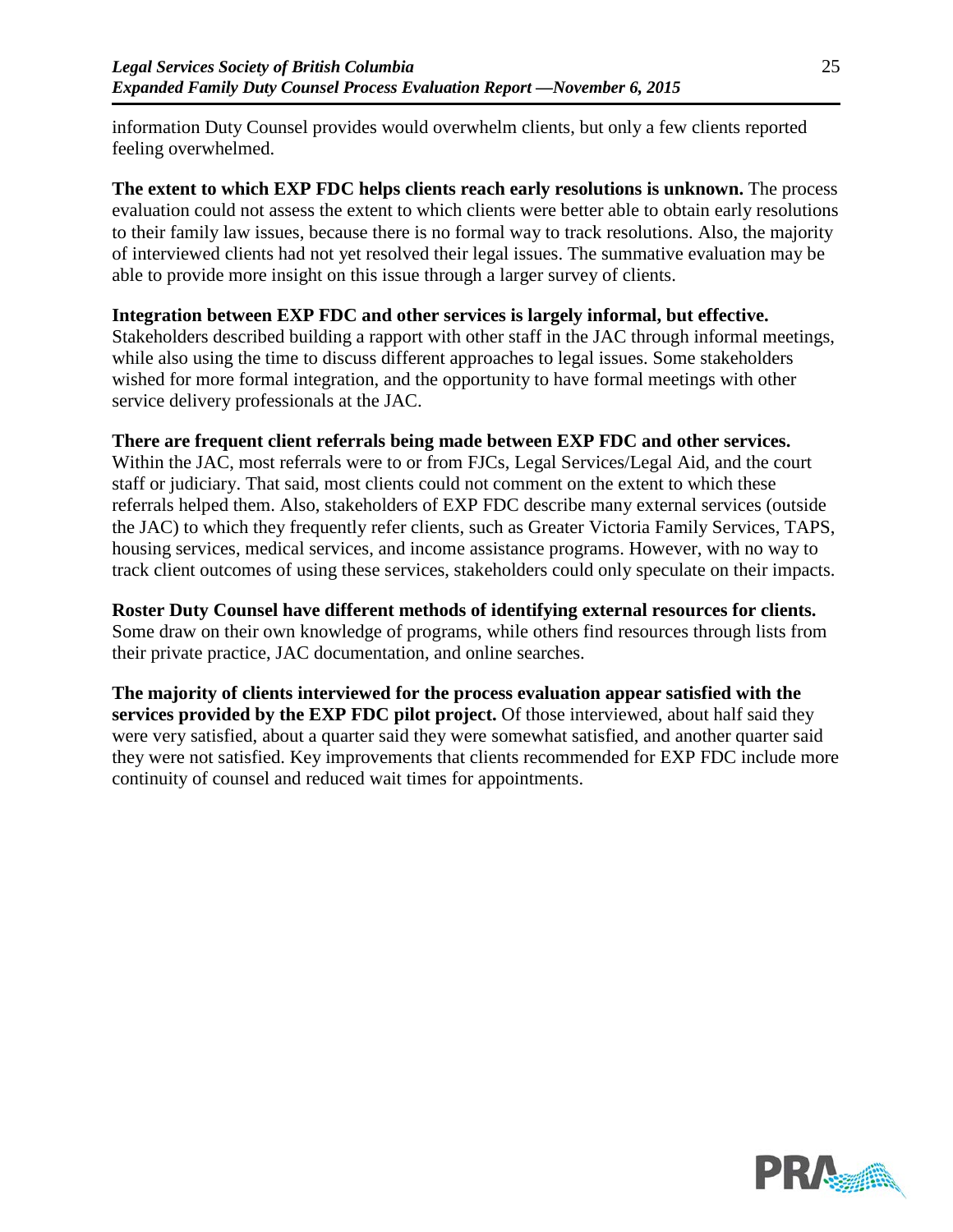### **6.0 Recommendations to further enhance the implementation process**

### *Recommendation 1: Consider converting paper forms to electronic forms to increase the efficiency of data entry.*

Increased paperwork burden was identified as a major implementation challenge for the Roster Duty Counsel. In particular, they mentioned that they have to re-enter the same client information on various paper forms. An electronic form, perhaps in Access format, could include fields which automatically copy over common information (e.g., names, contact information) to other forms. This would reduce lawyer time spent on data entry, and possibly make more time available for client appointments or drop-ins. This recommendation is not applicable to the paper-based case summary forms filled out by Duty Counsel in court on list days, as Duty Counsel do not have access to computers during these times.

#### *Recommendation 2: Assess the situation on list days and determine if another Duty Counsel shift is required.*

Many stakeholders reported that EXP FDC is very busy on list days (Thursdays) and sometimes cannot handle the volume of clients coming in. This has resulted in delays for the court and for clients who are left waiting longer hours to be seen. If there were another Duty Counsel present on Thursdays to help clients with court matters, it may help address workload issues.

#### *Recommendation 3: Provide refresher training for Roster Duty Counsel to ensure consistency.*

Some stakeholders reported inconsistent knowledge about their roles and responsibilities regarding the pilot project, and about the proper way to fill out client information forms. In addition, some stakeholders mentioned that Roster Duty Counsel are allowed to accompany clients to FCCs and JCCs, but a few clients said they were told the opposite by their Duty Counsel. It may be useful to provide refresher training or Frequently Asked Questions to the Roster, especially given the reported changes in client forms that have occurred over the duration of the project.

#### *Recommendation 4: Provide a list of external resources (legal and non-legal) for the Roster.*

Roster Duty Counsel described different sources of information when it came to referring clients to other resources. Some referenced lists provided by their private practice, the JAC, or through web searches, while others relied on their own knowledge of local services. If the Roster were provided with a list of resources and related contact information, it would help ensure that Duty Counsel are aware of all the possible services for their clients. Also, given that LSS is interested in increasing the awareness of its pilot projects, a list of resources could help guide the Society's outreach efforts.

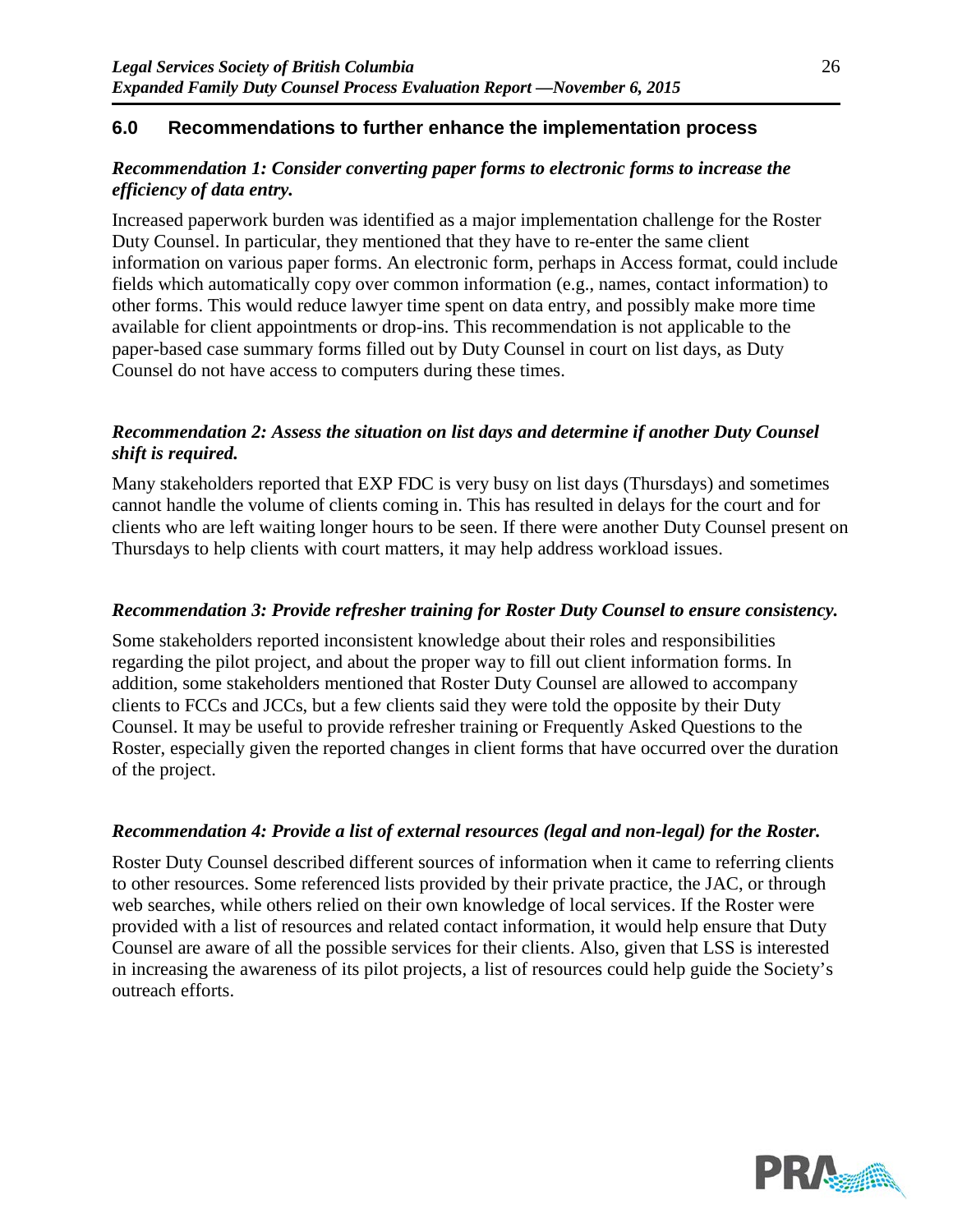**Appendix A – EXP FDC Logic Model**

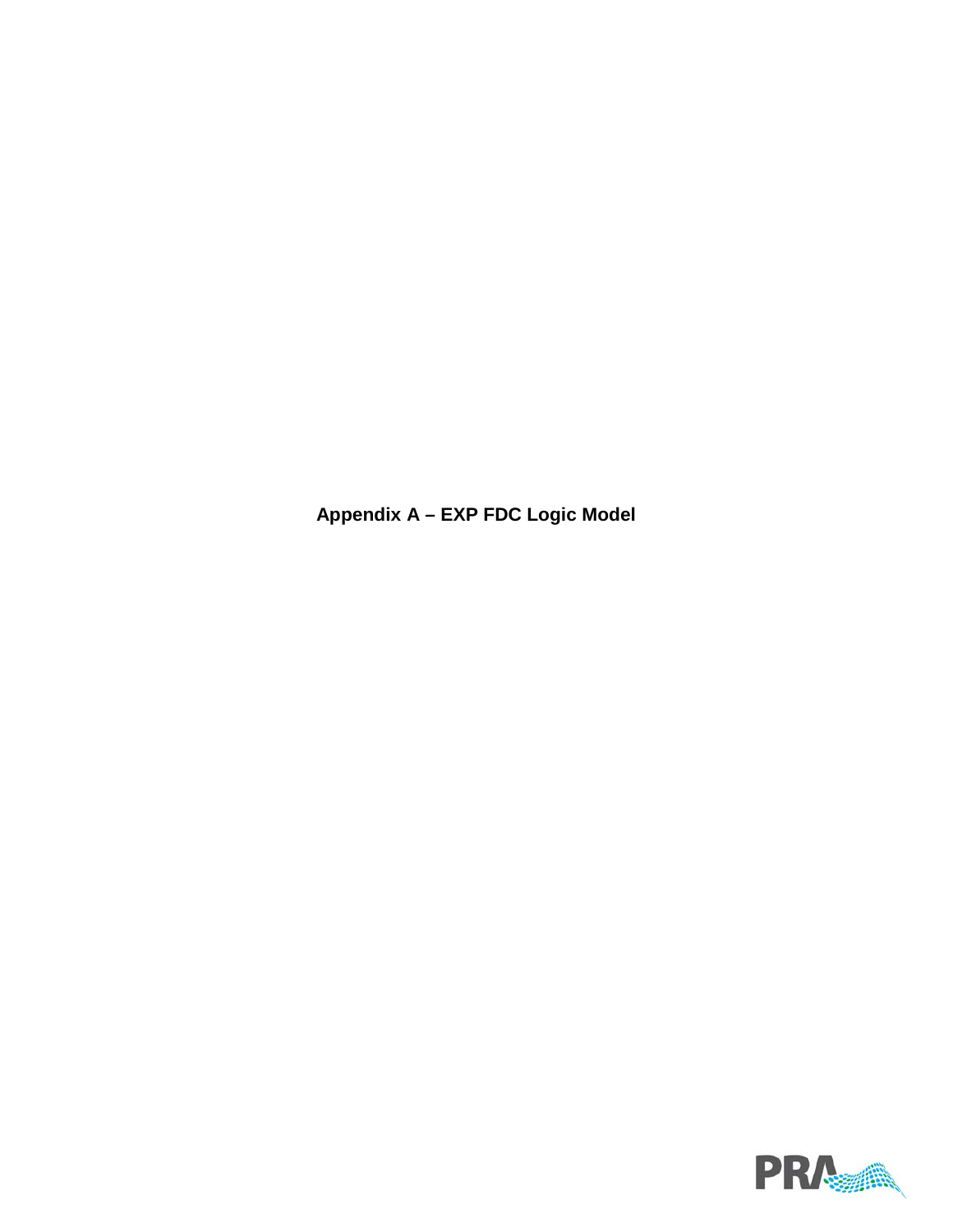# **Program Logic Model – Expanded Family Duty Counsel Pilot Project**

|                                                                                                                                                                                                                                                                                                  | <b>Program Activities</b>                                                                                                                                          | <b>Program Outputs</b>                                                                                                                                                                                                                                                                                                                                                                                                         | <b>Short-Term Outcomes</b>                                                                                                                                                                         | <b>Medium-Term Outcomes</b>                                                                                                            |  |
|--------------------------------------------------------------------------------------------------------------------------------------------------------------------------------------------------------------------------------------------------------------------------------------------------|--------------------------------------------------------------------------------------------------------------------------------------------------------------------|--------------------------------------------------------------------------------------------------------------------------------------------------------------------------------------------------------------------------------------------------------------------------------------------------------------------------------------------------------------------------------------------------------------------------------|----------------------------------------------------------------------------------------------------------------------------------------------------------------------------------------------------|----------------------------------------------------------------------------------------------------------------------------------------|--|
| <b>SUPPORT TO</b><br><b>ASSIST CLIENTS</b><br><b>RESOLVE THEIR</b><br><b>FAMILY LAW</b><br><b>ISSUES*</b>                                                                                                                                                                                        | Provide support to eligible<br>Family Law clients<br>Continuing legal advice<br>Document preparation<br>Court preparation<br>$\bullet$<br><b>Mediation support</b> | #, types of clients using EXP<br>FDC service<br>#, types of Family Law issues<br>being addressed<br># of cases with full continuity of<br>service (with a focus on file<br>continuity: smooth case<br>progression, even if the client<br>sees different lawyers)<br># of legal issues presented per<br>client upon engaging with<br><b>EXP FDC</b><br># of clients receiving legal<br>advice<br># of clients assisted at court | Clients' knowledge<br>$\bullet$<br>concerning their legal<br>options is increased<br>Clients feel satisfied with<br>$\bullet$<br>the support received<br>while resolving their<br>Family Law issue | <b>Clients' Family Law</b><br>issues are efficiently<br>resolved<br>Clients' ability to manage<br>$\bullet$<br>and resolve their legal |  |
| <b>REFERRALS TO</b><br><b>OTHER SERVICES</b>                                                                                                                                                                                                                                                     | Provide referrals to, and<br>receive referrals from, other<br>supports and services<br>(e.g., within the JAC)                                                      | $\bullet$ #, type of services/resources<br>accessed by clients before<br>engaging with EXP FDC<br>#, type of services/resources to<br>which clients are referred by<br><b>EXP FDC (qualitative</b><br>assessment only)<br>#, type of services/resources in<br>the JAC accessed by clients<br>during their engagement with<br><b>EXP FDC (qualitative</b><br>assessment only)                                                   | Clients feel the<br>$\bullet$<br>services/resources they<br>were referred to by EXP<br>FDC helped them resolve<br>their Family Law issue                                                           | issues is improved                                                                                                                     |  |
| *A key activity in the summative evaluation may be the development and implementation of the coaching model. Since the model has not yet been<br>developed, the formative evaluation will not gather evidence on this activity, but the summative evaluation is likely to address this activity. |                                                                                                                                                                    |                                                                                                                                                                                                                                                                                                                                                                                                                                |                                                                                                                                                                                                    |                                                                                                                                        |  |

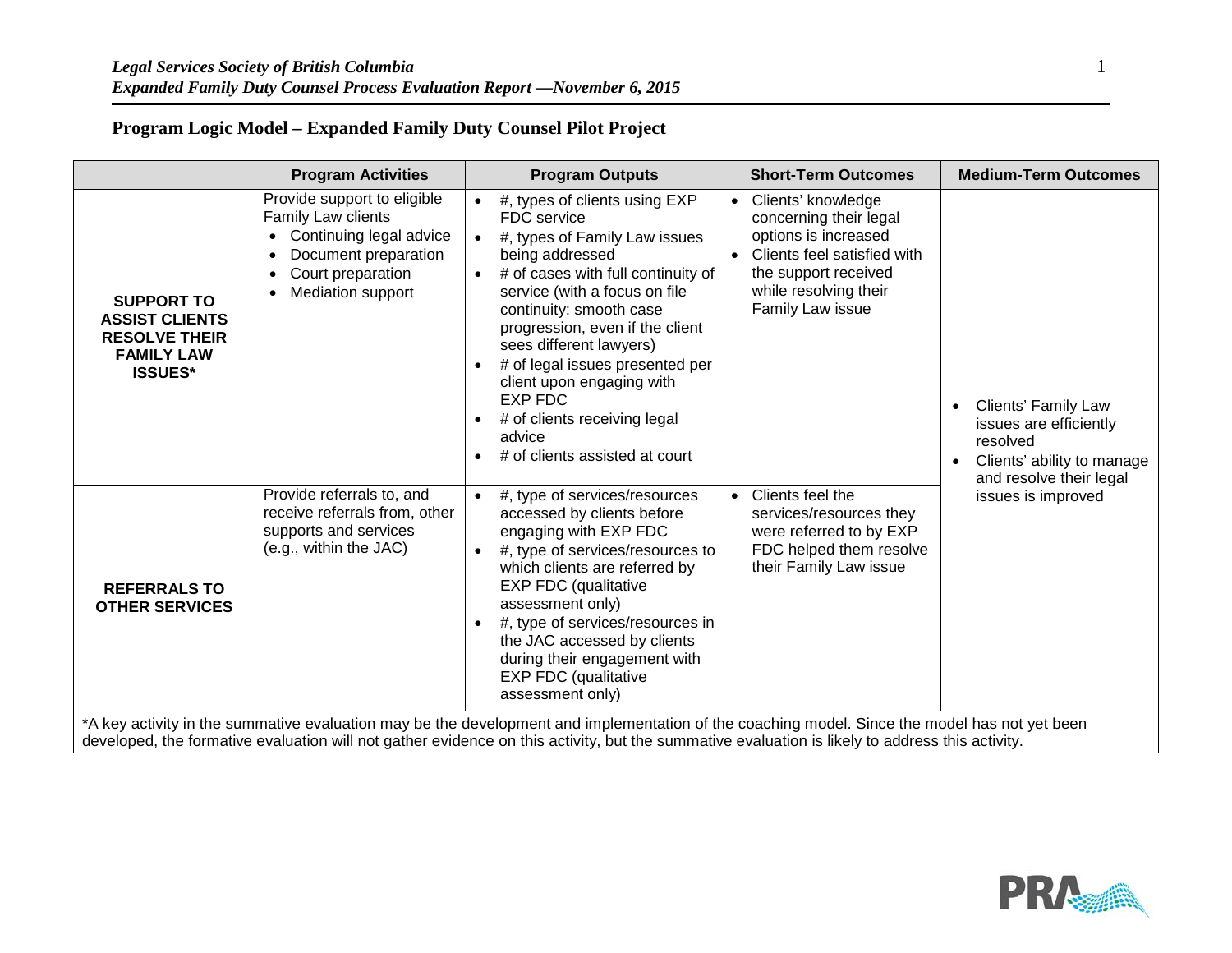**Appendix B – EXP FDC Evaluation Matrix**

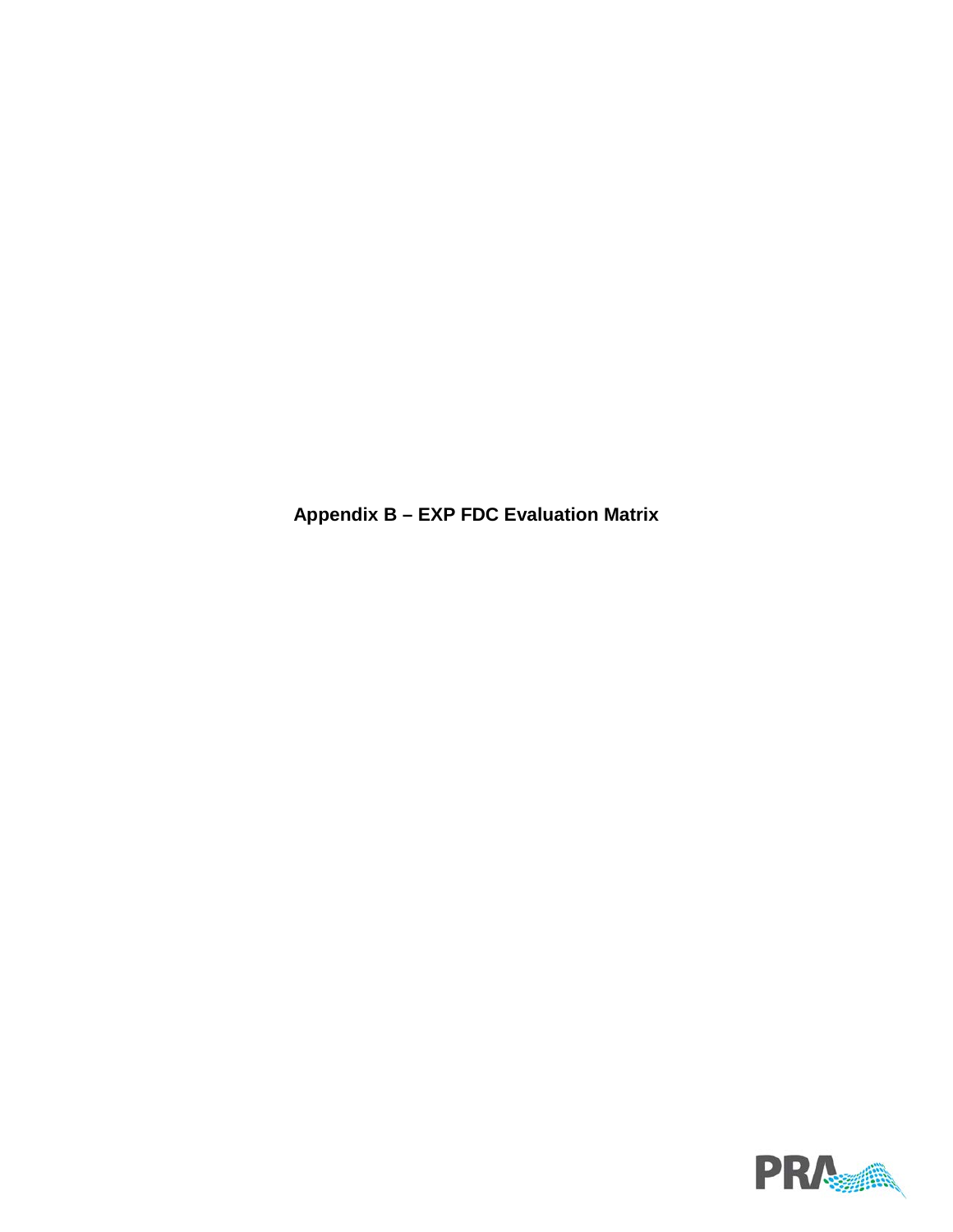| Framework for the Evaluation of the Expanded Family Duty Counsel Pilot Project                                                                                                                                                                                                         |                                                                                                                                                                                                                                                                                                                                                                                                                                                                                                                                                                                                                                           |                                                                                               |  |  |  |  |
|----------------------------------------------------------------------------------------------------------------------------------------------------------------------------------------------------------------------------------------------------------------------------------------|-------------------------------------------------------------------------------------------------------------------------------------------------------------------------------------------------------------------------------------------------------------------------------------------------------------------------------------------------------------------------------------------------------------------------------------------------------------------------------------------------------------------------------------------------------------------------------------------------------------------------------------------|-----------------------------------------------------------------------------------------------|--|--|--|--|
| Questions                                                                                                                                                                                                                                                                              | <b>Indicators</b>                                                                                                                                                                                                                                                                                                                                                                                                                                                                                                                                                                                                                         | Data sources                                                                                  |  |  |  |  |
| Implementation                                                                                                                                                                                                                                                                         |                                                                                                                                                                                                                                                                                                                                                                                                                                                                                                                                                                                                                                           |                                                                                               |  |  |  |  |
| 1. Has the EXP FDC been implemented as intended<br>in Year 1? What challenges were met in<br>implementation? How were challenges addressed<br>and improvements made to the model?                                                                                                      | • Stakeholder opinion on challenges/improvements<br>• Decision-records of changes made to improve model                                                                                                                                                                                                                                                                                                                                                                                                                                                                                                                                   | • Key informant interviews<br>• Document review                                               |  |  |  |  |
| 2. What external factors have influenced the<br>implementation and success of the EXP FDC?                                                                                                                                                                                             | • Stakeholder opinion<br>• EXP FDC WG meeting minutes documenting external factors<br>• Evidence that decisions, actions, policies of external organizations/stakeholders<br>affect the EXP FDC                                                                                                                                                                                                                                                                                                                                                                                                                                           | • Key informant interviews<br>• Document review                                               |  |  |  |  |
| 3. Did the EXP FDC have sufficient tools, resources,<br>and capacity to meet demand and any intended<br>targets?                                                                                                                                                                       | • Receiving legal aid referrals in previous years (for catchment area)<br>• Stakeholder opinion that the EXP FDC has sufficient tools and resources to<br>satisfactorily meet demand<br>• Client opinion on the level of assistance provided by the EXP FDC                                                                                                                                                                                                                                                                                                                                                                               | • EXP FDC database<br>• LSS CIS database<br>• Key informant interviews<br>• Client interviews |  |  |  |  |
| 4. To what extent do the current processes and<br>structure of the EXP FDC support its efficient and<br>effective delivery?                                                                                                                                                            | • Stakeholder opinion on the current processes and structure to support the<br>project                                                                                                                                                                                                                                                                                                                                                                                                                                                                                                                                                    | • Key informant interviews                                                                    |  |  |  |  |
| 5. What considerations related to the EXP FDC<br>model are necessary to successfully implement the<br>model in a different site? How have the lessons<br>learned from similar family duty counsel services at<br>the Vancouver JAC helped develop the EXP FDC<br>services in Victoria? | • Key informant perspectives on lessons learned from expanded family duty<br>counsel services implemented at the Vancouver JAC<br>• Stakeholder opinion on factors to be considered for expansion to other<br>locations/lessons learned/best practices<br>• Documentation/data related to Q1 to Q3                                                                                                                                                                                                                                                                                                                                        | • Key informant interviews<br>• Document review                                               |  |  |  |  |
| Outcome: Clients are satisfied with the support received for resolving their family law issues                                                                                                                                                                                         |                                                                                                                                                                                                                                                                                                                                                                                                                                                                                                                                                                                                                                           |                                                                                               |  |  |  |  |
| 6. Were there any gaps in the types of clients served<br>by EXP FDC, especially those with low<br>SES/education, mental health concerns, or facing<br>cultural/language barriers?                                                                                                      | • Number of non-English speaking clients accessing EXP FDC services<br>• Stakeholder assessment of gaps in clients served with respect to low<br>socioeconomic status / low education, mental health concerns, and language<br>barriers                                                                                                                                                                                                                                                                                                                                                                                                   | • LSS CIS database<br>• EXP FDC database<br>• Key informant interviews                        |  |  |  |  |
| 7. Did the enhancements present in the EXP FDC<br>improve the continuity and consistency of the EXP<br>FDC service?                                                                                                                                                                    | • Number and percent of EXP FDC clients who have continuous contact with a<br>single lawyer<br>• Extent to which EXP FDC clients felt it was helpful to work with the same EXP<br><b>FDC</b> lawyer<br>• Extent to which clients who saw different lawyers felt there was still file<br>continuity in their case<br>• Extent to which EXP FDC clients felt they benefited from being referred from<br>EXP FDC to another service<br>• Extent to which clients are satisfied with continuity of service<br>• Lawyer perspective on the effectiveness/continuity of the new service model<br>• Time spent with clients for EXP FDC services | • EXP FDC database<br>• Client interviews<br>• Key informant interviews                       |  |  |  |  |
| 8. Are clients satisfied with their experience using the<br>EXP FDC services? What, if anything, can be done<br>to improve clients' experience?                                                                                                                                        | • Extent to which EXP FDC clients are satisfied with the level of support received<br>from EXP FDC<br>• Key informant opinions on the quality of EXP FDC services and improvements<br>needed                                                                                                                                                                                                                                                                                                                                                                                                                                              | • Client interviews<br>• Key informant interviews                                             |  |  |  |  |

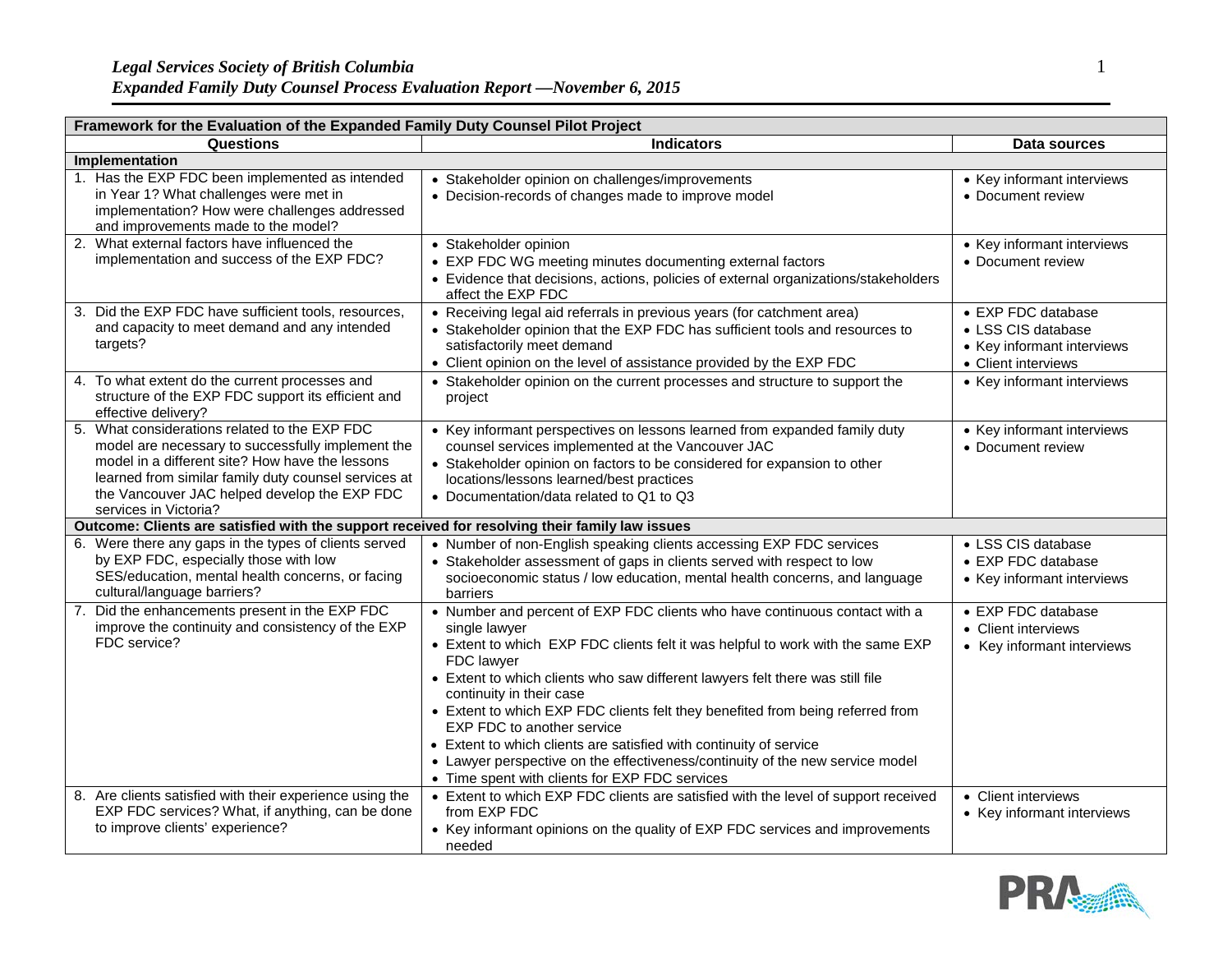| Framework for the Evaluation of the Expanded Family Duty Counsel Pilot Project                                                            |                                                                                                                                                                                                                                                                                                                                                                                                                                                                                                                                                                                                                                                                                                                                                                                                                                                                                                                                                             |                                                                                                      |  |  |  |
|-------------------------------------------------------------------------------------------------------------------------------------------|-------------------------------------------------------------------------------------------------------------------------------------------------------------------------------------------------------------------------------------------------------------------------------------------------------------------------------------------------------------------------------------------------------------------------------------------------------------------------------------------------------------------------------------------------------------------------------------------------------------------------------------------------------------------------------------------------------------------------------------------------------------------------------------------------------------------------------------------------------------------------------------------------------------------------------------------------------------|------------------------------------------------------------------------------------------------------|--|--|--|
| Questions                                                                                                                                 | <b>Indicators</b>                                                                                                                                                                                                                                                                                                                                                                                                                                                                                                                                                                                                                                                                                                                                                                                                                                                                                                                                           | Data sources                                                                                         |  |  |  |
| Outcome: Clients receive improved understanding of family law and are better prepared for managing and resolving their family law issues* |                                                                                                                                                                                                                                                                                                                                                                                                                                                                                                                                                                                                                                                                                                                                                                                                                                                                                                                                                             |                                                                                                      |  |  |  |
| 9. Did the EXP FDC program help clients to better<br>understand and engage with the family justice<br>system?                             | • Extent to which clients feel their knowledge of family law and the legal process<br>is increased<br>• Extent to which EXP FDC clients feel more informed about their legal options<br>• Extent to which clients felt prepared for their legal process<br>• EXP FDC staff opinions on the extent to which clients increased their<br>knowledge of the legal process<br>• Feedback from judiciary/FJCs/JAC staff regarding clients' level of preparedness                                                                                                                                                                                                                                                                                                                                                                                                                                                                                                   | • Client interviews<br>• Key informant interviews                                                    |  |  |  |
| 10. Were EXP FDC clients better able to obtain early<br>resolutions to their family law issues?                                           | • Number and type of family law services provided to clients<br>• Number and percent of EXP FDC cases resolved by type of outcome (by<br>information)<br>• Number and percent of EXP FDC cases not resolved and reasons why (by<br>information)<br>• Number of days from first contact with EXP FDC to resolution (by information)<br>• Number and percent of cases with resolutions out-of-court<br>• Extent to which clients believe the EXP FDC helped them resolve their issues<br>• Proportion of EXP FDC clients who believe they could prepare/submit court<br>documents on their own<br>• Number and percent of EXP FDC clients who have had court documents<br>rejected by the Court Registry<br>• Number and percent of EXP FDC clients who file court documents<br>• Number and percent of EXP FDC clients who had fewer legal issues (resolved<br>or unresolved) after EXP FDC support than they did upon first engaging with<br><b>EXP FDC</b> | • EXP FDC database<br>• Court Registry database<br>• Client interviews<br>• Key informant interviews |  |  |  |
|                                                                                                                                           | Outcome: Clients receive referrals to appropriate services/resources to help them resolve their family law issues                                                                                                                                                                                                                                                                                                                                                                                                                                                                                                                                                                                                                                                                                                                                                                                                                                           |                                                                                                      |  |  |  |
| 11. Did the EXP FDC improve the level of integration<br>across available legal supports and services at the<br>Victoria site?             | • Stakeholder impressions of the level of integration across the JAC (especially<br>the benefits of physical co-location of services, and team approaches between<br>lawyers providing different services)<br>• Extent to which clients believe the services received at the JAC were holistic<br>and effective in dealing with their family law issues<br>• Ease or "seamlessness" of client movement between services within the JAC                                                                                                                                                                                                                                                                                                                                                                                                                                                                                                                      | • Client interviews<br>• Key informant interviews                                                    |  |  |  |
| 12. Are the EXP FDC referrals to other resources<br>helpful to clients in resolving their family law<br>issues?                           | • Extent to which clients feel that the EXP FDC referral to a support resource got<br>them closer to a resolution of their legal issue<br>• Stakeholder input on extent to which referrals are helping clients<br>• Client experience with using other resources to help resolve their family law<br>issues                                                                                                                                                                                                                                                                                                                                                                                                                                                                                                                                                                                                                                                 | • EXP FDC database<br>• Client interviews<br>• Key informant interviews                              |  |  |  |
| 13. Were there any unintended consequences or<br>outcomes of the EXP FDC project identified in<br>Year 1?                                 | • Key informant opinion on unintended consequences or outcomes of the EXP<br><b>FDC</b><br>*A key activity in the summative evaluation may be the development and implementation of the coaching model. Since the model has not yet been developed, the formative evaluation will not                                                                                                                                                                                                                                                                                                                                                                                                                                                                                                                                                                                                                                                                       | Key informant interviews<br>$\bullet$                                                                |  |  |  |
| gather evidence on this activity, but the summative evaluation is likely to address this activity.                                        |                                                                                                                                                                                                                                                                                                                                                                                                                                                                                                                                                                                                                                                                                                                                                                                                                                                                                                                                                             |                                                                                                      |  |  |  |

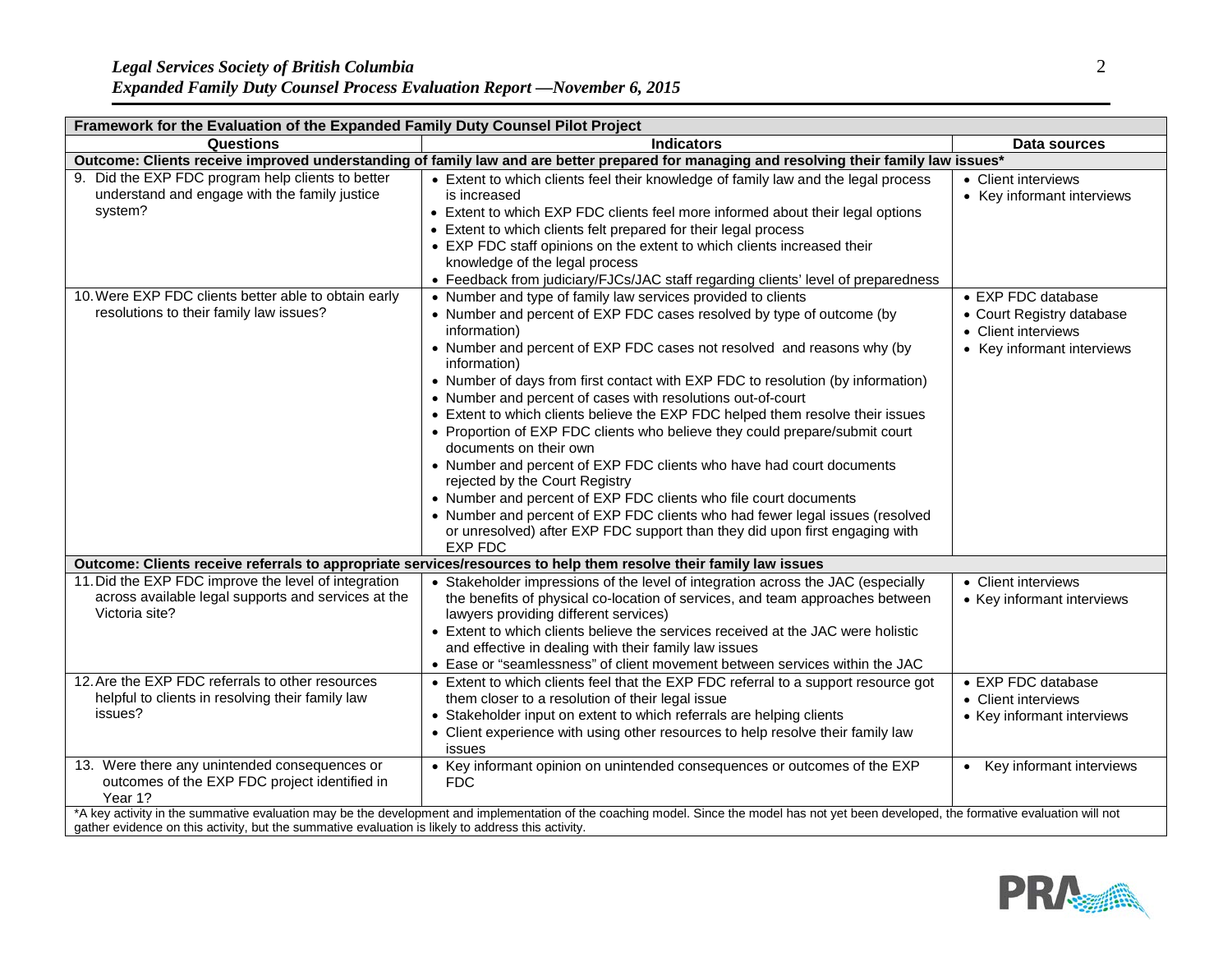**Appendix C – Interview guides**

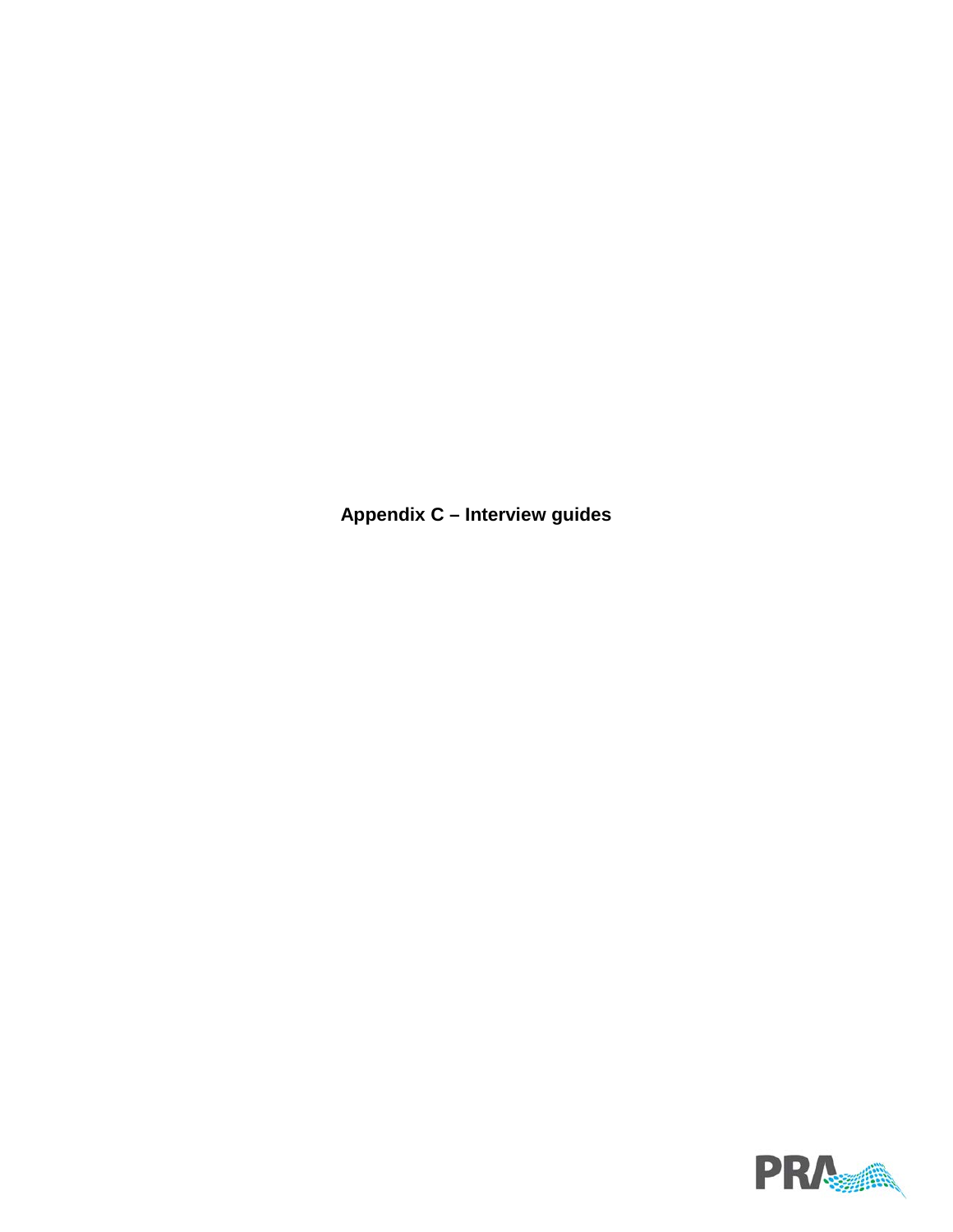#### **Legal Services Society of British Columbia** *Expanded Family Duty Counsel Pilot Project Evaluation*

### **Interview guide for internal stakeholders**

(Project Lead, Lead Lawyer, Administrator, LSS intake, roster lawyers)

The Legal Services Society of British Columbia (LSS) requires an evaluation of the Expanded Family Duty Counsel (EXP FDC) pilot project, which has been implemented under the Justice Innovation and Transformation Initiative (JITI). LSS hired PRA Inc., an independent research company, to assist in the evaluation. One component of the evaluation is to conduct telephone interviews with stakeholders who are familiar with EXP FDC.

The interview should take no more than one hour. The information we gather through the interviews will be summarized in aggregate form. With your permission, we will audio record the interview. Although we will take notes throughout the interview, no one outside of PRA will see these notes or listen to the recordings.

The current evaluation focuses on the implementation of the EXP FDC project to identify early issues and make recommendations to assist LSS management in improving/refining project implementation. This evaluation will also examine early indicators of success in meeting the project's objectives to increase access to family law services for people with low incomes and to help clients resolve their family law issues.

We realize you may not be able to answer all questions. If that is the case, please let us know, and we will skip to the next question.

### **Implementation of the EXP FDC pilot**

- 1. Please briefly describe your role in the implementation and delivery of the EXP FDC project.
- 2. Based on your observations, has the project been implemented as planned? If not, why not?
- 3. In your opinion, does the EXP FDC have sufficient resources and capacity for providing the expected level of services to all eligible EXP FDC clients? Please explain why or why not. What steps has the EXP FDC taken to overcome any resource challenges?
- 4. In your opinion, do the current structure and processes of the EXP FDC support its effective and efficient delivery? Do you have any suggestions for improvements to the model?
- 5. Have any factors or stakeholders external to the EXP FDC project affected, either positively or negatively, the implementation and success of the model? *(Probe: judiciary, Family Justice Counsellors, Mediate BC)* If yes, how has the project responded to mitigate problems or use opportunities?
- 6. Are there any other challenges not already discussed that were encountered during the implementation of the EXP FDC? How were these challenges addressed?
- 7. How have the lessons from the expanded family duty counsel experience at the Vancouver JAC informed the development of the EXP FDC at the Victoria JAC? What has been learned from the implementation experiences of the EXP FDC that would be useful to share with any future sites?

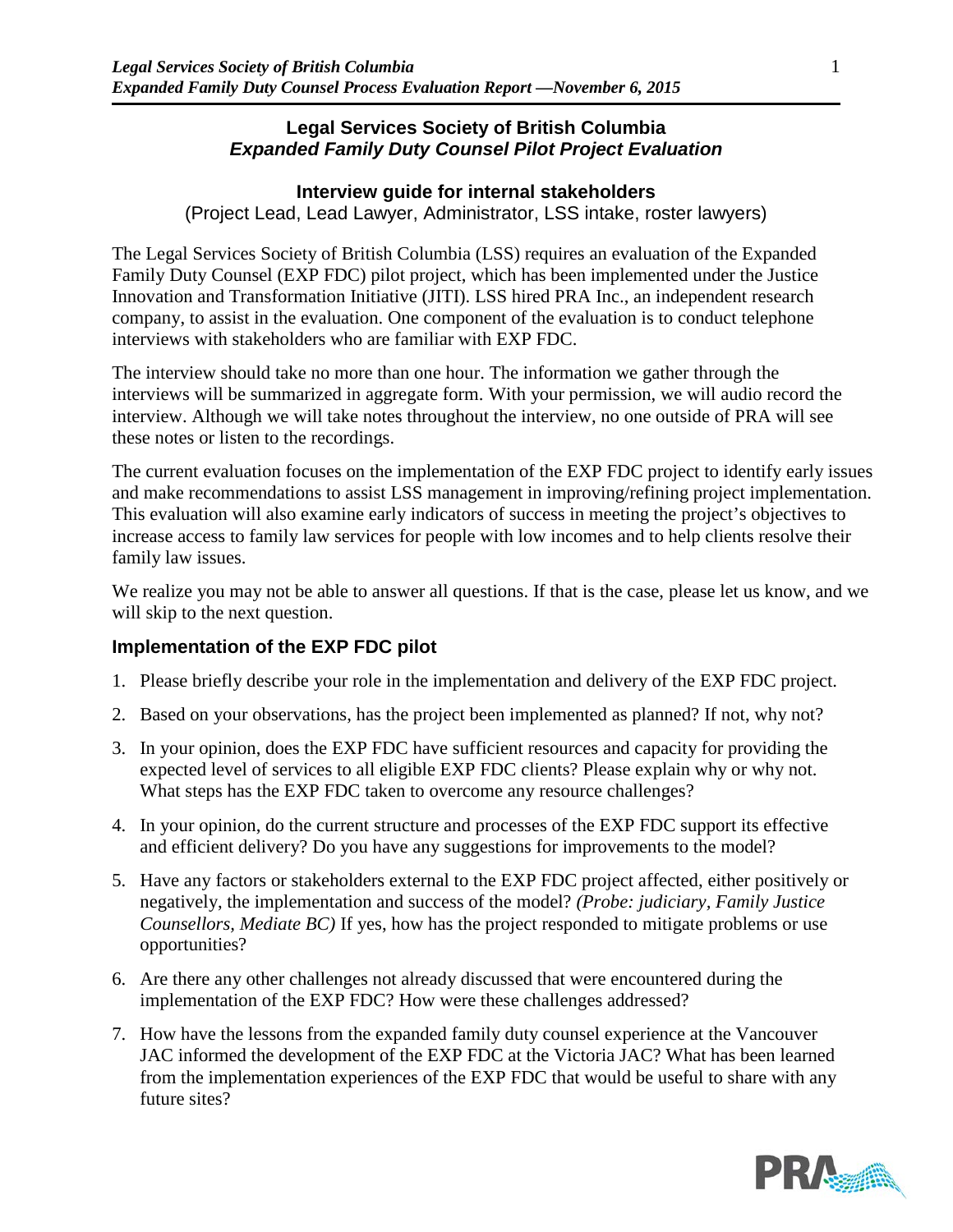#### **Progress towards achieving objectives**

- 8. To what extent has the pilot project increased clients' access to family duty counsel services? Have there been any barriers to clients accessing EXP FDC services? If yes, what are the barriers and how are they being addressed?
- 9. To what extent are EXP FDC clients gaining an understanding of the family law process and their legal options? How do you attribute this to the EXP FDC project?
- 10. How does the EXP FDC model ensure continuity of counsel for clients? In your opinion, what are the benefits to clients of having this continuity? Have there been any challenges in ensuring continuity of service to clients? If yes, what are the challenges and how are they being addressed? *(Probe: is "file continuity" being maintained? I.e. is there smooth hand-off of cases between different lawyers?)*
- 11. To what extent have roster lawyers been able to assist clients in preparing court documents? Is anything more needed to facilitate this process?
- 12. Have EXP FDC lawyers helped clients make court apperances? If yes, has this affected the ability of clients to resolve their family law matters?
- 13. How has EXP FDC affected the integration between services offered at the JAC? Can you provide some examples? Do you have any suggestions for how the integration between EXP FDC and other services at the JAC might be improved?
- 14. Please describe the EXP FDC approach to referring clients to non-legal resources? For example, how does the EXP FDC determine when and to what other non-legal resources to refer clients? What activities has the EXP FDC undertaken to network with and connect to non-legal resources in the community? Based on the experiences to-date, what are the benefits of these referrals for clients?
- 15. To what extent are the EXP FDC services helping clients resolve their family law issues? How have the EXP FDC services helped clients achieve out-of-court resolutions? Are there any gaps in the services provided?
- 16. Have you received any feedback from clients about their experiences with EXP FDC? Do you have any suggestions for how clients' experiences with the EXP FDC can be improved?
- 17. What changes to EXP FDC, if any, would help increase access to family law services for low income people? What, if anything, could the project do to improve client outcomes?
- 18. Have there been any unintended consequences or outcomes of the project, either positive or negative? If so, what were they?
- 19. Do you have any other comments?

#### **Thank you for your time.**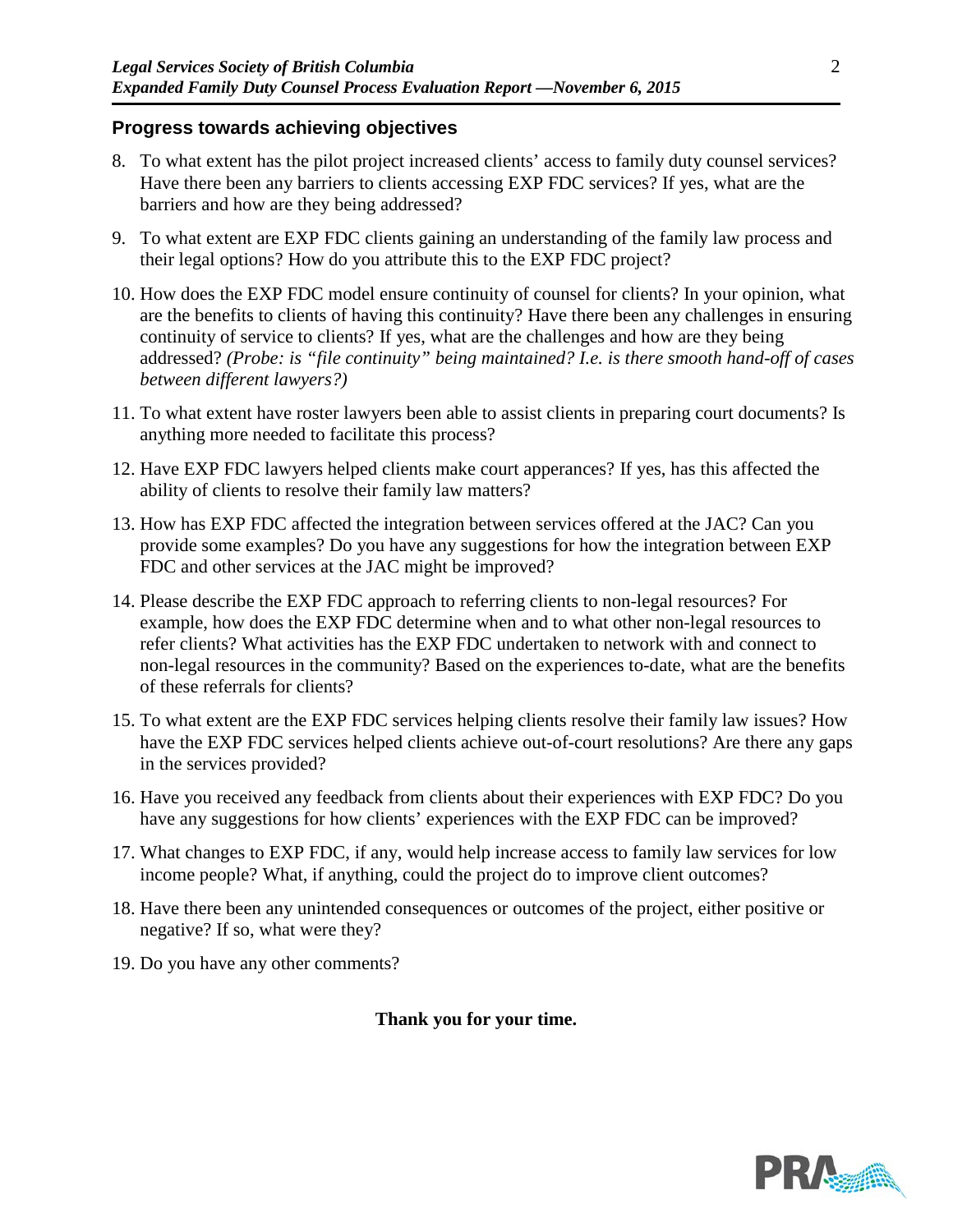### **Legal Services Society of British Columbia** *Expanded Family Duty Counsel Pilot Project Evaluation*

### **Interview guide for external stakeholders**

(Judges, Director's Counsel [Family Maintenance Enforcement], Victoria JAC staff, Court Registry, University of Victoria Law Centre)

The Legal Services Society of British Columbia (LSS) requires an evaluation of the Expanded Family Duty Counsel (EXP FDC) pilot project, which has been implemented under the Justice Innovation and Transformation Initiative (JITI). LSS hired PRA Inc., an independent research company, to assist in the evaluation. One component of the evaluation is to conduct telephone interviews with stakeholders who are familiar with EXP FDC.

The interview should take no more than one hour. The information we gather through the interviews will be summarized in aggregate form. With your permission, we will audio record the interview. Although we will takes notes throughout the interview, no one outside of PRA will see these notes or listen to the recordings.

The current evaluation focuses on the implementation of the EXP FDC project to identify early issues and make recommendations to assist LSS management in improving/refining project implementation. This evaluation will also examine early indicators of success in meeting the project's objectives to increase access to family law services for people with low incomes and to help clients resolve their family law issues.

We realize you may not be able to answer all questions. If that is the case, please let us know, and we will skip to the next question.

### **Implementation of the EXP FDC pilot**

- 1. Please briefly describe your involvement with the EXP FDC pilot project or with clients of the EXP FDC pilot project.
- 2. In your opinion, does the EXP FDC have sufficient resources and capacity for providing the expected level of services to all eligible EXP FDC clients? Please explain why or why not. To your knowledge, has the EXP FDC taken steps to overcome any resource challenges?
- 3. In your opinion, do the current structure and processes of the EXP FDC support its effective and efficient delivery? Do you have any suggestions for improvements to the model?
- 4. Have any factors or stakeholders external to the EXP FDC project affected, either positively or negatively, the implementation and success of the model? If yes, how has the project responded to mitigate problems or use opportunities?
- 5. Have you encountered any challenges in your interactions with the EXP FDC? If yes, have these challenges been addressed?

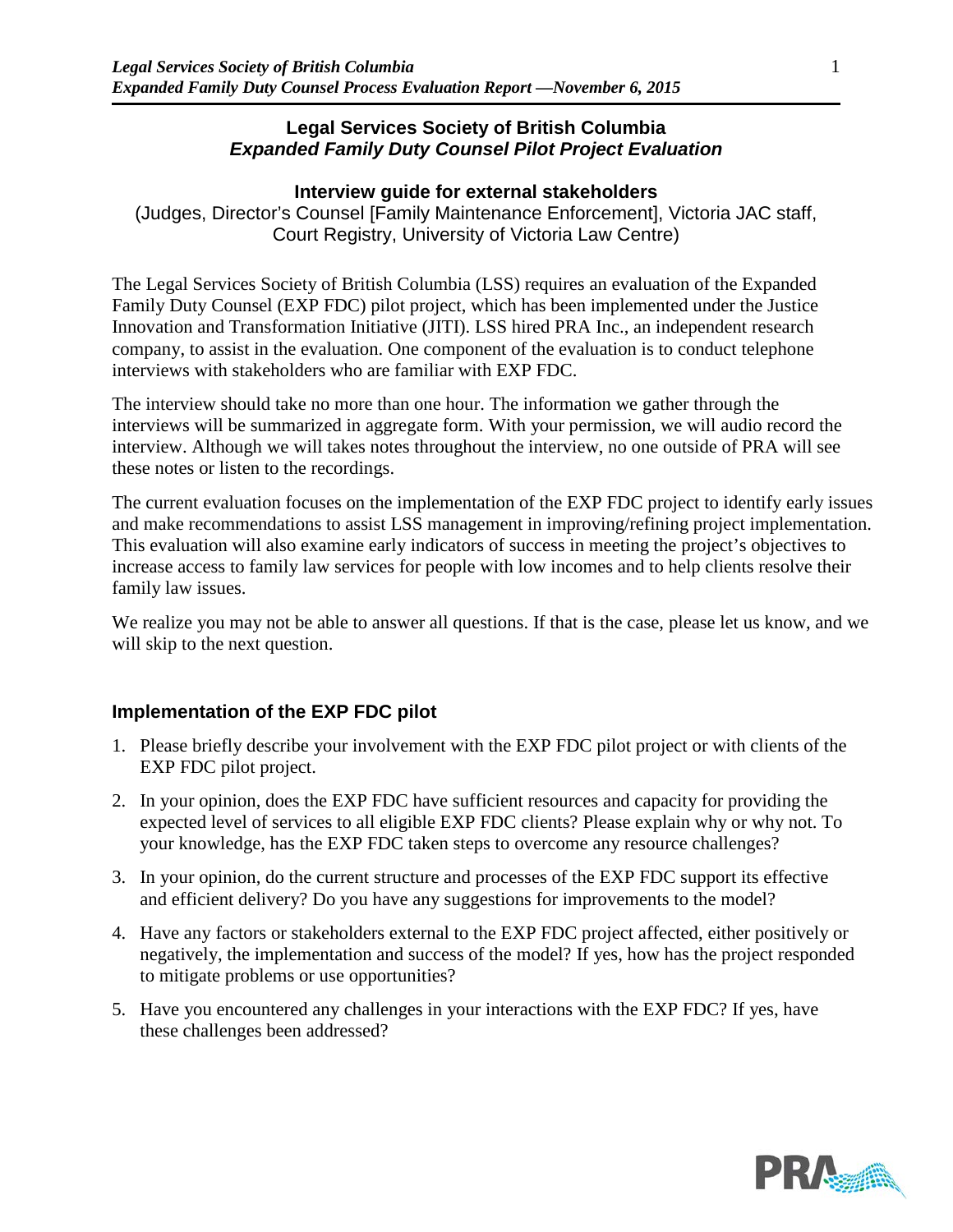#### **Progress towards achieving objectives**

- 6. From your experience with EXP FDC so far, to what extent has the pilot project increased clients' access to family duty counsel services? Are you aware of any barriers to clients accessing EXP FDC services? If yes, can you speak to how the barriers are being addressed?
- 7. How does the EXP FDC model ensure continuity of counsel for clients? In your opinion, what are the benefits to clients of having this continuity? What changes to the continuity model, if any, would you recommend, and why?
- 8. To what extent are the clients who are referred to the EXP FDC services gaining an understanding of the family law process and their legal options? How do you attribute this to the EXP FDC project?
- 9. How has EXP FDC affected the integration between services offered at the JAC? Can you provide some examples? Do you have any suggestions for how the integration between EXP FDC and other services at the JAC might be improved?
- 10. Do you refer individuals to the EXP FDC? If yes, how does that typically occur? *(Probe: to whom do you refer clients, at what point in the family law process do you typically refer clients?)* Have you encountered any difficulties in making a referral? *(Probe: knowing to whom to refer — LSS intake or family duty counsel; communication with EXP FDC admin staff or lawyers regarding the clients who were referred)*
- 11. What are the types of legal services that the EXP FDC provides clients? In general, do you believe that the clients' legal needs are being met by the EXP FDC? Are there any gaps in legal services that you believe still exist for EXP FDC clients?
- 12. What non-legal resources would be most useful to this client group? Based on your experiences, what are the benefits of referrals to these types of resources for clients? If you can comment, how successful has the EXP FDC been in connecting clients to relevant non-legal resources?
- 13. To what extent are the EXP FDC services helping clients resolve their family law issues? How have the EXP FDC services helped clients achieve out-of-court resolutions? Are there any gaps in the services provided?
- 14. Based on what you have observed, do you have any suggestions for how clients' experiences with the EXP FDC can be improved?
- 15. Have there been any unintended consequences or outcomes of the project, either positive or negative? If so, what were they?
- 16. Do you have any other comments?

**Thank you for your time.**

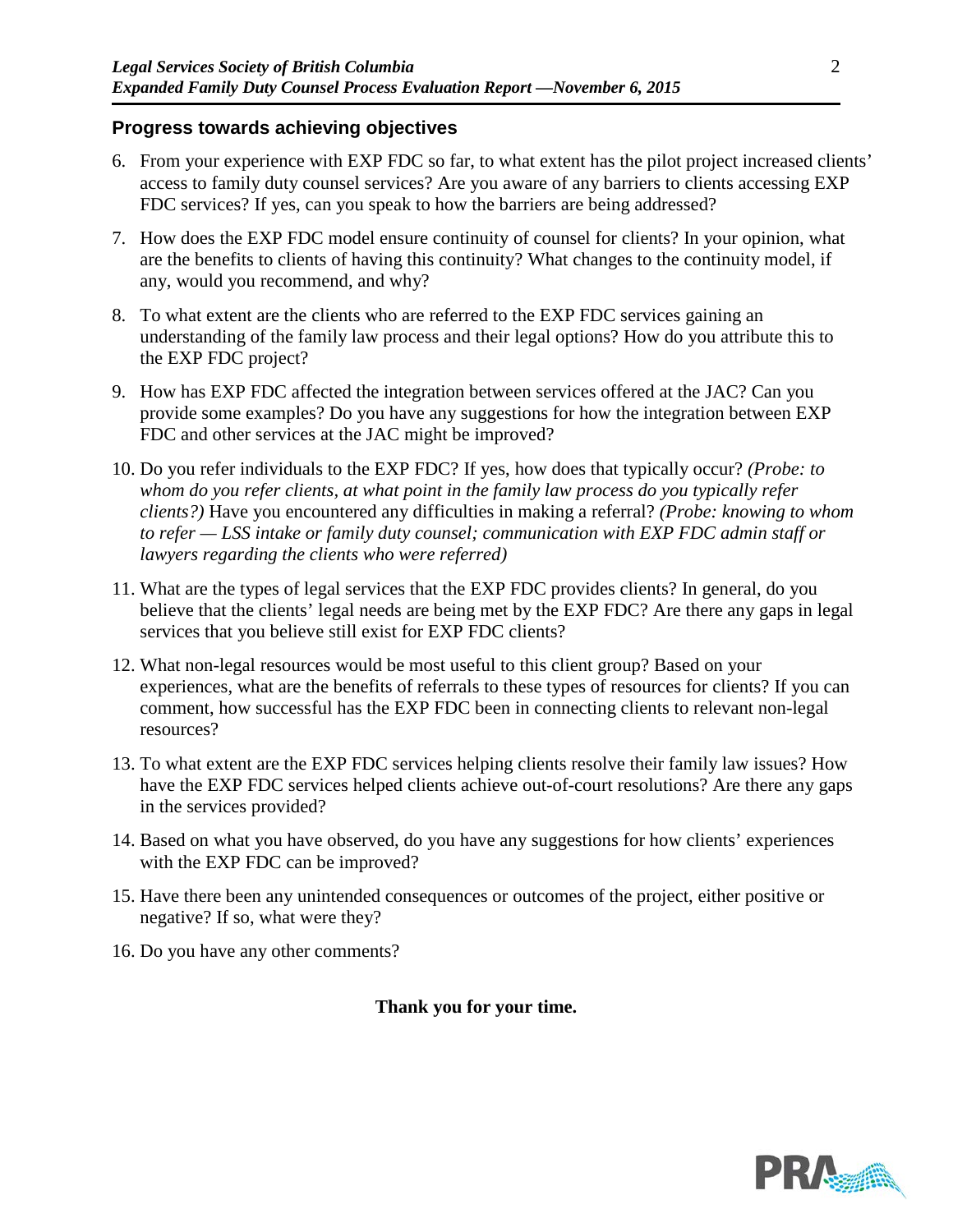### **Legal Services Society of British Columbia** *Expanded Family Duty Counsel Pilot Project Evaluation*

### **Interview guide for clients**

**[Interviewer reads the following]:** Thank you very much for agreeing to talk to me today. My name is  $\langle \ldots \rangle$  and I am from PRA, an independent research company. The Legal Services Society of British Columbia, you might know them as legal aid, has hired us to help them on a study of one of their services, the Expanded Family Duty Counsel Pilot Project. This service has also been called Family Advice Lawyer. It is a family law service where lawyers provide eligible clients with in-person family law advice. The service is located at the Victoria Justice Access Centre. Lawyers provide advice on the family law process and legal options, including out-ofcourt resolutions. The program has recently been expanded to include new services to better help clients resolve their family law issues. Legal aid wants to know how well the Family Duty Counsel services are working for clients. We understand you were or still are a client of the Family Duty Counsel, and that is why you were asked to take part in this interview.

I'd like to ask you some questions about the help you got from the Family Duty Counsel. Please be assured that I will not ask you anything personal about your family law matter, only about the services you received and how helpful these were to you. This information will help the Legal Services Society in identifying how the project can be improved.

The interview should take about 20 minutes. The information from your interview will be combined with other interviews and reported all together, so your name will not be mentioned. With your permission, I will audio record the interview for the purpose of note taking. No one outside of PRA will see your notes or hear your recording. If you cannot answer a question, let me know and we will skip to the next question.

#### **[Begin audio recording]**

- 1. How did you first find out about these services? Were you referred to the Expanded Family Duty Counsel from another type of service *(Probe: Family Justice Counsellors, JITI Family Mediation Referral Pilot, other non-legal services)*?
- 2. As you know, the family duty counsel services are located in the Victoria Justice Access Centre, at 225 - 850 Burdett Avenue. How convenient was this location for you? Was the building open at the right hours for you to be able to attend appointments?
- 3. Were you able to work with the same lawyer throughout all the time you spent with the family duty counsel services?
	- a. If yes, how did having the same lawyer throughout help you, if at all?
	- b. If no, how did switching lawyers affect the services you received, if at all? *(Probe: was the new lawyer already brought up to speed on your case? How smooth was the transition between lawyers?)*